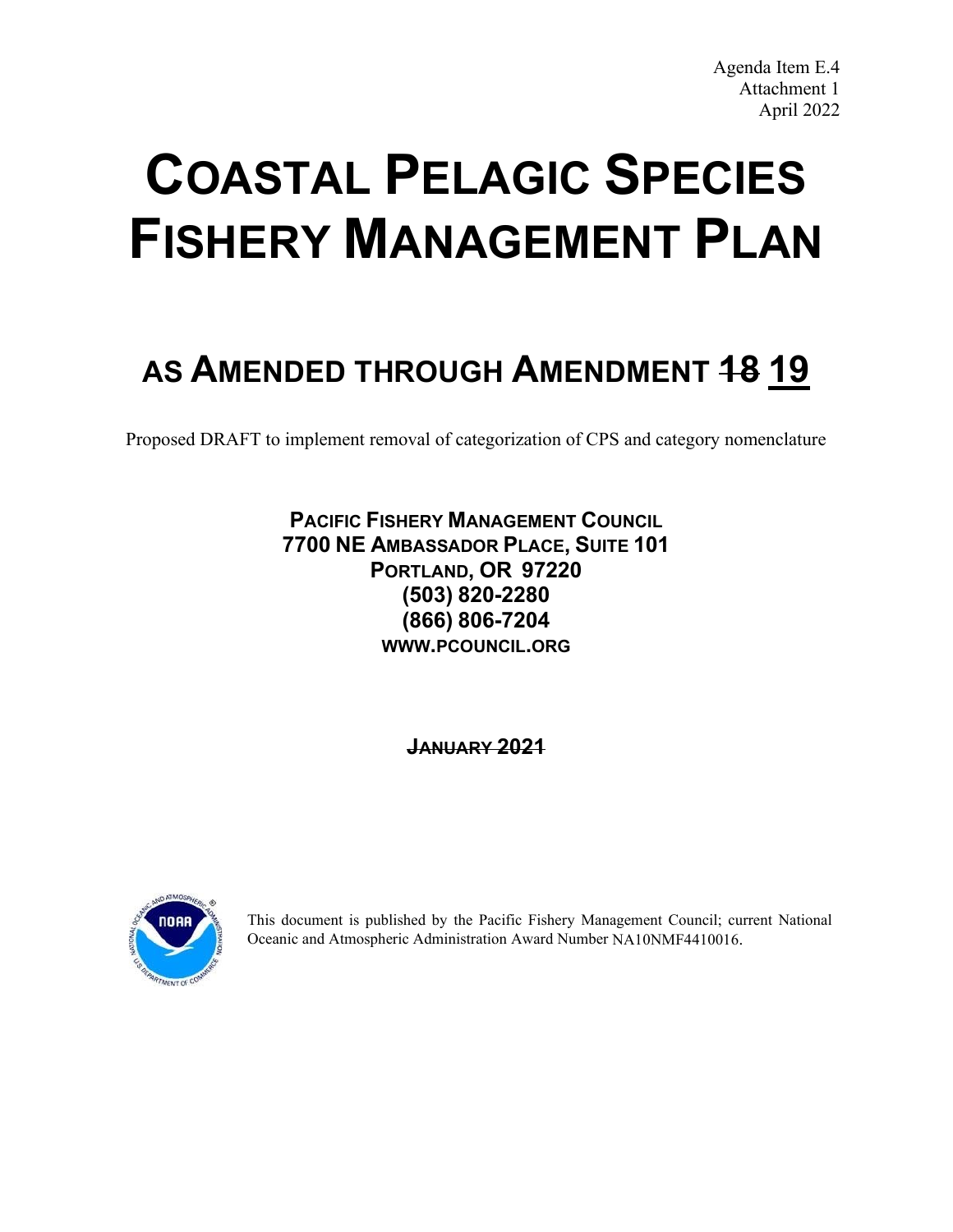# **CONTENTS [1.0 INTRODUCTION](#page-6-0)** [1](#page-6-0)

|                          |         | 1.1 History of the Fishery Management Plan                 | $\mathbf{1}$     |  |  |
|--------------------------|---------|------------------------------------------------------------|------------------|--|--|
| 1.2.1                    |         | <b>Fishery-Management Unit Species</b><br>$\overline{4}$   |                  |  |  |
|                          |         | 1.2.2 Ecosystem Component Species                          | 5                |  |  |
|                          |         | 1.3 Gategories of CPS Management                           | 5                |  |  |
|                          |         | 1.4 Ecosystem Component Species                            | 6                |  |  |
| 1.4.1                    |         | <b>Shared Ecosystem Component Species</b>                  | $\boldsymbol{7}$ |  |  |
|                          |         | 1.5 Operational Definitions of Terms                       | $\boldsymbol{7}$ |  |  |
| 1.6 Goals and Objectives |         |                                                            | 10               |  |  |
|                          |         | <b>2.0 FRAMEWORK MANAGEMENT</b>                            | 11               |  |  |
| 2.1.1                    |         | <b>Routine Management Measures</b>                         | 12               |  |  |
| 2.1.2                    |         | <b>Point-of-Concern Framework</b>                          | 13               |  |  |
| 2.1.3                    |         | The Socioeconomic Framework<br>14                          |                  |  |  |
| 2.1.4                    |         | Allocation                                                 | 15               |  |  |
| 2.1.5                    |         | Procedures for Specifying OFL, MSY, ABC, and Optimum Yield | 15               |  |  |
| 2.1.6                    |         | <b>Management Agreements with Other Nations</b>            | 15               |  |  |
| 2.1.7                    |         | Management Measures to Protect Non-coastal Pelagic Species | 15               |  |  |
|                          |         | 2.2 Other Management Measures                              | 16               |  |  |
| 2.2.1                    | Generic |                                                            | 16               |  |  |
|                          |         | 2.2.1.1 Observers                                          | 16               |  |  |
|                          |         | 2.2.1.2 Essential Fish Habitat                             | 16               |  |  |
|                          |         | 2.2.1.3 Vessel Safety Considerations                       | 18               |  |  |
|                          |         | 2.2.1.4 Limited Entry                                      | 18               |  |  |
|                          |         | 2.2.2 Domestic Commercial Management Measures              | 18               |  |  |
|                          |         | 2.2.2.1 Permits                                            | 18               |  |  |
|                          |         | 2.2.2.2 Permit Revocation and Reinstatement                | 19               |  |  |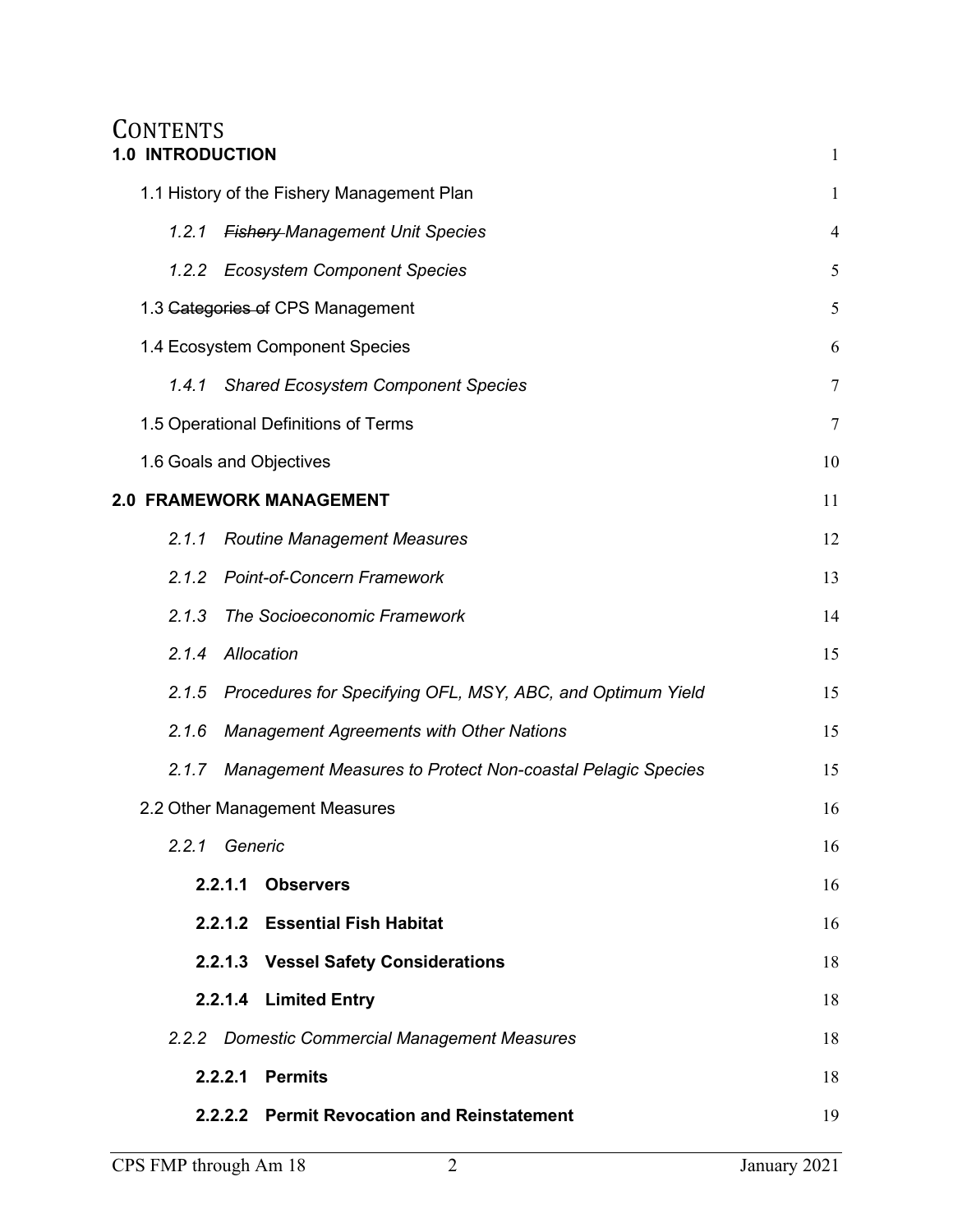|                         | 2.2.2.3 Catch Restrictions                                  | 19 |
|-------------------------|-------------------------------------------------------------|----|
|                         | 2.2.2.4 Prohibited Species                                  | 19 |
|                         | 2.2.2.5 Gear Restrictions                                   | 19 |
|                         | 2.2.2.6 Closed Fishing Areas                                | 20 |
|                         | 2.2.2.7 Reporting Requirements                              | 20 |
|                         | 2.2.2.8 Vessel Identification                               | 20 |
|                         | 2.2.3 Domestic Recreational                                 | 20 |
| 2.2.3.1                 | <b>Permits</b>                                              | 20 |
|                         | 2.2.3.2 Catch Restrictions                                  | 20 |
|                         | 2.2.3.3 Gear Restrictions                                   | 21 |
| 2.2.4                   | Domestic Vessels in a Joint Venture                         | 21 |
|                         | 2.2.5 Foreign Vessels in a Joint Venture or Foreign Fishery | 21 |
| 2.2.5.1                 | <b>Permits</b>                                              | 21 |
|                         | 2.2.5.2 Target Species                                      | 21 |
|                         | 2.2.5.3 Incidental Catch                                    | 21 |
|                         | 2.2.5.4 Prohibited Species                                  | 22 |
|                         | 2.2.5.5 Season and Area Restrictions                        | 22 |
| 2.2.5.6                 | <b>Reporting and Record Keeping Requirements</b>            | 22 |
| 2.2.5.7                 | <b>Dumping</b>                                              | 22 |
| 2.2.5.8                 | <b>Fishery Closure</b>                                      | 22 |
| 2.2.5.9                 | <b>Observers</b>                                            | 22 |
|                         | 2.2.5.10 Other Restrictions                                 | 23 |
| 2.2.6                   | <b>Foreign Recreational</b>                                 | 23 |
| 2.2.7                   | <b>Limited Entry</b>                                        | 23 |
| 2.2.8                   | <b>Exempted Fishing</b>                                     | 23 |
| 2.2.9                   | <b>Other Fees and Permits</b>                               | 24 |
| 2.3 Scientific Research |                                                             | 24 |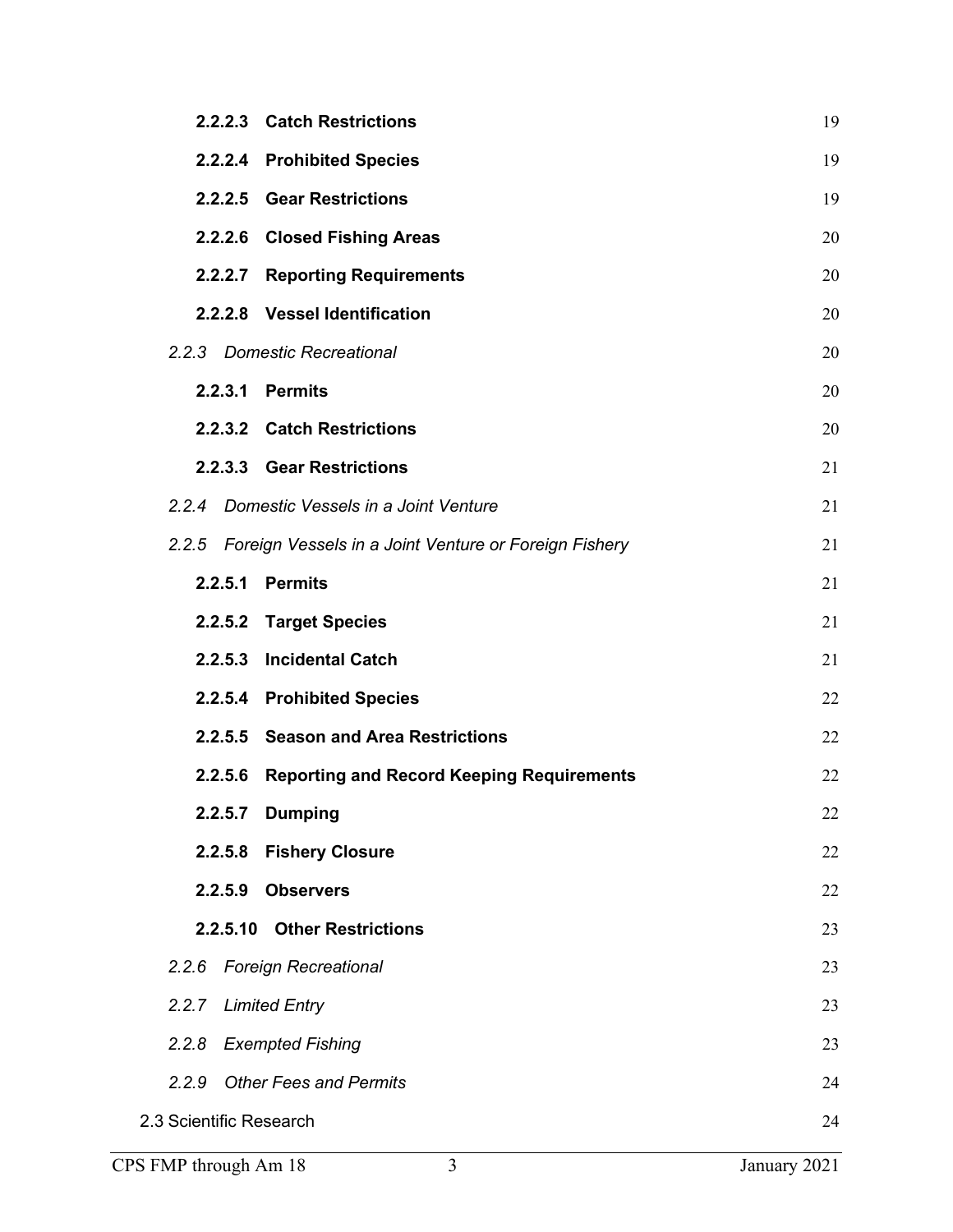|                           | 2.4 Restrictions on Other Fisheries<br>25            |                                                                                    |              |  |  |  |
|---------------------------|------------------------------------------------------|------------------------------------------------------------------------------------|--------------|--|--|--|
|                           | 25<br>2.5 Procedures for Reviewing State Regulations |                                                                                    |              |  |  |  |
|                           | 3.1 Problem Addressed by Limited Entry<br>27         |                                                                                    |              |  |  |  |
|                           |                                                      | 3.2 Goals and Objectives for Finfish Limited Entry                                 | 28           |  |  |  |
| 3.2.1                     |                                                      | <b>Capacity Goal</b>                                                               | 28           |  |  |  |
| Capacity                  |                                                      | 3.3 Achievement of Goals and Objectives and Need for Additional Measures to Reduce | 28           |  |  |  |
| 3.3.1                     |                                                      | <b>Maintaining the Capacity Goal</b>                                               | 28           |  |  |  |
|                           |                                                      | 3.4 Nature of the Interest Created                                                 | 29           |  |  |  |
|                           |                                                      | 3.5 Scope of Limited Entry                                                         | 29           |  |  |  |
| 3.5.1                     |                                                      | Species within the Scope of Limited Entry                                          | 29           |  |  |  |
| 3.5.2                     |                                                      | Geographic Scope of Limited Entry                                                  | 29           |  |  |  |
| 3.6 Limited Entry Permits |                                                      |                                                                                    | 29           |  |  |  |
| 3.6.1                     |                                                      | Initial Issuance of Limited Entry Permits                                          | 29           |  |  |  |
|                           | 3.6.1.1                                              | <b>Initial Issuance Criteria</b>                                                   | 30           |  |  |  |
|                           |                                                      | 3.6.1.2 Ownership Restriction                                                      | 30           |  |  |  |
|                           |                                                      | 3.6.1.3 Limited Entry Permit Held by Owner of Record of the Vessel                 | 30           |  |  |  |
|                           |                                                      | 3.6.1.4 Loss of a Vessel Prior to Permit Issuance                                  | 30           |  |  |  |
|                           |                                                      | 3.6.1.5 Appeals Process                                                            | 30           |  |  |  |
| 3.6.2                     |                                                      | <b>Permit Renewal Procedures</b>                                                   | 31           |  |  |  |
| 3.6.3                     |                                                      | <b>Conditions for Transfers of Existing Permits</b>                                | 31           |  |  |  |
|                           | 3.6.3.1                                              | Adjusting Permit Transferability to Maintain the Capacity Goal                     | 32           |  |  |  |
| 3.6.4                     |                                                      | Procedures for Issuing New Limited Entry Permits in the Future                     | 32           |  |  |  |
| 3.6.5                     |                                                      | Coastal Pelagic Species Fishing Exempted from Limited Entry                        | 32           |  |  |  |
|                           | 3.6.5.1                                              | <b>Exempted Landings</b>                                                           | 32           |  |  |  |
|                           | 3.6.5.2                                              | <b>Recreational Fishing</b>                                                        | 32           |  |  |  |
|                           | 3.6.5.3                                              | Live Bait Coastal Pelagic Species Fishing                                          | 32           |  |  |  |
| 3.6.6                     |                                                      | Additional Management of the Limited Entry Fishery                                 | 32           |  |  |  |
| CPS FMP through Am 18     |                                                      | 4                                                                                  | January 2021 |  |  |  |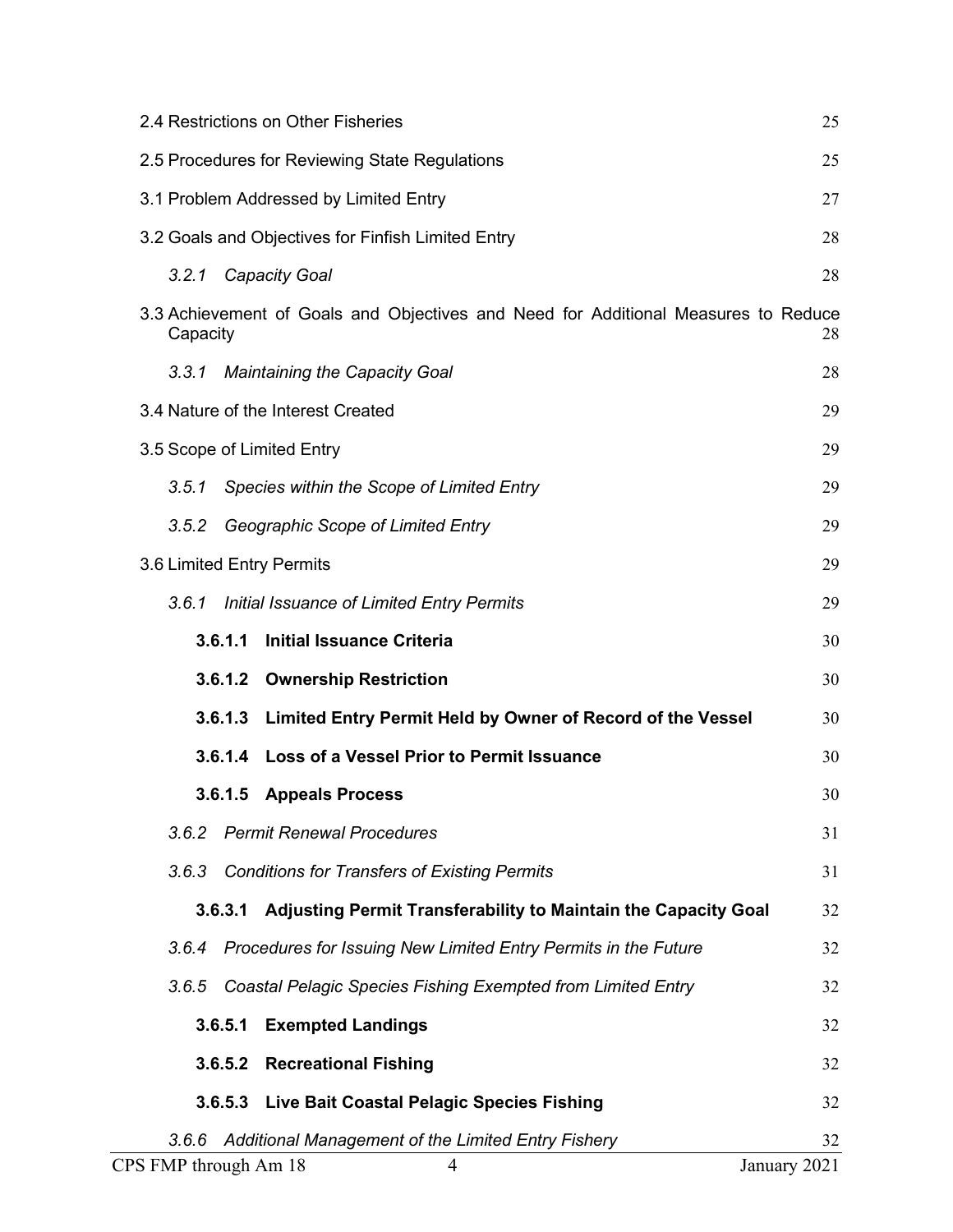|                         |         | 3.6.6.1 Trip Limit<br>4.1 Definition of Optimum Yield                                                        | 32<br>33     |
|-------------------------|---------|--------------------------------------------------------------------------------------------------------------|--------------|
|                         |         | 4.2 Definition of Overfishing Limits or MSY, and ABC Control Rules                                           | 33           |
|                         |         | 4.3 Definition of Overfishing                                                                                | 34           |
|                         |         | 4.4 Definition of an Overfished Stock                                                                        | 34           |
| 4.5 Rebuilding Programs |         |                                                                                                              | 34           |
| 4.5.1                   |         | <b>Rebuilding Plan for Pacific Sardine</b>                                                                   | 35           |
|                         |         | 4.6 Harvest Control Rules                                                                                    | 35           |
| 461                     |         | Default CPS Harvest Control Rule                                                                             | 36           |
| 4.6.2                   |         | <b>Harvest Control Rule for Pacific Sardine</b>                                                              | 38           |
|                         | 4.6.2.1 | <b>Definition for Overfished Stock for Sardine</b>                                                           | 39           |
|                         |         | 4.6.2.2 Live Bait Harvest between the ABC and CUTOFF                                                         | 39           |
| 4.6.3                   |         | Harvest Control Rule for Pacific (Chub) Mackerel                                                             | 39           |
| 4.6.4                   |         | <b>Monitored StocksHarvest Control Rules for Northern Anchovy, Jack Mackerel, and</b><br><b>Market Squid</b> | 40           |
|                         | 4.6.4.1 | <b>Northern Anchovy-Central Subpopulation</b>                                                                | 40           |
|                         | 4.6.4.2 | Northern Anchovy-Northern Subpopulation                                                                      | 40           |
|                         | 4.6.4.3 | <b>Jack Mackerel</b>                                                                                         | 40           |
|                         |         | 4.6.4.4 Market Squid                                                                                         | 41           |
| 4.6.5                   |         | <b>Prohibited Harvest Species</b>                                                                            | 41           |
|                         |         | 4.7 Stock Assessment and Fishery Evaluation Report                                                           | 41           |
|                         |         | 4.8 Annual Specifications and Announcement of Harvest Levels                                                 | 42           |
| 4.8.1                   |         | <b>General Procedure for Setting Annual Specifications</b>                                                   | 43           |
| 4.8.2                   |         | <b>Factors Considered</b>                                                                                    | 44           |
| 4.8.3                   |         | Guidelines for Choosing Between a Harvest Guideline and Quota                                                | 45           |
|                         |         | 4.9 Annual Assessment and Management Cycles                                                                  | 45           |
|                         |         | 5.0 BYCATCH, INCIDENTAL CATCH, AND ALLOCATION                                                                | 47           |
|                         |         | 5.1 Incidental Catch Allowances                                                                              | 47           |
| CPS FMP through Am 18   |         | 5                                                                                                            | January 2021 |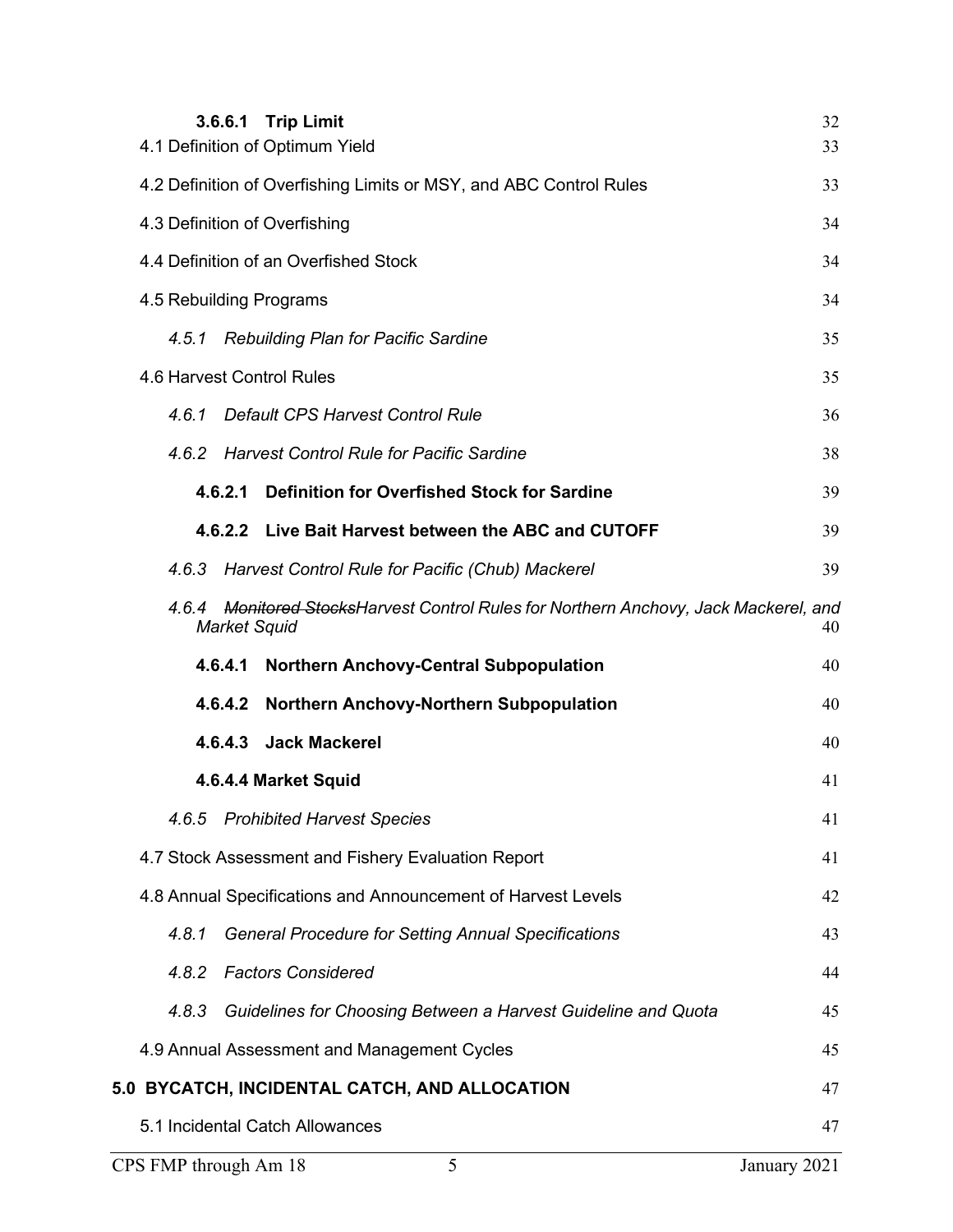| Incidental Catch Allowances When Stocks are Overfished<br>5.1.1                   | 47 |
|-----------------------------------------------------------------------------------|----|
| Incidental Catch Allowances When Stocks are Not Overfished<br>5.1.2               | 47 |
| 5.1.3 Pacific (chub) Mackerel Landed Incidentally                                 | 47 |
| Catch Allowances for Live Bait When Stocks are Overfished<br>5.1.4                | 47 |
| Incidental Catch Allowances for Live Bait When Stocks are Not Overfished<br>5.1.5 | 48 |
| 5.1.6 Guidelines and Criteria for Setting Incidental Catch Allowances             | 48 |
| <b>Overfished Stocks</b><br>5.1.6.1                                               | 48 |
| 5.1.6.2 Stocks Not Overfished                                                     | 48 |
| 5.1.7 Incidental Catch Allowance for Shared EC Species                            | 48 |
| 5.2 Minor Directed CPS Finfish Fisheries                                          | 48 |
| 5.3 Seasonal Allocation for the Directed Pacific Sardine Fishery                  | 49 |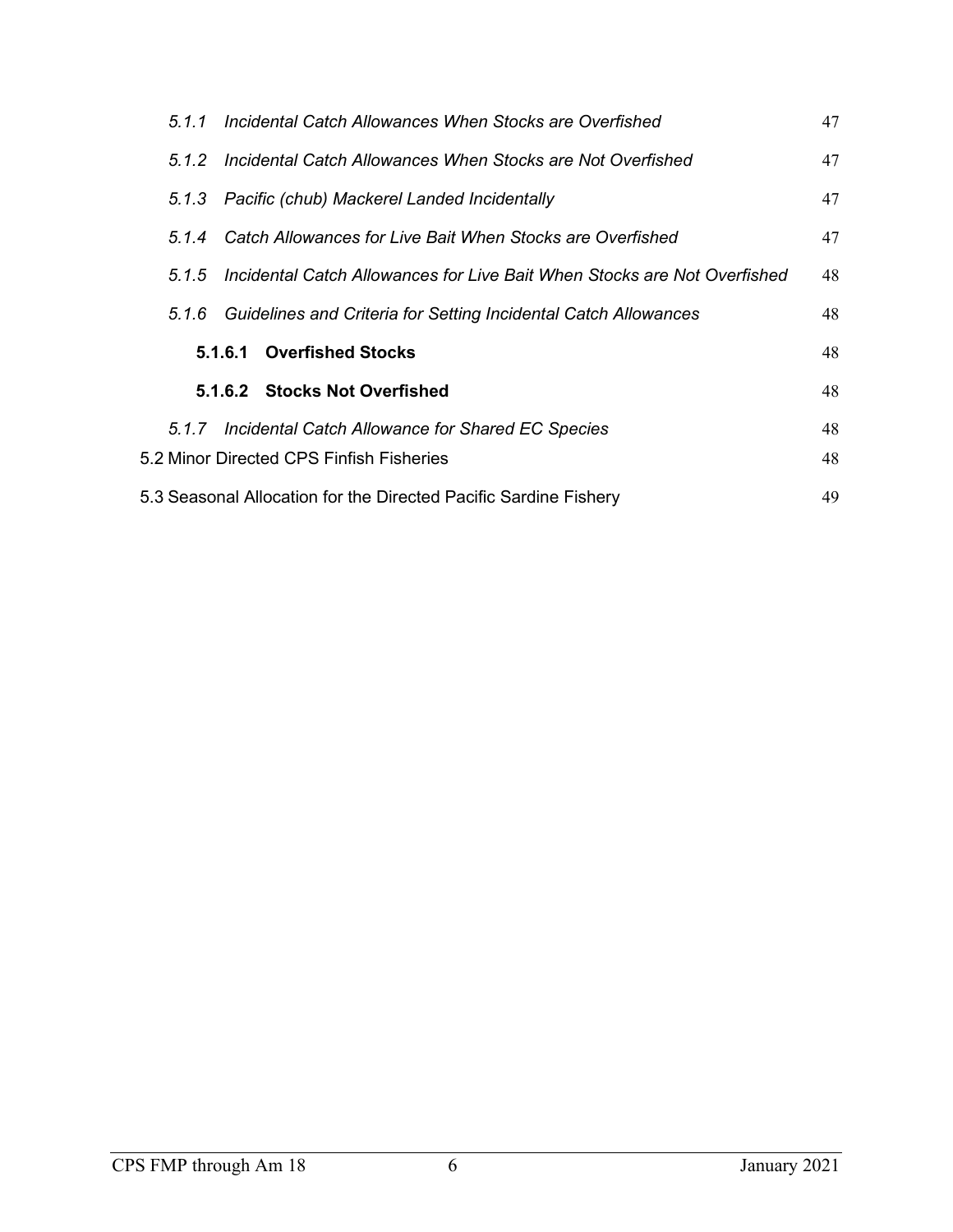#### <span id="page-6-0"></span>**1.0 INTRODUCTION**

#### <span id="page-6-1"></span>1.1 History of the Fishery Management Plan

The Council initiated the development of the Fishery Management Plan (FMP) for northern anchovy in January of 1977. A final draft of the plan was approved and submitted to the U.S. Secretary of Commerce (Secretary) in June of 1978. Regulations implementing the FMP for northern anchovy were published in the *Federal Register* on September 13, 1978.

The first amendment changed the method of specifying the domestic annual harvest for northern anchovy and added a requirement for an estimate of domestic processing capacity and expected annual level of domestic processing. Approval for this amendment was published in the *Federal Register* on July 18, 1979.

The second amendment, which became effective on February 5, 1982, was published in the *Federal Register* on January 6, 1982. The purpose of this amendment was to increase the domestic fishing fleet's opportunity to harvest the entire optimum yield (OY) of northern anchovy from the U.S. exclusive economic zone (EEZ).

During the spring of 1982, the Council considered a third amendment that divided the quota for northern anchovy into two halves and made release of the second half conditional on the results of a mid-season review of the status of the stock. The methods proposed for the mid-season assessment were considered too complex to implement, and the amendment was not approved.

The fourth amendment, which had two parts, was published in the *Federal Register* on August 2, 1983 and became effective on August 13, 1983. The first part abolished the five-inch size limit in the commercial fishery and established a minimum mesh size of 5/8 inch for northern anchovy. The mesh size requirement did not become effective until April 1986 in order to give the fleet additional time to comply without undue economic hardship. The second part established a mid-season quota evaluation that was simpler in design than the method proposed in Amendment 3.

The fifth amendment, in 1983, incorporated advances in scientific information concerning the size and potential yield of the central subpopulation of northern anchovy. In addition, the fifth amendment included changes to a variety of other management measures. Two or more alternative actions were considered in each of seven general categories (1) OY and harvest quotas; (2) season closures; (3) area closures; (4) quota allocation between areas; (5) the reduction quota reserve; (6) minimum fish size or mesh size; and (7) foreign fishing and joint venture regulations. The alternatives for the fifth amendment were reviewed by the Council during 1983. The final rule on the fifth amendment measures was published in the *Federal Register* on March 14, 1984.

The sixth amendment in 1990 implemented a definition of overfishing for northern anchovy consistent with National Standard 7 of the MSA. The Council began developing the seventh amendment as a new FMP for Coastal Pelagic Species (CPS) in 1990. A complete draft was available in November of 1993, but the Council suspended further work, because NMFS withdrew support due to budget constraints. In July of 1994, the Council decided to proceed with the plan through the public comment period. NMFS agreed with the decision on the condition that the Council also consider the options of dropping or amending the anchovy FMP. Thus, four principal options were considered for managing CPS (1) drop the anchovy FMP (no Federal or Council involvement in CPS); (2) continue with the existing FMP for anchovy (status quo); (3) amend the FMP for northern anchovy; and (4) implement an FMP for the entire CPS fishery. In March of 1995, after considering all four principal options, the Council decided to proceed with the FMP for CPS. Final action was postponed until June 1995 when the Council adopted a draft plan that had been revised to address comments provided by NMFS and the Scientific and Statistical Committee (SSC). Amendment 7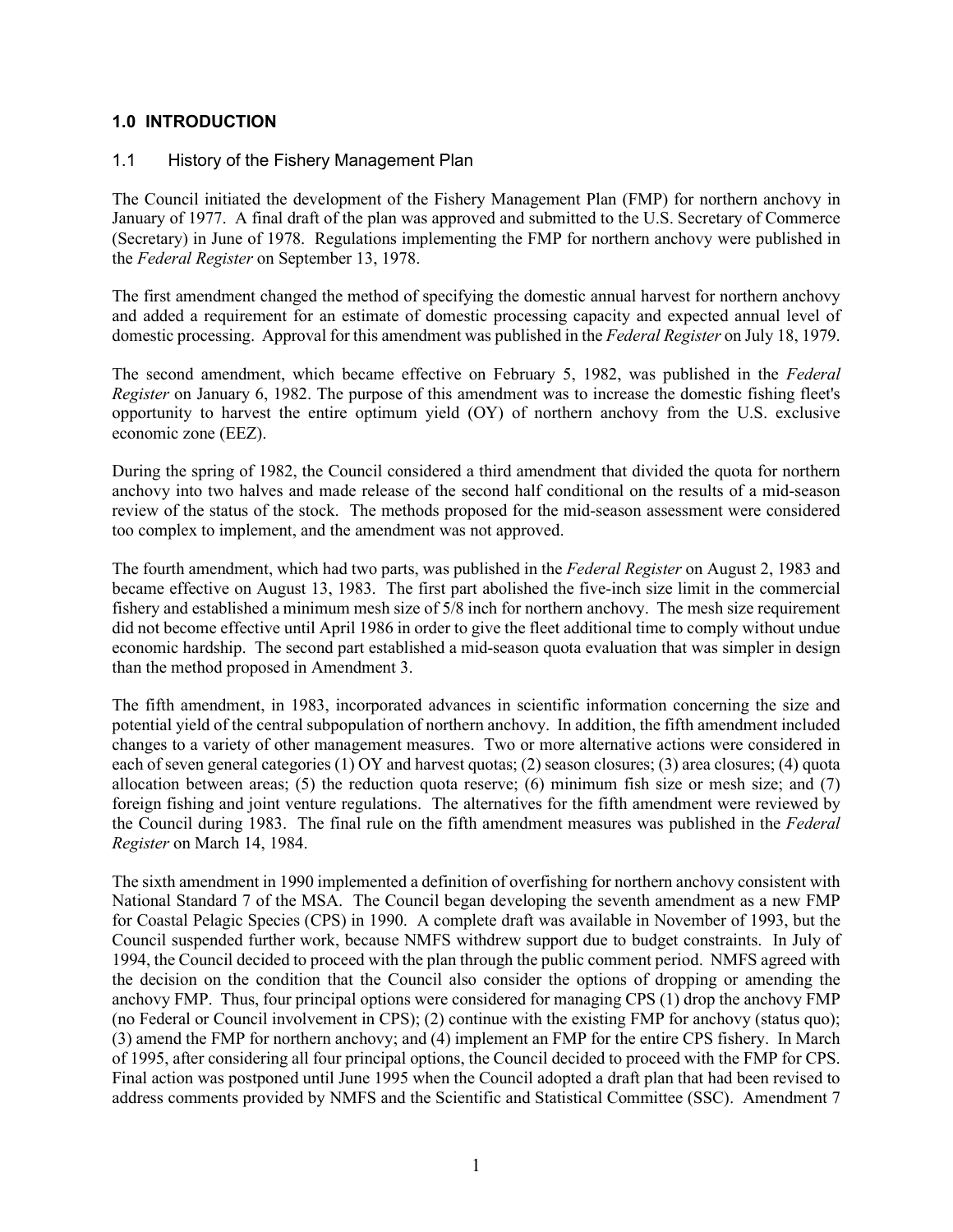was submitted to the Secretary, but rejected by NMFS Southwest Region as being inconsistent with National Standard 7 of the MSA. NMFS announced its intention to drop the FMP for northern anchovy (in addition to FMPs for other species) in the *Federal Register* on March 26, 1996, but the action was never completed.

Development of Amendment 8 began during a June 23-25, 1997 Council meeting where the Council directed the CPS Plan Development Team (CPSPDT) to amend the FMP for northern anchovy to conform to the recently revised MSA and to expand the scope of the FMP to include the entire CPS fishery. Amendment 8 updates the FMP for northern anchovy to manage the entire CPS fishery along the West Coast of the United States, including Pacific sardine, northern anchovy, Pacific (chub) mackerel, jack mackerel, and market squid. The amendment also changes the name of the plan from the *Northern Anchovy Fishery Management Plan* to the *Coastal Pelagic Species Fishery Management Plan*. Stocks and fisheries are described in Appendix A. All options considered by the Council and analysis of those options are in Appendix B. Costs involved in this FMP are estimated in Appendix C. Essential fish habitat (EFH) is described in Appendix D. References are included in Appendix E. Amendment 8 was partially approved by the Secretary on June 10, 1999, and final regulations were published on December 15, 1999 (64FR69888). The FMP was implemented on January 1, 2000.

Amendment 9 was originally intended to address the development of maximum sustainable yield (MSY) for market squid as well as bycatch and treaty Indian fishing rights. The Council distributed Amendment 9 for public review on July 27, 2000. At its September 2000 meeting, the Council reviewed written comments, received comments from its advisory bodies, and heard public comments, and decided to submit only two provisions for Secretarial review. Based on testimony concerning MSY for squid, the Council decided to include in Amendment 9 only the bycatch provision and a provision providing a framework to ensure that Indian fishing rights are implemented according to treaties between the U.S. and the specific tribes. Since implementation of the FMP, the CPS fishery has expanded to Oregon and Washington. As a result, the FMP must discuss Indian fishing rights in these areas. These rights were not included in the FMP, and the Council decided to address this issue in Amendment 9. The Council decided to conduct further analysis of the squid resource under a separate amendment that addresses OY and MSY for squid. The U.S. Secretary of Commerce approved Amendment 9 on March 22, 2001.

In April 2001, the Council adopted the capacity goal and transferability provisions recommended by the CPS Management Team (CPSMT) for inclusion in Amendment 10. The Council directed the CPSMT to develop an amendment to the CPS FMP that includes the capacity goal, provisions for permit transferability, a process for monitoring fleet capacity relative to the goal, and a framework for modifying transferability provisions as warranted by increases or decreases in fleet capacity. The amendment also addressed determination of OY and MSY for market squid. In June 2002, the Council adopted Amendment 10 to the CPS FMP. Relative to the limited entry (LE) fishery, the amendment established a capacity goal, provided for LE permit transferability to achieve and maintain the capacity goal, and established a process for considering new LE permits. The purpose of this action was to ensure fishing capacity in the CPS LE fishery is in balance with resource availability. Relative to market squid, Amendment 10 established an MSY (or proxy) for market squid to bring the FMP into compliance with the MSA. The purpose of this action was to minimize the likelihood of overfishing the market squid resource. On December 30, 2002, the Secretary approved Amendment 10. On January 27, 2003, NMFS issued the final rule and regulations implementing Amendment 10 (68*FR*3819).

Amendment 11 to the FMP addressed long-term allocation of Pacific sardine. While Amendment 11 was in development, the Council recommended a regulatory amendment that implemented an interim revision to the allocation framework for the 2003 and 2004 seasons. The interim allocation regime was extended to 2005. The interim regime (1) changed the definition of subarea A and subarea B by moving the geographic boundary between the two areas from 35° 40' N latitude to 39° N latitude, (2) moved the reallocation date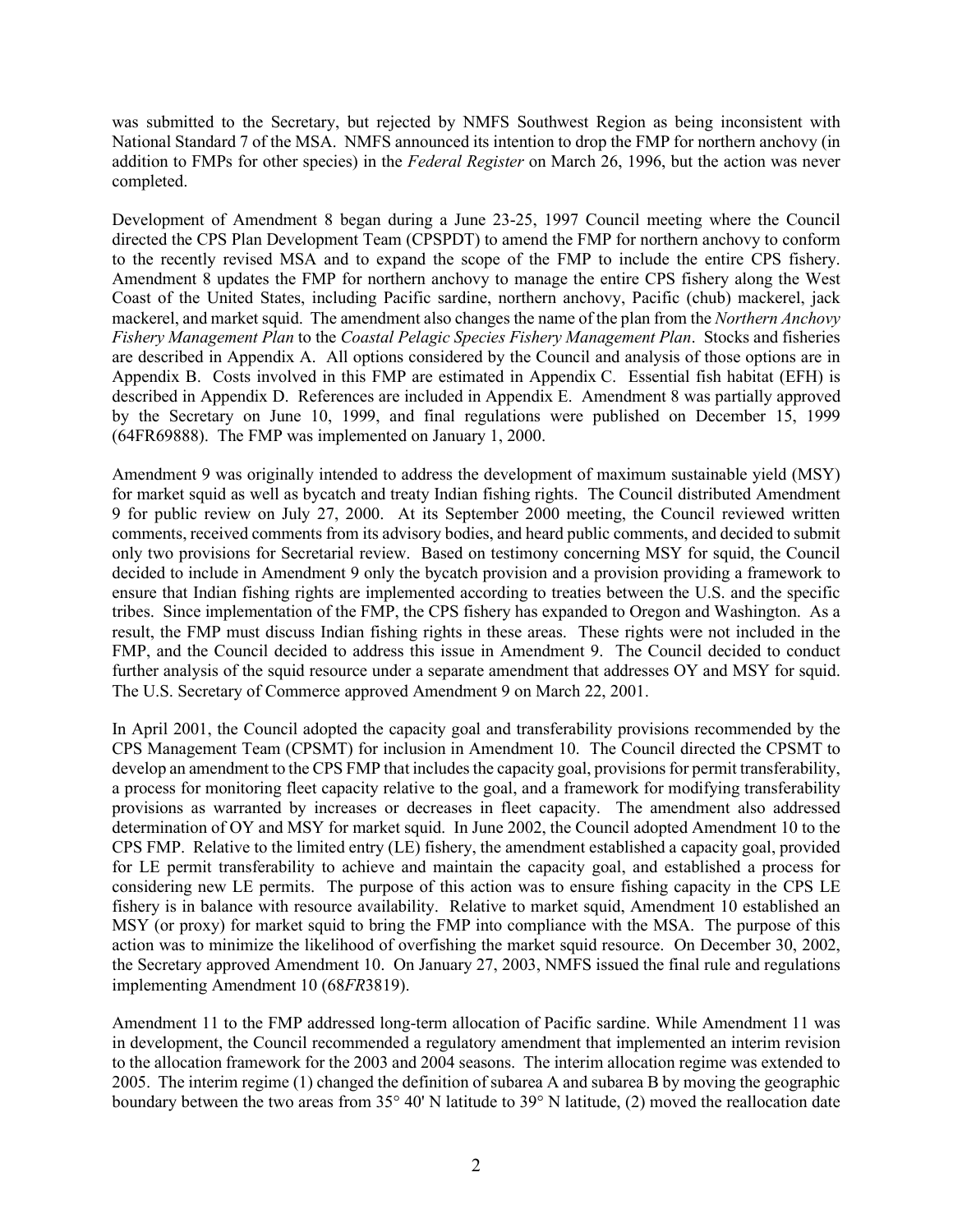for unharvested Pacific sardine to Subarea A and Subarea B from October 1 to September 1, (3) changed the percentage of the unharvested sardine reallocated to Subarea A and Subarea B from 50 percent to both subareas to 20 percent to Subarea A and 80 percent to Subarea B, and (4) reallocated all unharvested sardine that remains on December 1 coastwide. At the June 2005 Council meeting the interim allocation framework was replaced by Council final action on Amendment 11 which provided the following allocation formula for the non-tribal share of the Pacific sardine harvest guideline (HG):

- 1. A seasonal allocation structure with 35 percent of the HG to be allocated coastwide on January 1.
- 2. 40 percent of the HG, plus any portion not harvested from the initial allocation, to be reallocated coastwide on July 1.
- 3. On September 15 the remaining 25 percent of the HG, plus any portion not harvested from earlier allocations, to be reallocated coastwide.

On June 29, 2006, NMFS issued the final rule to implement Amendment 11 to the CPS FMP (71 *FR* 36999).

In March 2005, the Council took final action on Amendment 12 to the FMP. Amendment 12 added all species of krill (euphausiids) that occur within the West Coast EEZ and placed them in a new management category, "Prohibited Harvest." Amendment 12 is intended to ensure that, to the extent practicable, fisheries will not develop that could put at risk krill stocks and the other living marine resources that depend on krill. This means that OY for krill is zero, and the target, harvest and transhipment of krill is prohibited. Also, exempted fishing permits (EFPs) will not be issued under the EFP procedures of this FMP to allow individuals to harvest krill as an exception to the prohibition of harvest. These actions are not intended to account for the responses of krill and other resources to changes in environmental conditions. The final rule adopting Amendment 12 was published by NMFS in the Federal Register on July 9, 2009.

Amendment 13 was initiated in 2009 to incorporate new National Standard 1 (NS1) guidelines that were developed in response to the Magnuson-Stevens Reauthorization Act of 2006 to end and prevent overfishing. At its June 2010 meeting the Council reviewed a range of alternatives and analyses to implement new provisions of the reauthorized Magnuson-Stevens Fishery Conservation and Management Act (MSA) and the NS1 guidelines, and adopted the following as final action modifying the CPS FMP:

- All actively managed, monitored species, and prohibited harvest species (krill) in the FMP are to be categorized as "in the fishery."
- Jacksmelt and Pacific herring are to be added to the FMP as ecosystem component (EC) species and monitor incidental catch in CPS fisheries.
- Modify the existing harvest control rules for actively managed species to include a buffer or reduction in acceptable biological catch (ABC) relative to overfishing limit (OFL) to account for scientific uncertainty. This buffer will be determined during the annual management cycle through a combination of scientific advice from the SSC and a policy determination of the Council.
- Maintain the default harvest control rules for monitored stocks as modified to specify the new management reference points. Annual catch limits (ACLs) would be specified for multiple years until such time as the species becomes actively managed or new scientific information becomes available. The value of 0.25 in the ABC control rule (a 75 percent buffer) will remain in use until recommended for modification by the SSC and approved by the Council.
- Add sector-specific ACLs, annual catch targets (ACTs), and accountability measures (AMs), to the CPS FMP management framework for use in the annual harvest and management specification process.
- Add language to specify that the Council will include ecological considerations when reviewing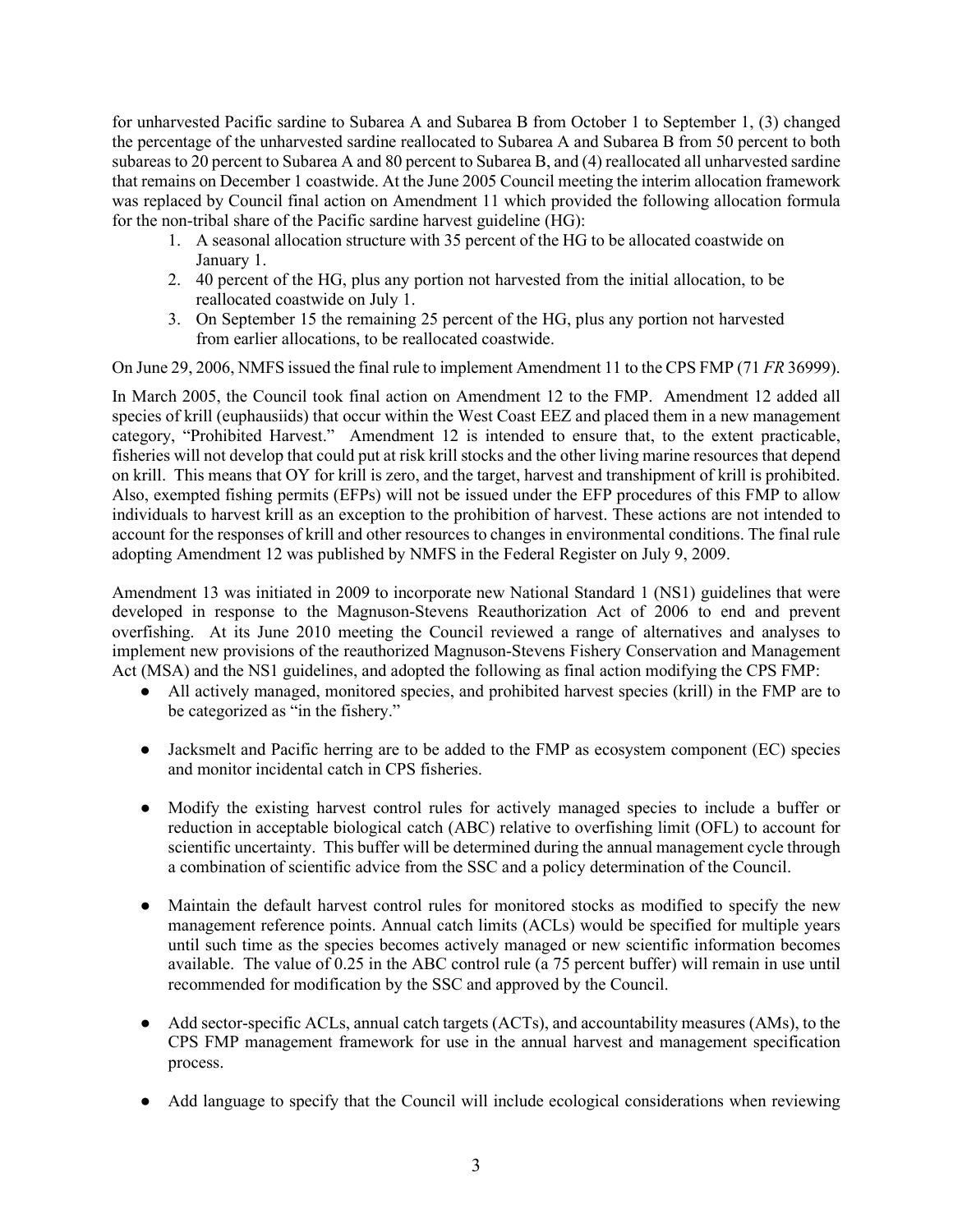and/or adopting status determination criteria (SDCs), ACTs, and ACTs.

● While not a change to the FMP, the Council confirmed that SDC for CPS FMP are to remain as currently specified with the exception of the Northern subpopulation of Northern anchovy (for which no criteria currently exist).

Amendment 14 was developed in order to establish a MSY for the northern subpopulation of northern anchovy. Although two options were considered during the Amendment 13 process, neither was subsequently adopted by the Council. The Council took action in November 2014, approving the MSY, and the Amendment was approved by NMFS on March 23, 2015.

Amendment 15 was approved in 2015 and added a suite of lower trophic level species to the FMP's list of ecosystem component (EC) species. Consistent with the objectives of the Council's FMPs and its Fishery Ecosystem Plan, Amendment 15 prohibits future development of commercial fisheries for the suite of EC species shared between all four FMPs (Shared EC Species) until and unless the Council has had an adequate opportunity to both assess the scientific information relating to any proposed directed fishery and consider potential impacts to existing fisheries, fishing communities, and the greater marine ecosystem.

Amendment 16 was approved in January 2018. It allows for minor directed fishing on CPS finfish to continue, when the directed fishery is closed. This sector accounts for a very small portion of the overall catch of any particular CPS stock, and was determined to have not more than a negligible impact on the stock. However, for some small ports and producers, it can be an important source of income, especially when the directed fishery is closed. The amendment includes a maximum of one ton per vessel per day.

Amendment 17 addresses fishing on overfished stocks. It removes the pre-specified 15 percent incidental landing limit and the de facto prohibition on directed fishing for live bait fishing when a stock is overfished, and instead requires the Council to take appropriate action to minimize fishing mortality to the extent practicable. The Council may impose incidental landing limits, harvest caps, or other management measures on live bait fishing on overfished stocks.

Amendment 18 documents the Pacific sardine rebuilding plan, which was approved by the Council in September 2020. In July 2019, NMFS notified the Council that the Pacific sardine biomass estimate had fallen below the 50,000 mt minimum stock size threshold (MSST), which is also the overfished threshold.

#### 1.2 Stocks in the Fishery Management Plan

#### <span id="page-9-0"></span>*1.2.1 Fishery Management Unit Species*

Table 1-1 includes the fishery management unit species which are "in the fishery" and subject to provisions of the CPS FMP.

Table 1-1. Stocks managed under this FMP:

| <b>Common Name</b>      | <b>Scientific Name</b> |
|-------------------------|------------------------|
| Pacific sardine         | Sardinops sagax        |
| Pacific (chub) mackerel | Scomber japonicus      |

Amendment 19 removes management categories for CPS and describes management for each management unit species or stock individually.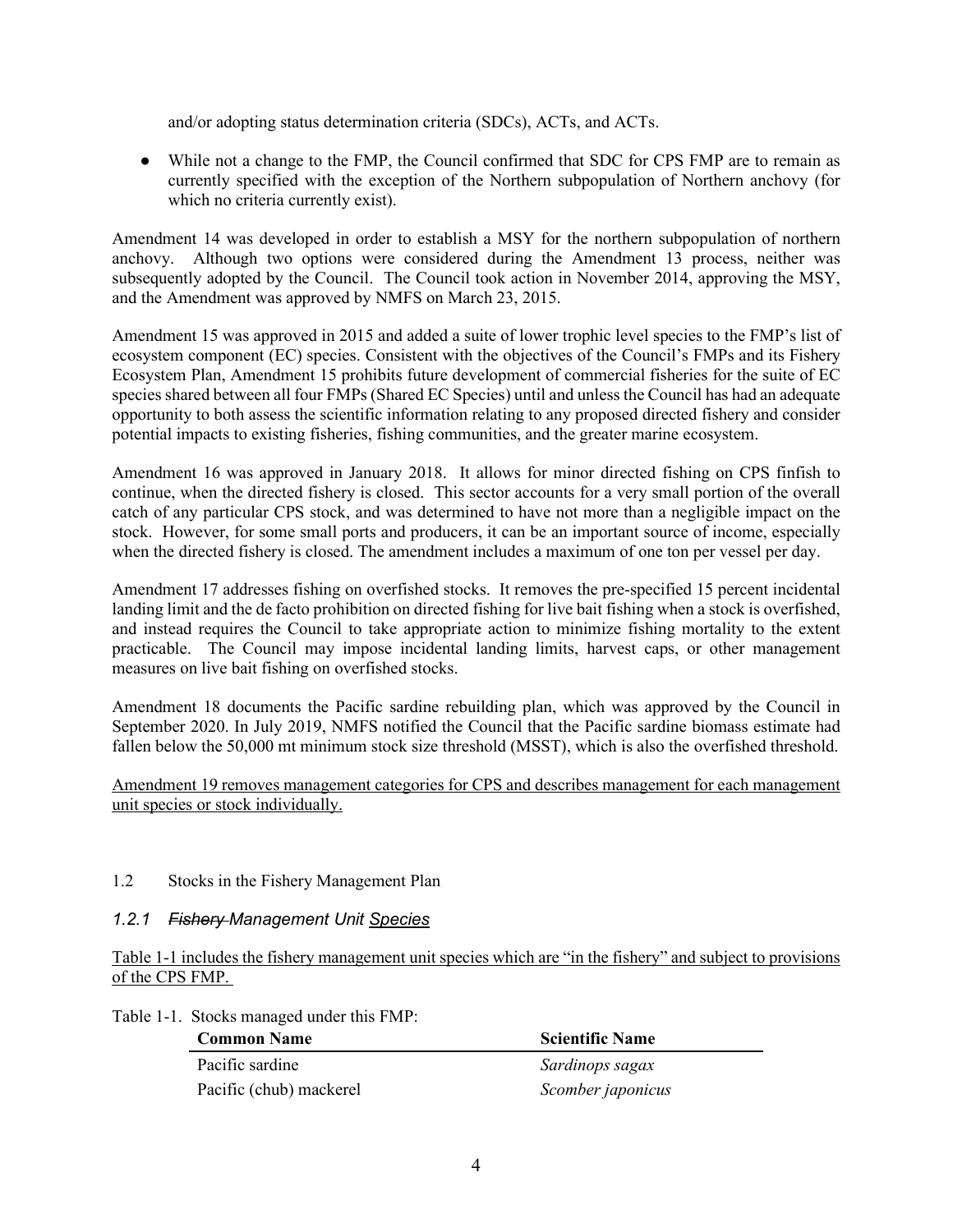| Northern anchovy                        | Engraulis mordax              |
|-----------------------------------------|-------------------------------|
| Central and northern subpopulations     |                               |
| Market squid                            | Doryteuthis opalescens        |
| Jack mackerel                           | Trachurus symmetricus         |
| Krill or Euphausiids                    | All Species in West Coast EEZ |
| Including these eight dominant species. | Euphausia pacifica            |
| First two species are common and are    | Thysanoessa spinifera         |
| most likely to be targeted by fishing   | Nyctiphanes simplex           |
|                                         | Nematocelis difficilis        |
|                                         | T. gregaria                   |
|                                         | E. recurva                    |
|                                         | E. gibboides                  |
|                                         | E. eximia                     |

Stocks may be added or removed from the management unit through the framework process described in Section 2.0.

#### <span id="page-10-0"></span>*1.2.2 Ecosystem Component Species*

|  | Table 1-2 EC species under this FMP: |  |  |
|--|--------------------------------------|--|--|
|  |                                      |  |  |

| <b>Common Name</b> | <b>Scientific Name</b>      |
|--------------------|-----------------------------|
| Pacific herring    | Clupea pallasii pallasii    |
| Jacksmelt          | Atherinopsis californiensis |

Table 1-3 EC species shared between all four of the Council's FMPs, including the CPS FMP.

| <b>Common Name</b> | <b>Scientific Name</b>                                                    |
|--------------------|---------------------------------------------------------------------------|
|                    |                                                                           |
| Round herring      | <i>Etrumeus teres</i>                                                     |
| Thread herring     | Opisthonema libertate, O. medirastre                                      |
| Mesopelagic fishes | Families: Myctophidae, Bathylagidae, Paralepididae,<br>and Gonostomatidae |
| Pacific sand lance | Ammodytes hexapterus                                                      |
| Pacific saury      | Cololabis saira                                                           |
| Silversides*       | Atherinopsidae                                                            |
| <b>Smelts</b>      | Osmeridae                                                                 |
| Pelagic squids     | Families: Cranchiidae, Gonatidae, Histioteuthidae,                        |
|                    | Octopoteuthidae, Ommastrephidae except Humboldt squid                     |
|                    | (Dosidicus gigas), Onychoteuthidae, and Thysanoteuthidae                  |

\*Silversides include jacksmelt, which is also listed in Table 1-2 as an EC species specific to the CPS FMP. Jacksmelt is subject to the same directed fishing prohibition as other Shared EC Species, but it may also be subject to additional management and monitoring requirements that the Council develops for the Table 1-2 EC species particular to this FMP.

#### <span id="page-10-1"></span>1.3 Categories of CPS Management

The CPS FMP includes three primarily utilizes two general management categories or tiers for CPS fish approaches for stocks subject to harvest, recognizing stocks: may warrant either more or less intensive management, depending on harvest levels, biological, socio-economic factors, or other concerns. "Active" management, "Monitored" management, and "Prohibited Harvest" management. "Active" is for stocks and fisheries with biologically significant levels of catch, or biological or socioeconomic considerations requiring relatively intense harvest management procedures. The second category, Monitored, is for stocks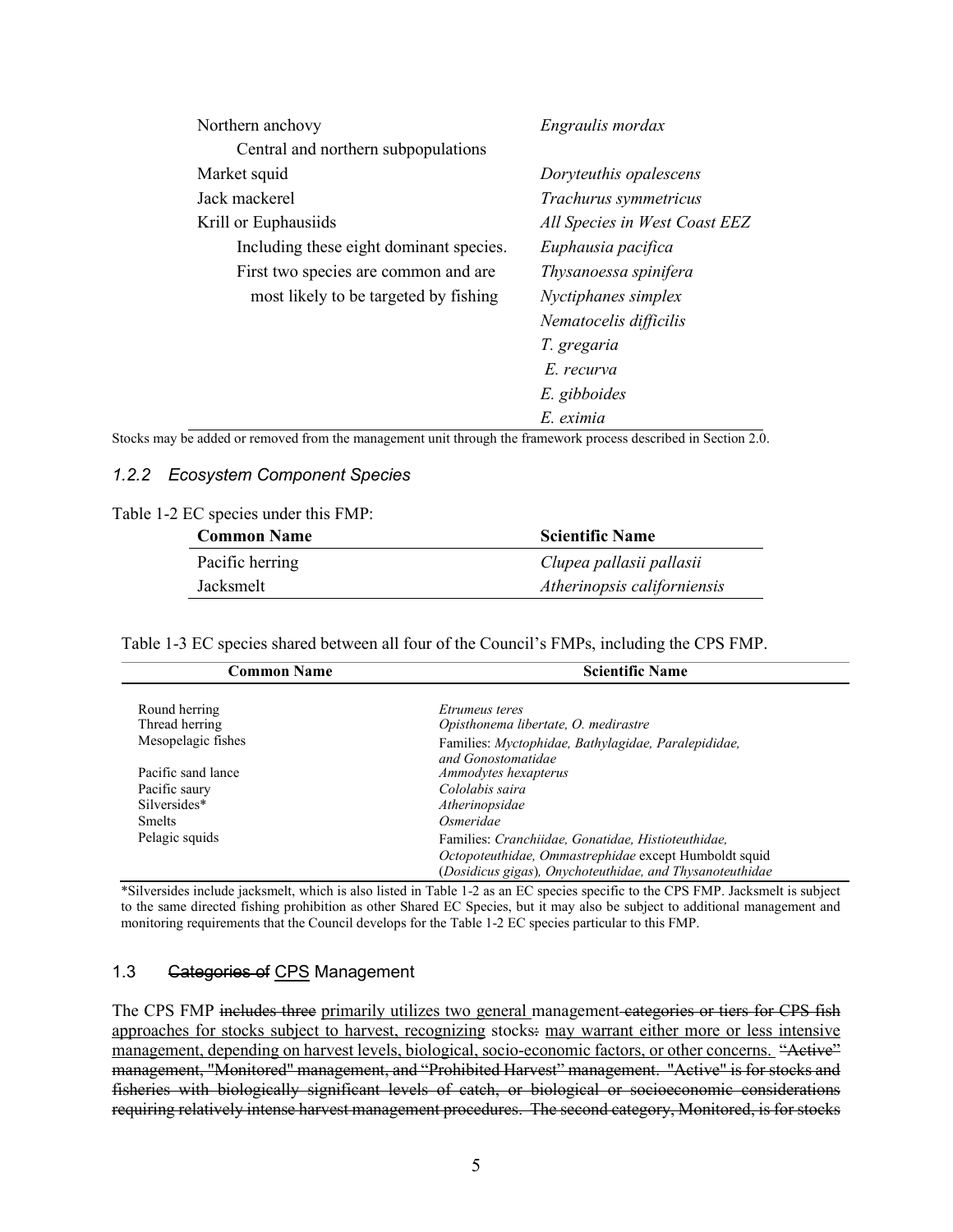and fisheries not requiring intensive harvest management and where monitoring of landings and available abundance indices are considered sufficient to manage the stock. The third category "Prohibited Harvest is for stocks that are prohibited to fish for, harvest or land in any fishery within the West Coast EEZ. Currently this management category consists of all species of euphausiids (krill) that occur in the West Coast EEZ. The purpose of Active and Monitored different management approaches is to use available agency resources in the most efficient and effective manner while satisfying goals and objectives of the FMP. The distinction This enables managers and scientists to concentrate efforts on stocks and segments of the CPS fishery that need the greatest attention or where the most significant benefits might be expected.

Active CPS management may be characterized by periodic stock assessments, and/or periodic adjustments of target harvest levels based on MSY control rules. Monitored management, in contrast, involves or the tracking of trends in landings and qualitative comparison to available abundance data, but without periodic stock assessments, or periodic adjustments to target harvest levels. Species in both categories All species may be subject to management measures such as catch allocation, gear regulations, closed areas, closed seasons, or other forms of Active management.

The CPS FMP includes all species of euphausiids (krill) occurring in the West Coast EEZ as "Prohibited Harvest management Species" and as such it is prohibited includes all species of krill occurring in the West Coast EEZ and to fish for, harvest or land krill in any fishery in the West Coast EEZ. The prohibition is intended to ensure that, to the extent practicable, fisheries will not develop that could put at risk krill stocks and the other living marine resources that depend on krill. This means that OY for krill is zero, and the targeting, harvesting, and transhipping of krill is prohibited. Also, EFPs will not be issued under the EFP procedures of this FMP to allow individuals to harvest krill as an exception to the prohibition of harvest. These actions would fully achieve the objectives of the amendment Amendment 12 to the extent practicable, but would not account for environmental conditions and the responses of krill and other resources to changes in environmental conditions. This management category prohibition recognizes that *de minimis* or trace amounts of krill may be retained by fishermen while targeting other species; such inadvertent action is not intended to be the subject of this prohibition.

SDCs Status determination criteria and management reference points (i.e. ABC and ACLs) must be developed for all fishery management unit species, those species considered "in the fishery." Market squid are exempt from ACL requirements because their life cycle is less than one year. Monitored CPS management may use generic or general definitions of overfishing and overfished for stocks that do not have specific fishing mortality or biomass cutoffs. EFH must be described for all stocks in the management unit, including Actively managed, Monitored species, and Prohibited Harvest species.

The CPSMT will review all CPS stocks annually and make recommendations to the Council and agencies regarding appropriate management eategories for each stock ("Active" or "Monitored"). Changes to the appropriate management eategory for each species, with the exception of krill, can be made annually by the Council based on all available data, including ABC levels and MSY control rules, and the goals and objectives of this FMP. Changes in a management eategory may be accomplished according to any of the four procedures for establishing and adjusting management measures described below in Section 2.0. In addition, CPS in the Monitored management category can be reassigned to Active management on short notice under the point-of-concern framework.

#### <span id="page-11-0"></span>1.4 Ecosystem Component Species

Several criteria should be met for a species to be included in the EC category (Section  $660.310(d)(5)(i)$ ). These are: 1) Be a non-target stock/species; 2) Not be subject to overfishing, approaching overfished, or overfished and not likely to become subject to overfishing or overfished in the absence of conservation and management measures; and, 3) Not generally retained for sale or personal use, although "occasional"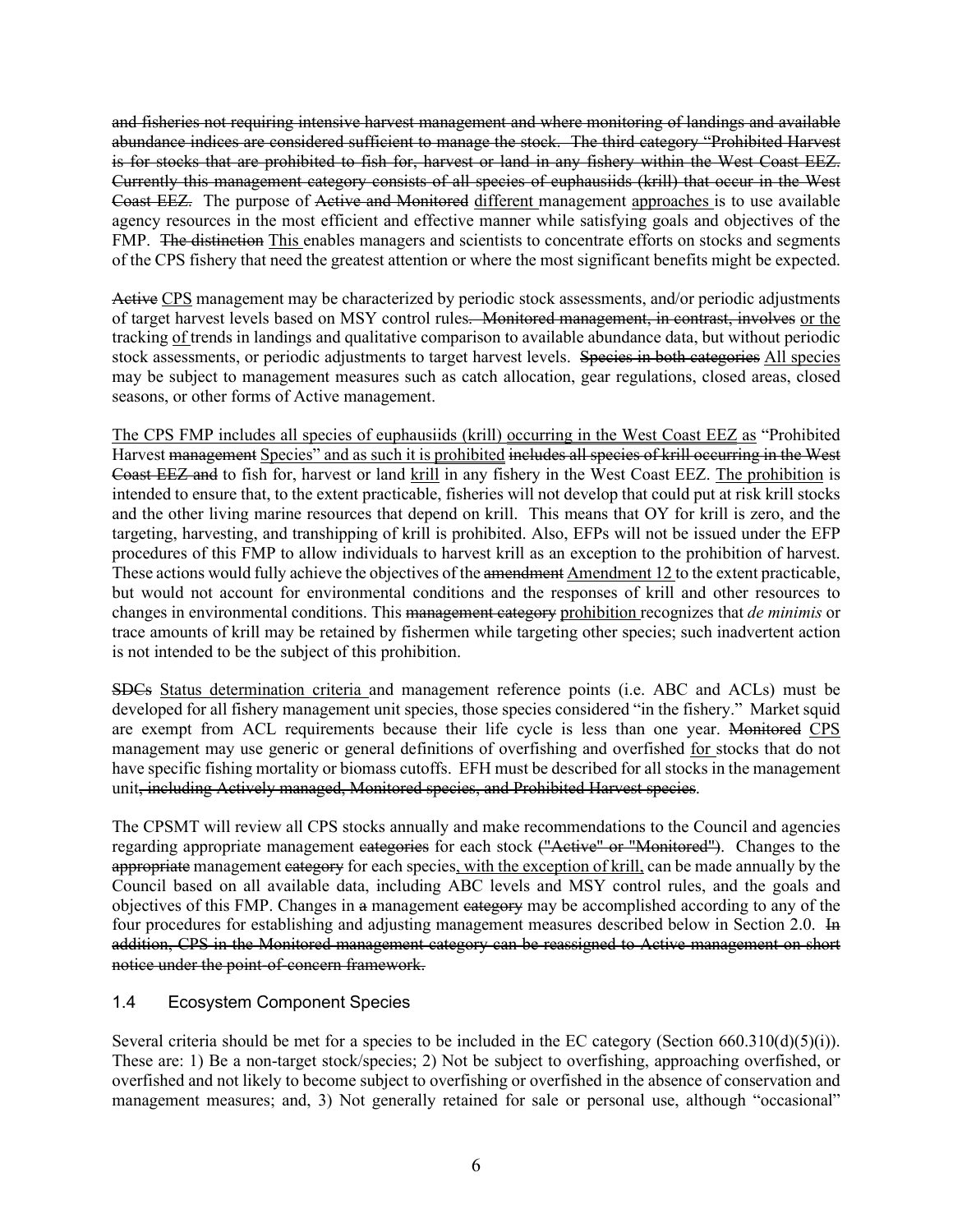retention is not by itself a reason for excluding a species from the EC category. Identifying and including EC species in the CPS FMP is not mandatory but may be done for a variety of purposes: Data collection; For ecosystem considerations related to specification of OY for the associated fishery; As considerations in the development of conservation and management measures for the associated fishery; and/or to address other ecosystem issues.

A 2010 review of bycatch species in CPS fisheries confirmed that incidental catch and bycatch in CPS fisheries is dominated by other CPS and that bycatch/incidental catch of non-CPS is extremely low. However, two species, jacksmelt and Pacific herring, are infrequently caught with CPS gear and were therefore added to the FMP under Amendment 13 to ensure continued monitoring of incidental catch and bycatch of these species in CPS fisheries through sampling and logbook programs. This information will continue to be reported in the Stock Assessment and Fishery Evaluation (SAFE). In keeping with the NS1 guidelines, the Council recommended not developing SDCs or management measures for these stocks.

The Council intends to continue and expand its consideration of ecological factors when developing SDCs and management measures for CPS management unit species. These considerations are expected to evolve as improved information and modeling of ecological processes become available. These considerations will likely include predator-prey relationships and the overall status and role of forage species including the two EC species in Table 1-2.

# *1.4.1 Shared Ecosystem Component Species*

<span id="page-12-0"></span>No directed commercial fisheries may begin for any Shared EC Species (Table 1-3) until and unless the Council has had an adequate opportunity to both assess the scientific information relating to any proposed directed fishery and consider potential impacts to existing fisheries, fishing communities, and the greater marine ecosystem.

#### <span id="page-12-1"></span>1.5 Operational Definitions of Terms

- Acceptable Biological Catch (ABC) is a harvest specification of a stock or stock complex's annual catch that accounts for the scientific uncertainty in the estimate of OFL and any other scientific uncertainty, and should be based on the ABC control rule. ABC control rule means a specified approach to setting ABC for a stock or stock complex as a function of the scientific uncertainty in the estimate of OFL and any other scientific uncertainty.
- Accountability Measures (AMs) are management controls to prevent ACLs from being exceeded and to correct or mitigate overages of the ACL if they occur. There are two categories: inseason AMs and AMs for when the ACL is exceeded.
- Annual Catch Limit (ACL) is the level of annual catch of a stock or stock complex that serves as the basis for invoking AMs. ACL cannot exceed ABC but may be divided into sector-specific ACLs.
- Annual Catch Target (ACT) is an optional AM. An amount of annual catch that is the management target of the fishery, and accounts for management uncertainty in controlling catch at or below the ACL.
- Actively managed species (AMS) means CPS the Secretary has determined to require Federal management by HG or quota according to the provisions of the FMP.
- Biomass means the estimated amount, by weight, of a CPS population. The term biomass means total biomass (age one and above) unless stated otherwise.
- Capacity goal means 5,650.9 metric tons (mt), which is the goal for the total gross tonnage (GT) of all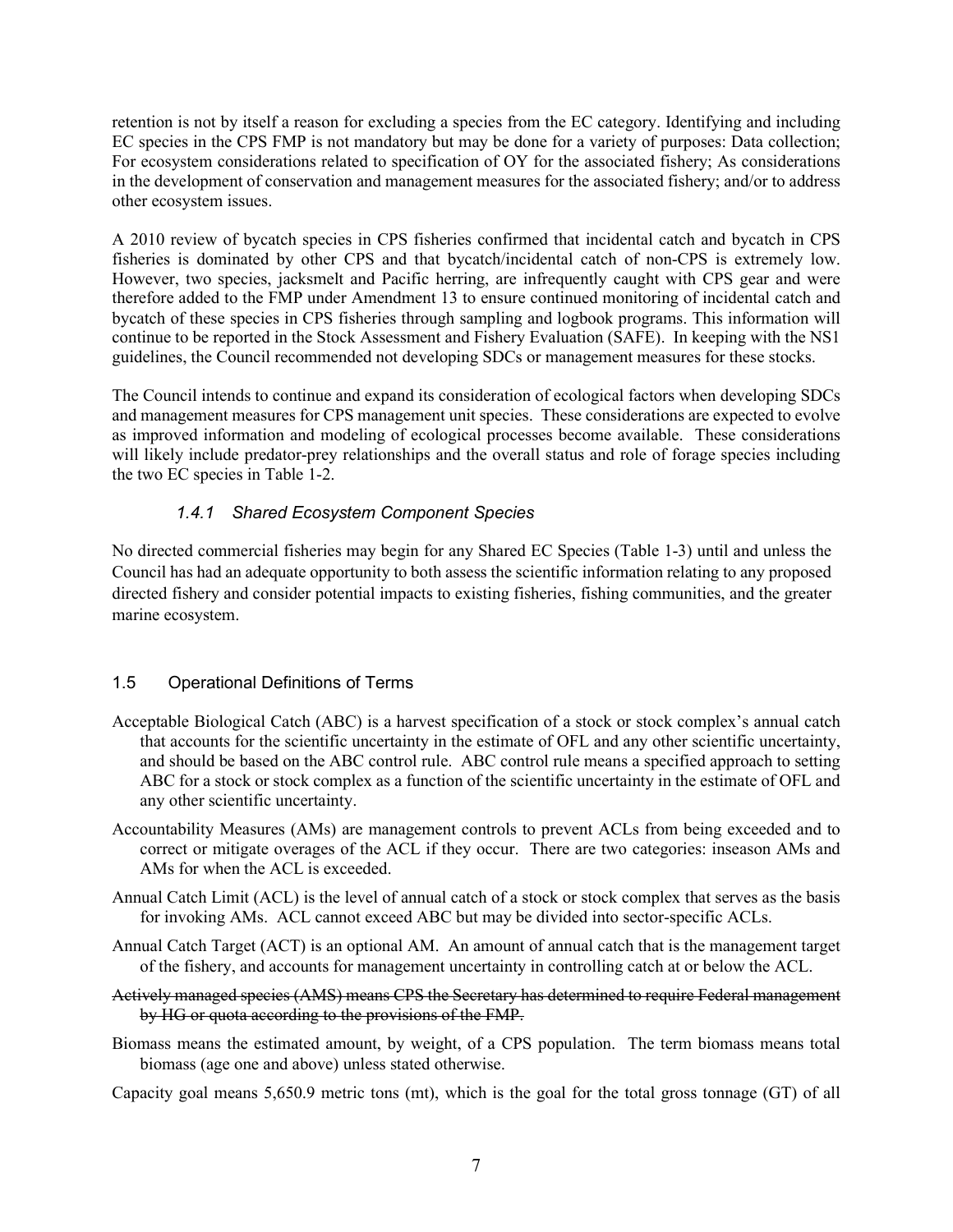vessels participating in the LE fishery established by Amendment 10 to the FMP.

- CPS means northern anchovy (*Engraulis mordax*), Pacific mackerel (*Scomber japonicus*), Pacific sardine (*Sardinops sagax*), jack mackerel (*Trachurus symmetricus*), market squid (*Doryteuthis opalescens*), and all species of the family *Euphausiidae* found in the west coast EEZ. Pacific herring (*Clupea pallasii pallasii*) and jacksmelt (*Atherinopsis californiensis*) are included in the FMP as EC species.
- CPS Advisory Subpanel (CPSAS) is comprised of members of the fishing industry and public appointed by the Council to review proposed actions for managing the CPS fisheries.
- CPS Management Team (CPSMT) means the individuals appointed by the Council to review, analyze, and develop management measures for the CPS fishery.
- Comparable capacity means GT as determined by the formula in 46 CFR 69.209(a) for a vessel not designed for sailing plus 10 percent of the vessel's calculated GT.
- Council means the Pacific Fishery Management Council, including its CPSMT, CPSAS, SSC, and any other committee established by the Council.
- Ecosystem Component species means species not generally targeted or retained for sale, but are infrequently encountered in CPS fisheries. EC species are monitored to ensure that these species are not likely to be subject to overfishing in the absence of CPS management measures.
- Egg Escapement Approach means a market squid fishery management approach used to evaluate the effects of fishing mortality (F) on the spawning potential of the stock and in particular, to examine the relationship between the population's reproductive output and candidate proxies for the fishing mortality that results in MSY  $(F_{MSY})$ .
- Finfish means northern anchovy, Pacific (chub) mackerel, Pacific sardine, and jack mackerel.
- Fishery Management Area means the EEZ off the coasts of Washington, Oregon, and California between three and 200 nautical miles offshore, bounded in the north by the Provisional International Boundary between the United States and Canada, and bounded in the south by the International Boundary between the United States and Mexico.
- Gross tonnage (GT) means GT as determined by the formula in 46 CFR 69.209(a) for a vessel not designed for sailing (.67 x length x breadth x depth/100). A vessel's length, breadth, and depth are those specified on the vessel's certificate of documentation issued by the U.S. Coast Guard or state.
- Harvest guideline (HG) means a specified numerical harvest objective that may be specified as an ACT that is not a quota. Attainment of an HG does not require complete closure of a fishery.
- Harvesting vessel means a vessel involved in the attempt or actual catching, taking or harvesting of fish, or any activity that can reasonably be expected to result in the catching, taking or harvesting of fish.
- Krill means all species of euphausiids that occur in the EEZ off the west coast.
- Limited entry (LE) fishery means the fishery comprised of vessels fishing for CPS in the CPS management zone under LE permits issued under this FMP.
- Live bait fishery means fishing for CPS for use as live bait in other fisheries.
- Monitored species (MS) means those CPS the Secretary has determined not to need management by HGs or quotas according to the provisions of the FMP.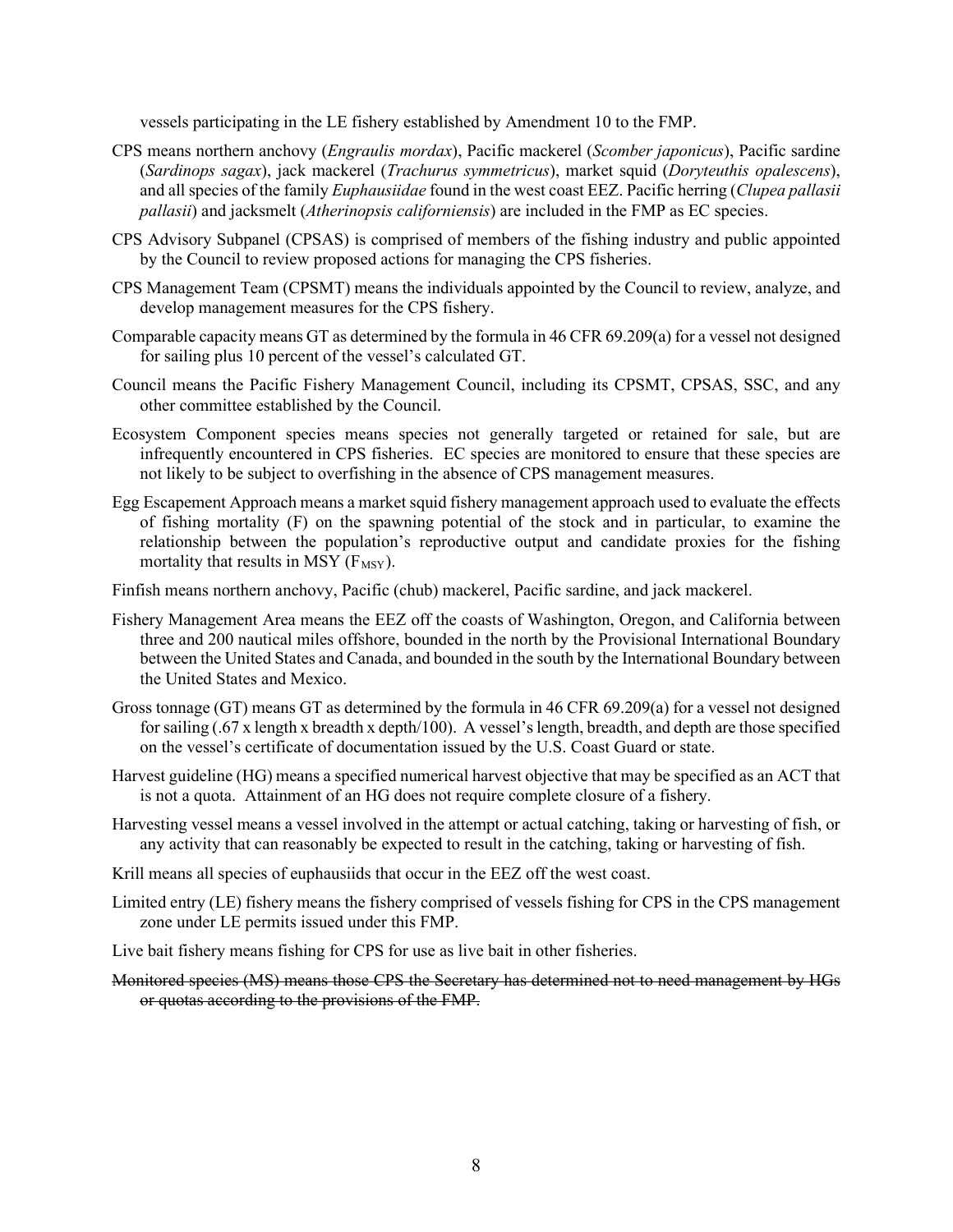- Nonreduction fishery means fishing for CPS for use as dead bait or for processing for direct human consumption.
- Overfishing Level (OFL) means an amount of catch that corresponds to the estimate of fishing mortality on an annual basis, above which overfishing is occurring applied to a stock or stock complex's abundance expressed in terms of numbers or weight of fish.
- Owner, as used in this subpart, means a person who is identified as the current owner in the Certificate of Documentation (CG-1270) issued by the U.S. Coast Guard for a documented vessel, or in a registration certificate issued by a state or the U.S. Coast Guard for an undocumented vessel.
- Person, as used in this subpart, means any individual, corporation, partnership, association or other entity (whether or not organized or existing under the laws of any state), and any Federal, state, or local government, or any entity of any such government that is eligible to own a documented vessel under the terms of 46 U.S.C. 12102(a).
- Processing or to process means the preparation or packaging of CPS to render the fish suitable for human consumption, pet food, industrial uses or long-term storage, including; but not limited to, cooking, canning, smoking, salting, drying, filleting, freezing, or rendering into meal or oil, but does not mean heading and gutting unless there is additional preparation.
- Prohibited Species means species that are subject to fishery controls under state or other Federal regulations and may not be taken, retained, or possessed incidentally by CPS fishery participants.
- Prohibited Harvest Species is a management category for species for which it is prohibited to fish for, harvest, or land in any fishery within the West Coast EEZ. Currently this management category consists of all. All species of euphausiids (krill) that occur in the West Coast EEZ are Prohibited Harvest Species. This management category recognizes that *de minimis* or trace amounts of krill may be retained by fishermen while targeting other species; such inadvertent action is not intended to be the subject of this prohibition.
- Quota means a specified numerical harvest objective that may be specified as an ACT for a single species of CPS, the attainment (or expected attainment) of which causes the complete closure of the fishery for that species.
- Reduction fishery means fishing for CPS for the purposes of conversion into: fish flour; fish meal; fish scrap; fertilizer; fish oil; other fishery products; or byproducts for purposes other than direct human consumption.
- Regional Administrator means the Administrator, Southwest Region, NMFS, or a designee.
- Reserve means a portion of the HG or quota set aside at the beginning of the year for specific purposes, such as for individual harvesting groups to ensure equitable distribution of the resource.
- Sustainable Fisheries Division (SFD) means the Assistant Regional Administrator for Sustainable Fisheries, Southwest Region, NMFS, or a designee.
- Threshold level of egg escapement means a level of reproductive (egg) escapement that is believed to be at or near a minimum level necessary to allow the population to maintain its level of abundance into the future (i.e., allow for "sustainable" reproduction year after year).
- Totally lost means that the vessel being replaced no longer exists in specie, or is absolutely and irretrievably sunk or otherwise beyond the possible control of the owner, or the costs of repair (including recovery) would exceed the repaired value of the vessel.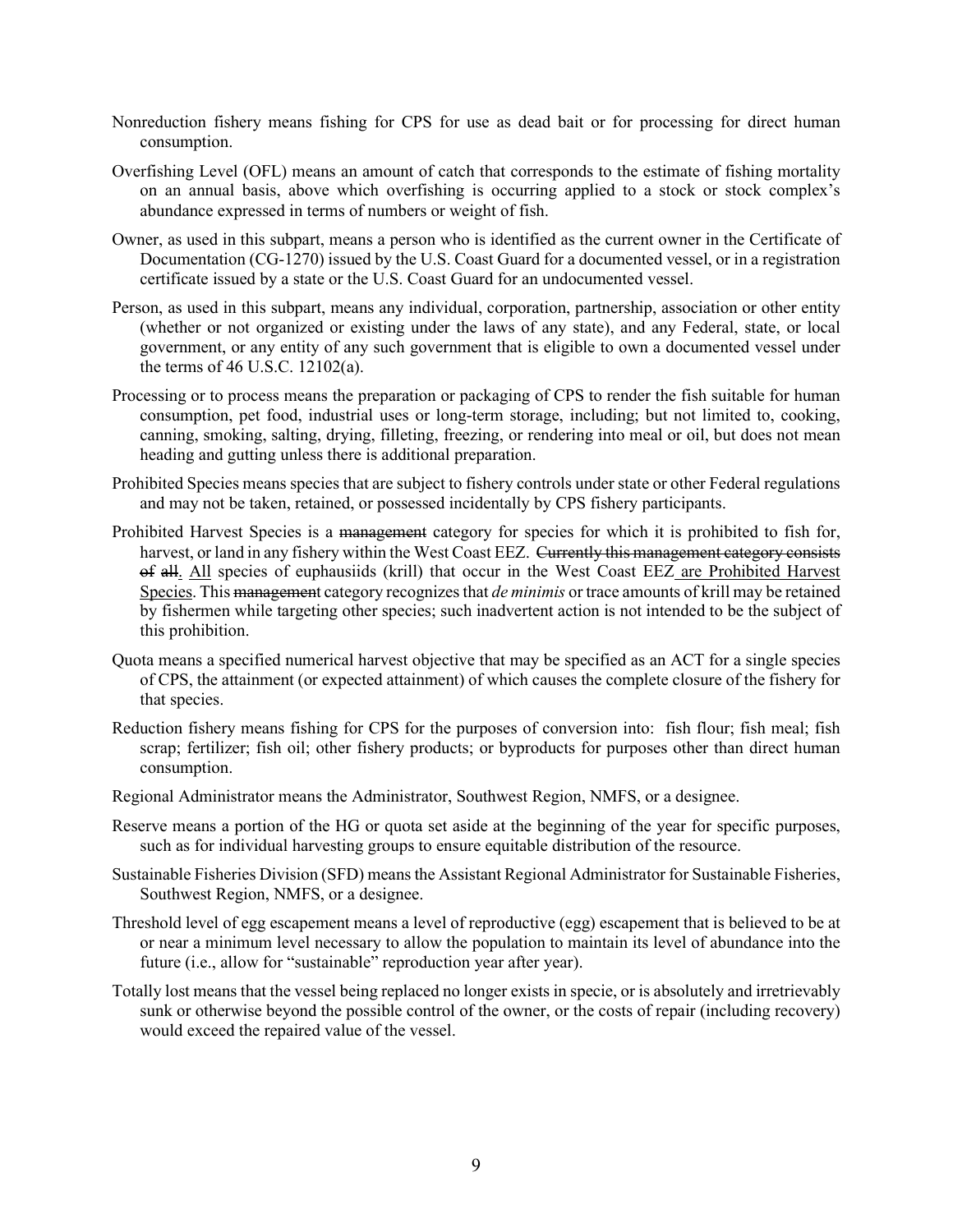#### <span id="page-15-0"></span>1.6 Goals and Objectives

Goals and objectives for the CPS FMP (not listed in order of priority):

- Promote efficiency and profitability in the fishery, including stability of catch.
- Achieve OY.
- Encourage cooperative international and interstate management of CPS.
- Accommodate existing fishery segments.
- Avoid discard.
- Provide adequate forage for dependent species.
- Prevent overfishing.
- Acquire biological information and develop long-term research program.
- Foster effective monitoring and enforcement.
- Use resources spent on management of CPS efficiently.
- Minimize gear conflicts.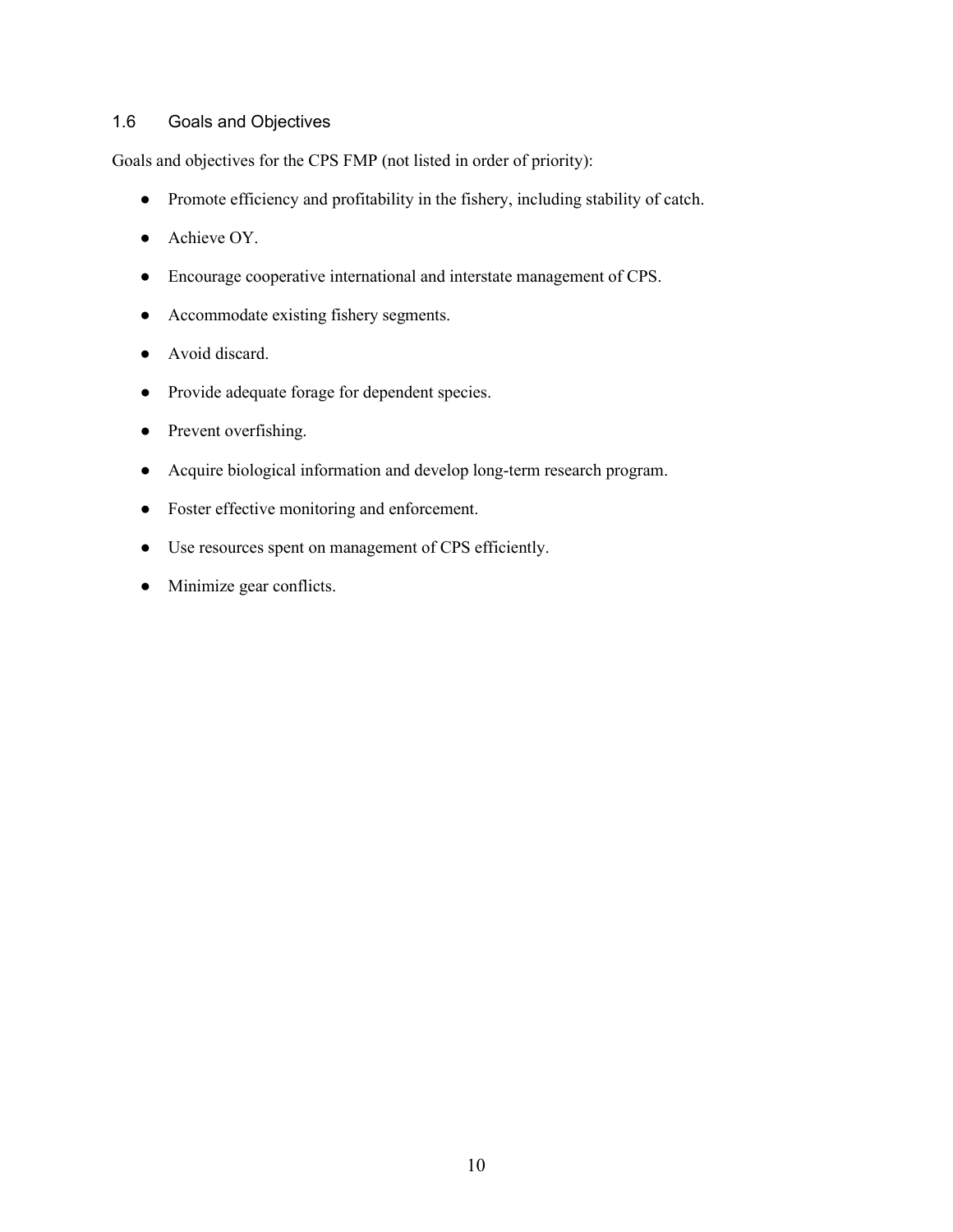#### <span id="page-16-0"></span>**2.0 FRAMEWORK MANAGEMENT**

The framework approach to management of CPS allows changes and modifications to management procedures to be made in a timely and efficient manner without need to amend the FMP. The FMP establishes two framework procedures through which the Council is able to recommend establishment and adjustment of management measures. The "point-of-concern" framework allows the Council to develop management measures in response to resource conservation and ecological issues. The socioeconomic framework allows the Council to develop management measures in response to social and economic issues.

Management measures may be imposed, adjusted, or removed at any time during the year. Management measures may be imposed for resource conservation, social, or economic reasons consistent with FMP procedures, goals, and objectives.

Analyses of biological, ecological, social, and economic impacts will be considered when a particular change is proposed. As a result, time required to take action will vary depending on the type of action (see below), its impacts on the fishing industry, resource, and environment, as well as review of these impacts by interested parties. Satisfaction of legal requirements for other applicable laws (e.g., the Administrative Procedure Act, Regulatory Flexibility Act, Executive Order 12866, etc.) for actions taken under this framework requires analysis and public comment before measures may be implemented by the U.S. Secretary of Commerce (Secretary).

Management measures addressing resource conservation or ecological issues must be based on the pointof-concern framework consistent with procedures and criteria listed in Section 2.1.2.

Management measures addressing social or economic issues must be based on the socioeconomic framework consistent with procedures and criteria described in Section 2.1.3.

#### 2.1 Types of Actions and Procedures

Under the point-of-concern or the socioeconomic frameworks, there are four different types of management actions, requiring slightly different processes. Management measures may be established, adjusted, or removed using any of these four actions:

- 1. **Automatic Actions** may be initiated by the National Marine Fisheries Service (NMFS) Regional Administrator without prior public notice, opportunity to comment, or a Council meeting. These actions are non-discretionary and the impacts must previously have been taken into account. Examples include closure of the directed fishery when the directed portion of the fishery is attained, an inseason release of allocations (all species and fishery segments), release of surplus incidental catch allowance to the directed fishery (if necessary), or closure of the fishery when the total HG, ACT, or ACL is attained. The Secretary will publish a single notice in the *Federal Register* making the action effective.
- 2. **"Notice" Actions** require at least one Council meeting and one *Federal Register* notice. These include all management actions other than automatic actions that are either non-discretionary or have probable impacts that have been previously analyzed.

Notice actions are intended to have temporary effect and the expectation is that they may need frequent adjustment. They may be recommended at a single Council meeting, although the Council will provide as much advance information to the public as possible concerning the issues it will be considering. The primary examples are management actions defined as routine in Section 2.1.1. Previous analysis must have been specific as to species and gear type before a management measure can be defined as routine and acted upon at a single Council meeting. If recommendations are approved, the Secretary may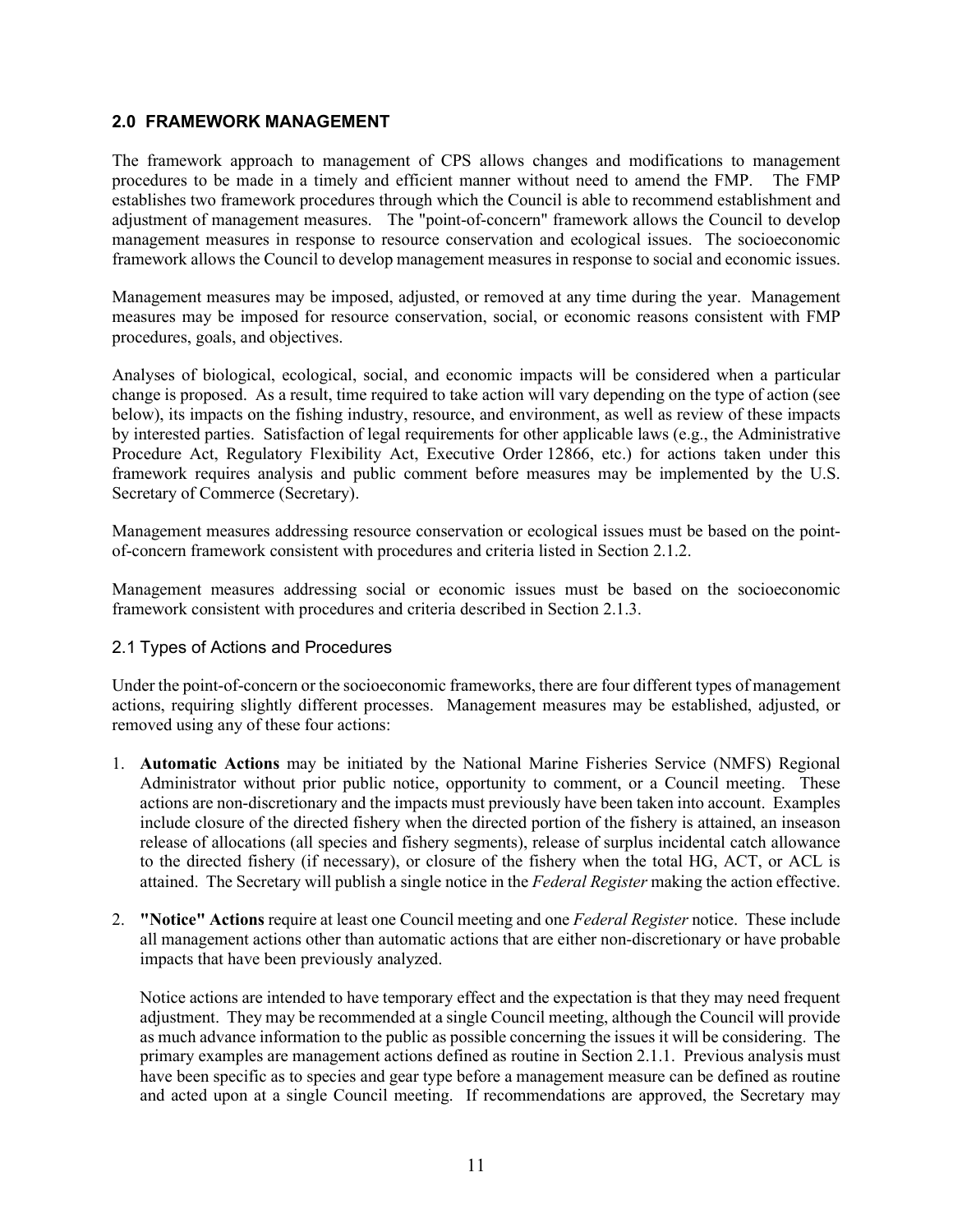waive, for good cause, the requirement for prior notice and comment in the *Federal Register* and will publish a single notice in the *Federal Register* making the action effective. This category of actions presumes the Secretary will find that the extensive notice and opportunity for comment along with other information provided by the Council will serve as good cause to waive the need for additional prior notice and comment in the *Federal Register*.

3. **Abbreviated Rulemaking Actions** normally require at least two Council meetings and one *Federal Register* rule. These include all management actions intended to have permanent effect and be discretionary in nature with impacts that have not been previously analyzed. The Council will develop and analyze the proposed management actions over the span of at least two Council meetings and provide public advance notice and opportunity to comment on proposals and analysis prior to and at the second Council meeting. If the NMFS Regional Administrator approves the Council's recommendation, the Secretary may waive, for good cause, the requirement for prior notice and comment in the *Federal Register* and publish a final rule in the *Federal Register* which will remain in effect until amended. If a management measure is designated as routine by final rule under this procedure, specific adjustments of that measure can subsequently be announced in the *Federal Register* by notice as described in this FMP. The Secretary may waive the opportunity for prior notice and comment in the *Federal Register*.

The primary purposes of the previous two categories of notice and abbreviated rulemaking procedures are (1) to accommodate the Council's meeting schedule for developing annual management recommendations; (2) to satisfy the Secretary's responsibilities under the Administrative Procedures Act; and (3) to address the need to implement management measures by a specified date each fishing year.

The two-Council meeting process refers to two decision meetings; the first meeting to develop proposed management measures and their alternatives, and the second meeting to make a final recommendation to the Secretary. Identification of issues and the development of proposals normally will begin at a Council meeting prior to the first decision meeting.

4. **Full Rulemaking Actions** normally require at least two Council meetings and two *Federal Register* rules. These include any highly controversial management measure. The Council will follow the two meeting procedures described for the abbreviated rulemaking category. The Secretary will publish a proposed rule in the *Federal Register* with an appropriate period for public comment followed by publication of a final rule in the *Federal Register*.

#### <span id="page-17-0"></span>*2.1.1 Routine Management Measures*

Routine management measures are those the Council determines likely to be adjusted annually or more frequently. Measures are classified as routine by the Council through either full or abbreviated rulemaking process. In order for a measure to be classified as routine, the Council will determine that the measure addresses an issue at hand and may, in the near future, require further adjustment to achieve its purpose.

Once a management measure has been classified as routine through the abbreviated or full rulemaking procedures, it may be modified thereafter through the single meeting notice procedure if (1) modification is proposed for the same purpose as the original measure; and (2) impacts of the modification are within the scope of the impacts analyzed when the measure was originally classified as routine. Analysis need not be repeated when the measure is subsequently modified if the Council determines impacts do not differ substantially from original analysis. The Council may change a routine classification for an action without following any pre-specified procedure.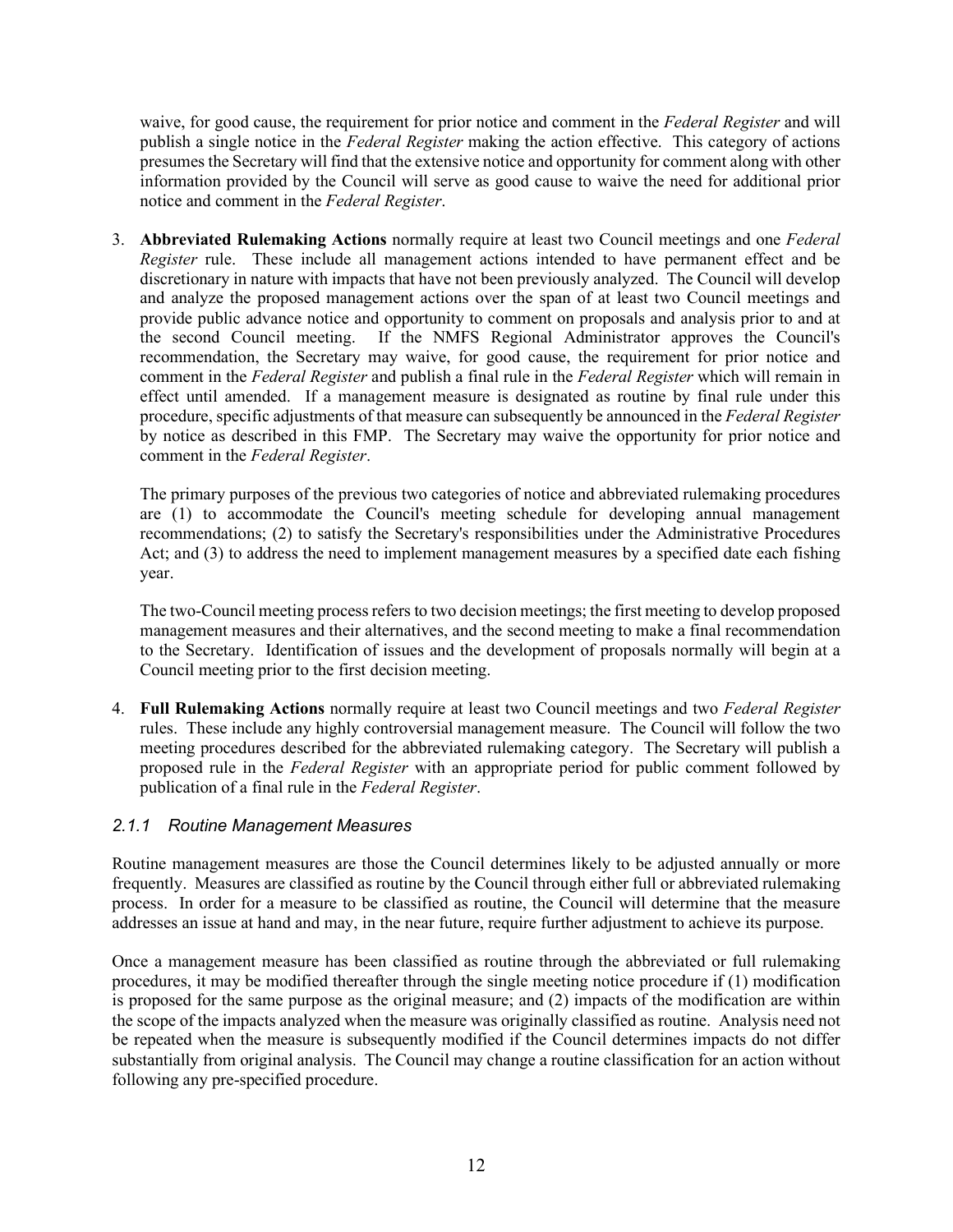Any measure designated as routine for one specific species, species group, or gear type may not be treated as routine for a different species, species group, or gear type without first having been classified as routine through the rulemaking process.

To facilitate this process, the CPSMT will make recommendations to the Council and agencies regarding assessment or management needs.

The following measures are classified as routine measures at the outset of this FMP:

- 1. Reallocation of surplus incidental HG to the directed fishery (all species and fishery segments).
- 2. Inseason changes in the incidental catch allowance.
- 3. Specification of annual HGs, ACLs, ACTs, or quotas.

#### <span id="page-18-0"></span>*2.1.2 Point-of-Concern Framework*

The point-of-concern process is the Council's primary tool (along with setting HGs, ACLs, ACTs, or harvest quotas) for exercising resource stewardship responsibilities. The process is intended to foster continuous and vigilant review of Pacific Coast CPS stocks and fisheries. The process is also to prevent overfishing or any other resource damages. The CPSMT will monitor the fishery throughout the year, and account for any new information on status of each species or species group to determine if a resource conservation or ecological issue exists. Point-of-concern criteria are intended to assist the Council in determining when a focused review on a particular species is warranted and may require implementation of specific management measures. This framework provides the Council authority to act based solely on a point-ofconcern. Thus, the Council may act quickly and directly to address resource conservation or ecological issues. In conducting this review, the CPSMT will utilize the most current catch, effort, abundance and other relevant data from the fishery.

In the course of the continuing review, a "point-of-concern" occurs when one or more of the following is found or expected:

- 1. Catch is projected to exceed the current ABC's, HGs, ACLs, ACTs, or the harvest quota.
- 2. Any adverse or significant change in the biological characteristics of a species (age composition, size composition, age at maturity, or recruitment) is discovered.
- 3. An overfishing condition appears to be imminent or likely within two years.
- 4. Any adverse or significant change in ecological factors such as the availability of CPS forage for dependent species or in the status of a dependent species is discovered.
- 5. Developments in a foreign fishery occur that affect the likelihood of overfishing of CPS.
- 6. An error in data or a stock assessment is detected that significantly changes estimates of impacts due to current management.
- 7. Control rule (harvest policy) parameters or approaches require modification.
- 8. Projected catches for a Monitored species are expected to exceed the ABC or the ACL using either a species-specific control rule or the default control rule. This could require moving a Monitored species to the Actively managed classification.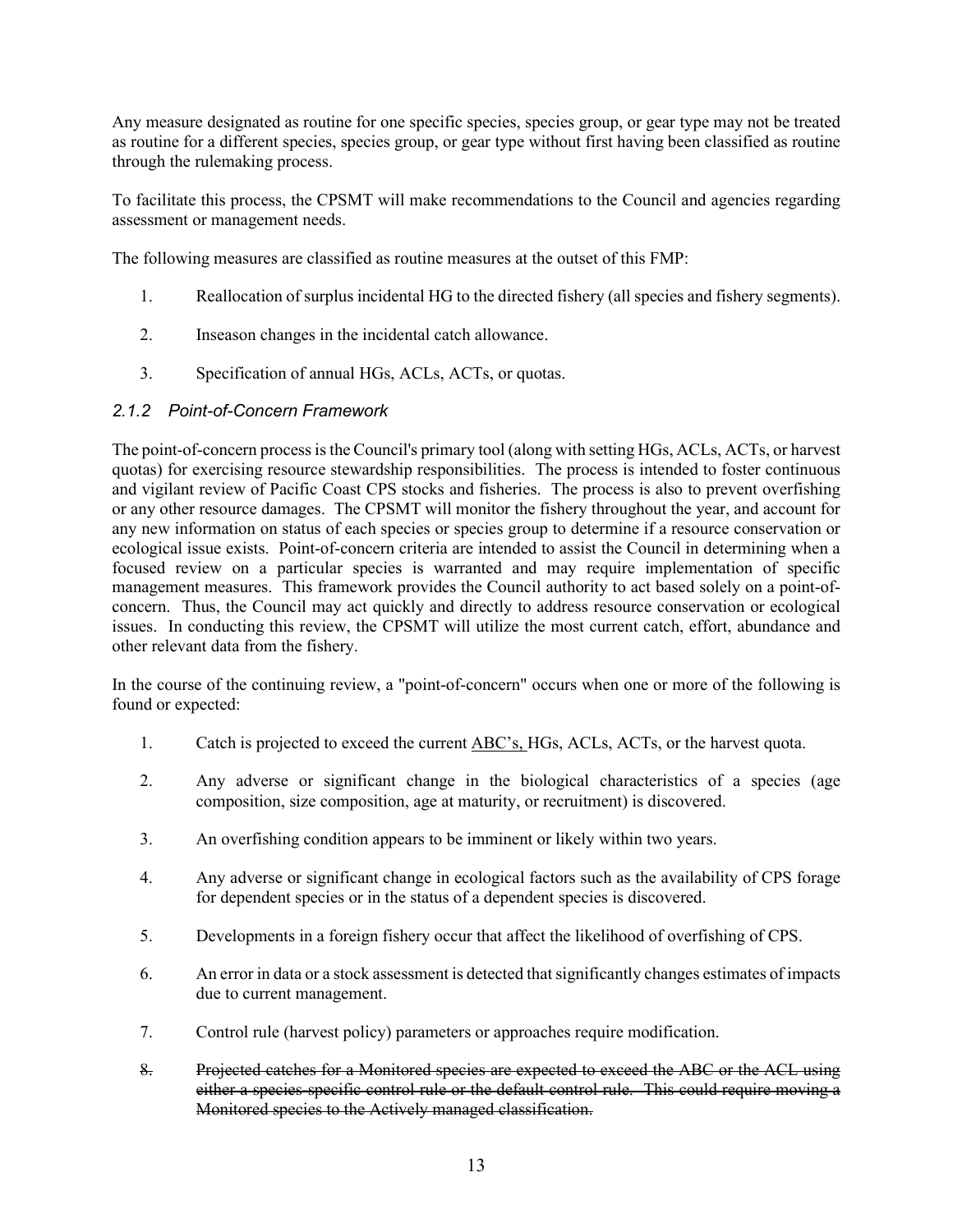Once a point-of-concern is identified, the CPSMT will evaluate current data to determine if a resource conservation or ecological issue exists and will provide its findings in writing at the next scheduled Council meeting. If the CPSMT determines a resource conservation or ecological issue exists, it will provide its recommendation, rationale, and analysis for appropriate management measures that will address the issue.

Direct allocation of a resource between different segments of a fishery is, in most cases, not the appropriate response to a resource conservation or ecological issue. Council recommendations to directly allocate the resource will be developed according to criteria and processes in the socioeconomic framework described in Section 2.1.3 and Section 2.1.4.

After receiving the CPSMT report, the Council will take public testimony and, if appropriate, recommend management measures to the NMFS Regional Administrator accompanied by supporting rationale and analysis of impacts. The Council analysis will include a description of (1) resource conservation or ecological issues consistent with FMP objectives; (2) likely impacts on other management measures and other fisheries; (3) socioeconomic impacts; and (4) costs and benefits to commercial and recreational segments of the CPS fishery. The recommendation will explain the urgency in implementation of the measure(s), if any.

The NMFS Regional Administrator will review the Council's recommendation and supporting information and will follow appropriate implementation processes described in this FMP, following public notice and comment. If the Council contemplates frequent adjustments to the recommended measures, it may classify them as "routine" through the appropriate process described in Section 2.1.1.

If the NMFS Regional Administrator does not concur with the Council's recommendation, he/she will notify the Council in writing of the reasons for rejection. Nothing prevents the Secretary from exercising authority to take emergency action under Section 305 (c) and (d) of the MSA. Nothing precludes or limits Council access to the point-of-concern framework.

# <span id="page-19-0"></span>*2.1.3 The Socioeconomic Framework*

Non-biological issues may arise which require the Council to recommend management actions to address certain social or economic conditions in the fishery or to achieve FMP objectives. Resource allocation, fishing seasons, or landing limits based on market quality and timing, safety measures, and prevention of gear conflicts are examples of possible management issues with a social or economic basis. Actions that are permitted under this framework include all categories of actions authorized under the point-of-concern framework with the addition of direct resource allocation and access-limitation measures.

If the Council concludes that management action is necessary to address a social or economic issue, it will prepare a report containing the rationale supporting its conclusion. The report will include proposed management measures, a description of viable alternatives, and analyses addressing (1) achievement of FMP goals and objectives, (2) likely impacts on other fisheries and other management measures, (3) sociobiological impacts, (4) socioeconomic impacts, and (5) costs and benefits to the CPS fishery.

The Council, following review of the report, supporting data, public comment and other relevant information, may recommend management measures to the NMFS Regional Administrator accompanied by relevant background data, information, and public comment. The recommendation will explain the urgency in implementation of the measure, if any.

The NMFS Regional Administrator will review the Council's recommendation, supporting rationale, public comments and other relevant information and, if it is approved, will undertake the appropriate method of implementation. Rejection of the recommendation will be explained in writing.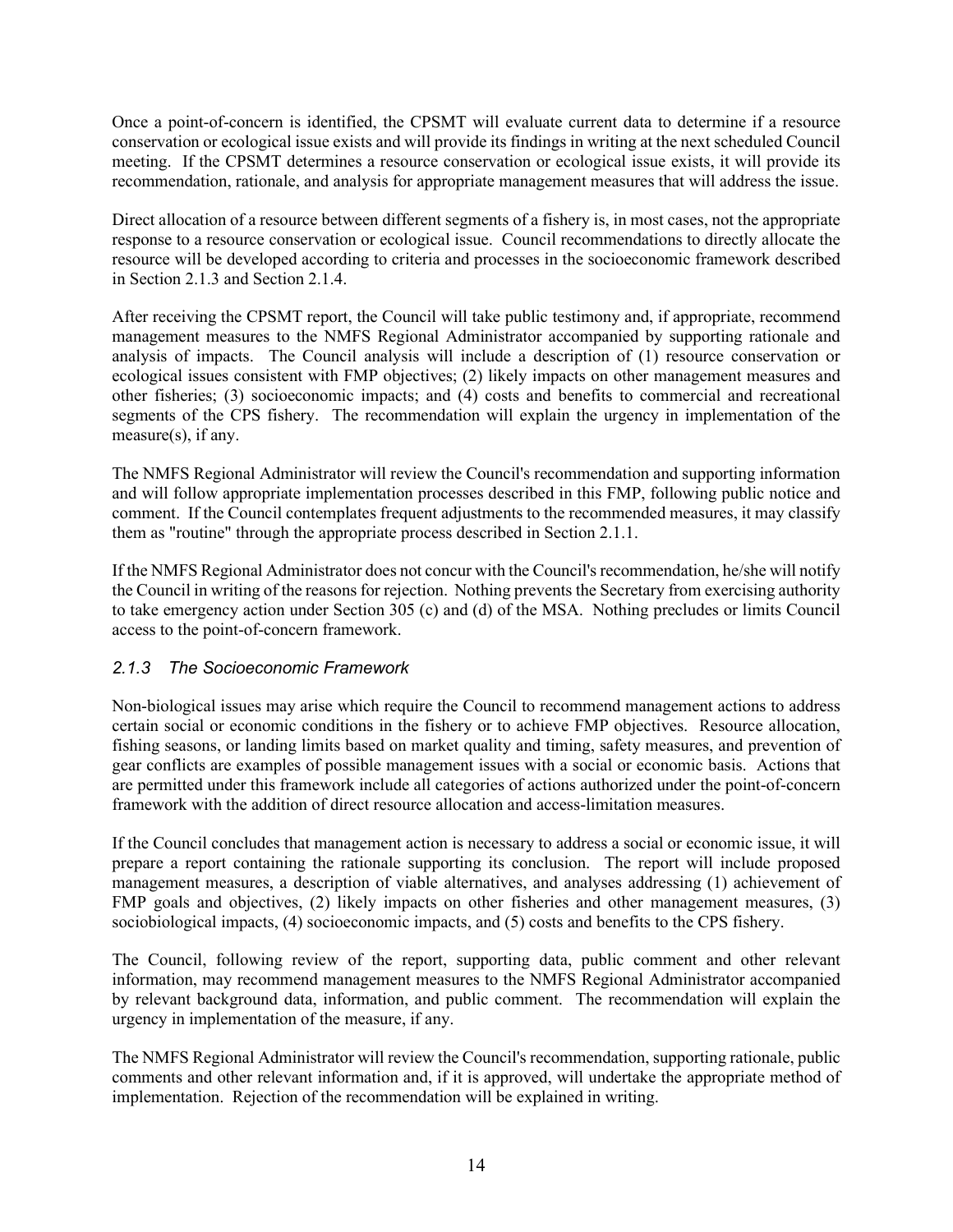Procedures specified in this FMP do not affect authority of the Secretary to take emergency regulatory action under Section 305(c) or (d) of the MSA.

If conditions warrant, the Council may designate a management measure developed and recommended to address social and economic issues as a routine management measure, provided that the criteria and procedures in Section 2.1.1 are followed.

#### <span id="page-20-0"></span>*2.1.4 Allocation*

In addition to other requirements in this FMP, the Council will consider the following factors when considering direct allocation of the resource:

- 1. Present participation in and dependence on the fishery, including alternative fisheries.
- 2. Historical fishing practices in, and historical dependence on, the fishery.
- 3. Economics of the fishery.
- 4. Agreements or negotiated settlements between the affected participants in the fishery.
- 5. Potential biological impacts on any species affected by the allocation.
- 6. Consistency with the MSA national standards.
- 7. Consistency with the goals and objectives of this FMP.

Modification of a direct allocation cannot be designated as "routine" unless the specific criteria for the modification has been established in the regulations.

# <span id="page-20-1"></span>*2.1.5 Procedures for Specifying OFL, MSY, ABC, and Optimum Yield*

As data become available, improve, or are updated, OFL or MSY, ABC control rules, and OY specifications or procedures for setting OFL or MSY, ABC control rules or OY specifications may need to be modified. Changes and additions to these formulas are authorized by the FMP and may be accomplished through the point-of-concern mechanism or the socioeconomic mechanism.

#### <span id="page-20-2"></span>*2.1.6 Management Agreements with Other Nations*

In the event that a management agreement between the U.S. and a foreign nation concerning CPS occurs, this FMP authorizes changes or modifications to any management measure through Council processes described herein.

#### <span id="page-20-3"></span>*2.1.7 Management Measures to Protect Non-coastal Pelagic Species*

CPS fishing activities may directly impact certain non-CPS species including birds, marine mammals, and other fishes. This FMP authorizes implementation of measures to control CPS fishing to support conservation objectives identified under overfishing definitions adopted by the Council, the Endangered Species Act (ESA), the Marine Mammal Protection Act (MMPA), or other applicable law, while minimizing disruption of the CPS fishery. Any measures described in this FMP may be employed to control fishing impacts on non-CPS species. However, allocation may not be the primary intention of any such regulation.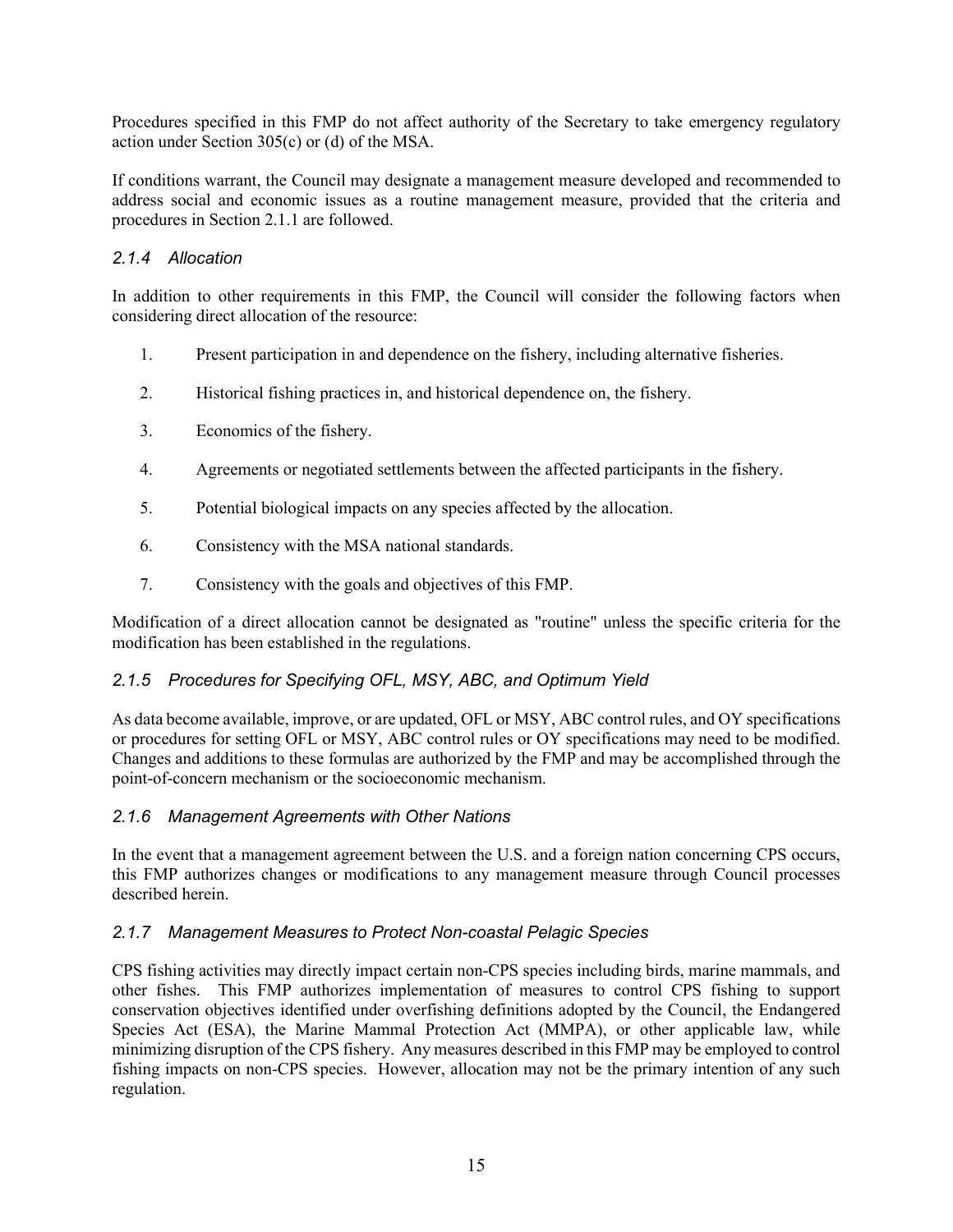The process for implementing and adjusting such measures may be initiated at any time under the point of concern or socioeconomic frameworks. In addition, measures to protect non-CPS may be designated as routine as described in Section 2.1.1, which will allow adjustment at a single meeting based on relevant information available at the time if (1) modification is proposed for the same purpose as the original measure, and (2) impacts of the modification are within the scope of the impacts analyzed when the measure was originally classified as routine.

Generally, the Council will initiate the process of establishing or adjusting management measures when a non-CPS resource problem is identified, and it has been determined that CPS fishing regulations will reduce the total impact on that species or stock. It is anticipated this will generally occur when a state or Federal resource management agency (such as the U.S. Department of the Interior, NMFS, or a state fishery agency) presents the Council with information substantiating its concern for a particular species. The Council will review the information and refer it to the SSC, CPSMT or other appropriate technical advisory group for evaluation. If the Council determines that management measures may be necessary to address requirements of the ESA, MMPA, international agreements, or other relevant Federal law or policy, it may implement appropriate management measures in accordance with the procedures identified in Section 2.1. The intention of the measures may be to share conservation burdens while minimizing disruption of the CPS fishery, but under no circumstances may the intention be simply to provide more fish to a different user group or to achieve other allocation objectives.

# <span id="page-21-0"></span>2.2 Other Management Measures

# <span id="page-21-1"></span>*2.2.1 Generic*

These management measures apply to all vessels participating in the CPS fishery.

#### <span id="page-21-2"></span>**2.2.1.1 Observers**

All fishing vessels operating in this management unit, including catcher/processors, at-sea processors, and vessels that harvest in Washington, Oregon, or California and land catch in another area, may be required to accommodate NMFS certified observers on board to collect scientific data. An observer program will be considered only for circumstances where other data collection methods are deemed insufficient for management of the fishery. Implementation of any observer program will be in accordance with appropriate procedures outlined under this framework.

As determined by the NMFS Regional Administrator, there may be a need for observers on at-sea processing vessels to collect data normally collected at shore-based processing plants. Processing vessels must accommodate on-board observers and may be required to provide the NMFS certified observers prior to issuance of any required Federal permits. Observers are required on foreign vessels operating in U.S. waters.

# <span id="page-21-3"></span>**2.2.1.2 Essential Fish Habitat**

The MSA requires councils to include descriptions of EFH in all Federal FMPs. In addition, the MSA requires Federal agencies to consult with NMFS on activities that may adversely affect EFH. Appendix D of Amendment 8 to this FMP includes a description of EFH for the CPS included in the plan at that time, fishing effects on EFH, non-fishing effects on EFH, and options to avoid or minimize adverse effects on EFH or promote conservation and enhancement of EFH. This definition was reviewed and reaffirmed by the Council in 2005. Amendment 12 to the CPS FMP defined EFH for prohibited harvest species (Euphausiids).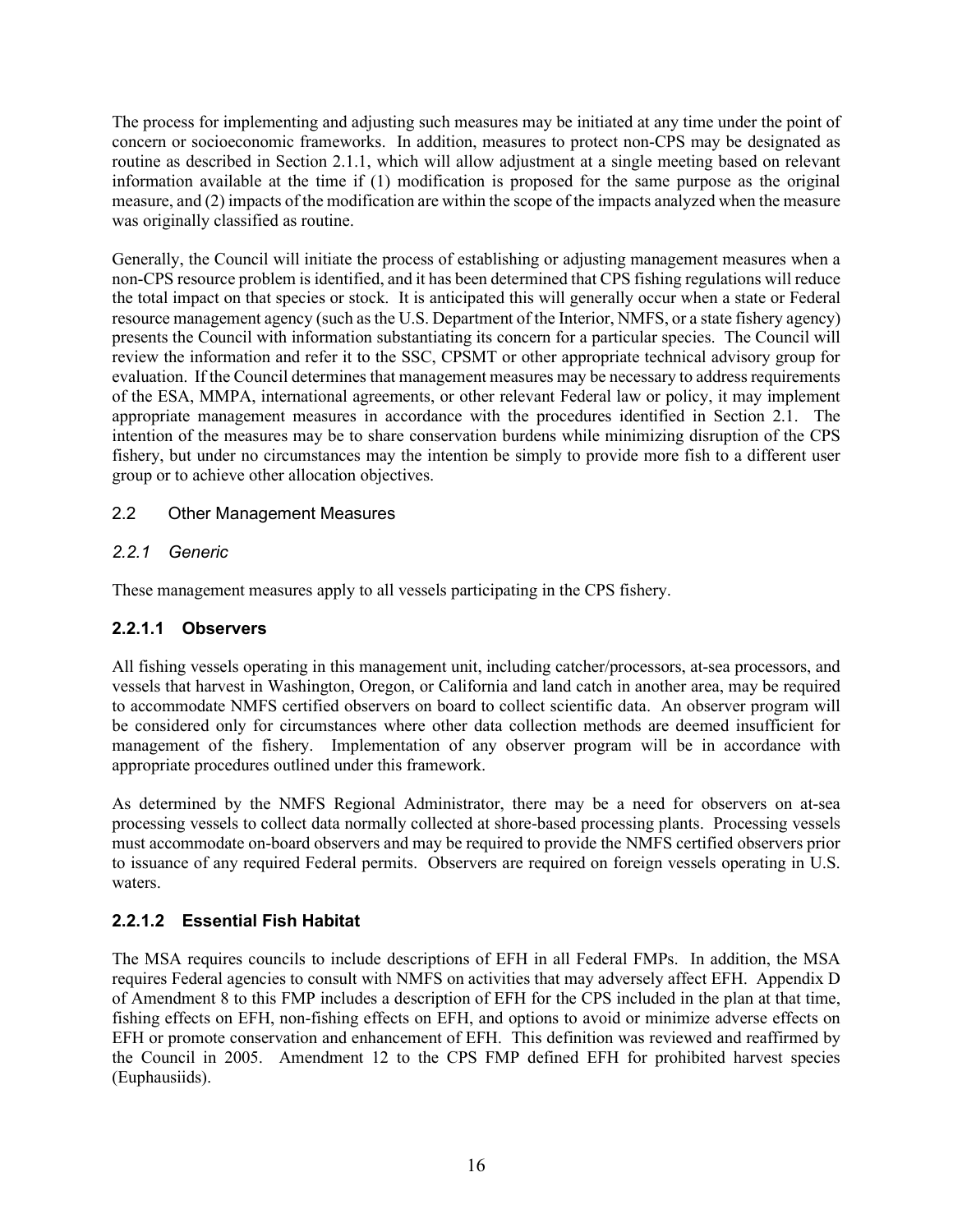#### Magnuson-Stevens Act Directives Relating to EFH

MSA directives and NMFS guidance on implementation are addressed in greater detail in Appendix D. The MSA defines EFH as "those waters and substrate necessary to fish for spawning, breeding, feeding, or growth to maturity." To clarify this definition, the following interpretations are made: "waters" include aquatic areas and their associated physical, chemical, and biological properties that are used by fish, and may include areas historically used by fish where appropriate; "substrate" includes sediment, hard bottom, structures underlying the waters, and associated biological communities; "necessary" means the habitat required to support a sustainable fishery and the managed species' contribution to a healthy ecosystem; and "spawning, breeding, feeding, or growth to maturity" covers the full life cycle of a species. The definition of EFH may include habitat for an individual species or an assemblage of species, whichever is appropriate to the FMP.

The MSA requires councils to describe in FMPs any fishing activities that may adversely affect EFH. The MSA also requires FMPs to include management measures that minimize adverse effects on EFH from fishing, to the extent practicable.

In addition, the EFH regulations require identification of non-fishing adverse impacts on EFH. The MSA specifies that councils may comment on and make recommendations to the Secretary and any Federal or state agency concerning any activity authorized, funded, or undertaken, or proposed to be authorized, funded or undertaken, by any state or Federal agency that, in the view of the Council, may affect the habitat, including EFH, of a fishery resource under its authority. If the Secretary receives information that an activity of a state or Federal agency would adversely affect EFH, the Secretary shall recommend to such agency measures that can be taken by such agency to conserve such habitat. Nonfishing impacts on EFH and corresponding potential conservation measures are included in Appendix D.

#### Definition of Essential Fish Habitat for CPS

The CPS fishery includes four finfish (Pacific sardine, Pacific [chub] mackerel, northern anchovy, and jack mackerel) the invertebrate, market squid, and all euphausiid (krill) species that occur in the West Coast EEZ. CPS finfish are pelagic (in the water column near the surface and not associated with substrate), because they generally occur or are harvested above the thermocline in the upper mixed layer. For the purposes of EFH, the four CPS finfish are treated as a complex because of similarities in their life histories and similarities in their habitat requirements. Market squid are also treated in this same complex because they are similarly fished above spawning aggregations.

The definition of EFH for CPS finfish is based on a thermal range bordered by the geographic area where CPS occur at any life stage, where CPS have occurred historically during periods of similar environmental conditions, or where environmental conditions do not preclude colonization by CPS. The identification of EFH for CPS accommodates the fact that the geographic range of CPS varies widely over time in response to the temperature of the upper mixed layer of the ocean.

The east-west geographic boundary of EFH for CPS is defined to be all marine and estuarine waters from the shoreline along the coasts of California, Oregon, and Washington offshore to the limits of the EEZ and above the thermocline where sea surface temperatures range between 10°C to 26°C. The southern boundary is the United States-Mexico maritime boundary. The northern boundary is more dynamic, and is defined as the position of the  $10^{\circ}$ C isotherm, which varies seasonally and annually. Appendix D provides a more detailed description of this variability.

The EFH designation for all species of krill extends the length of the West Coast from the shoreline to the 1,000 fm isobath and to a depth of 400 meters. The designation of essential habitat for krill is based on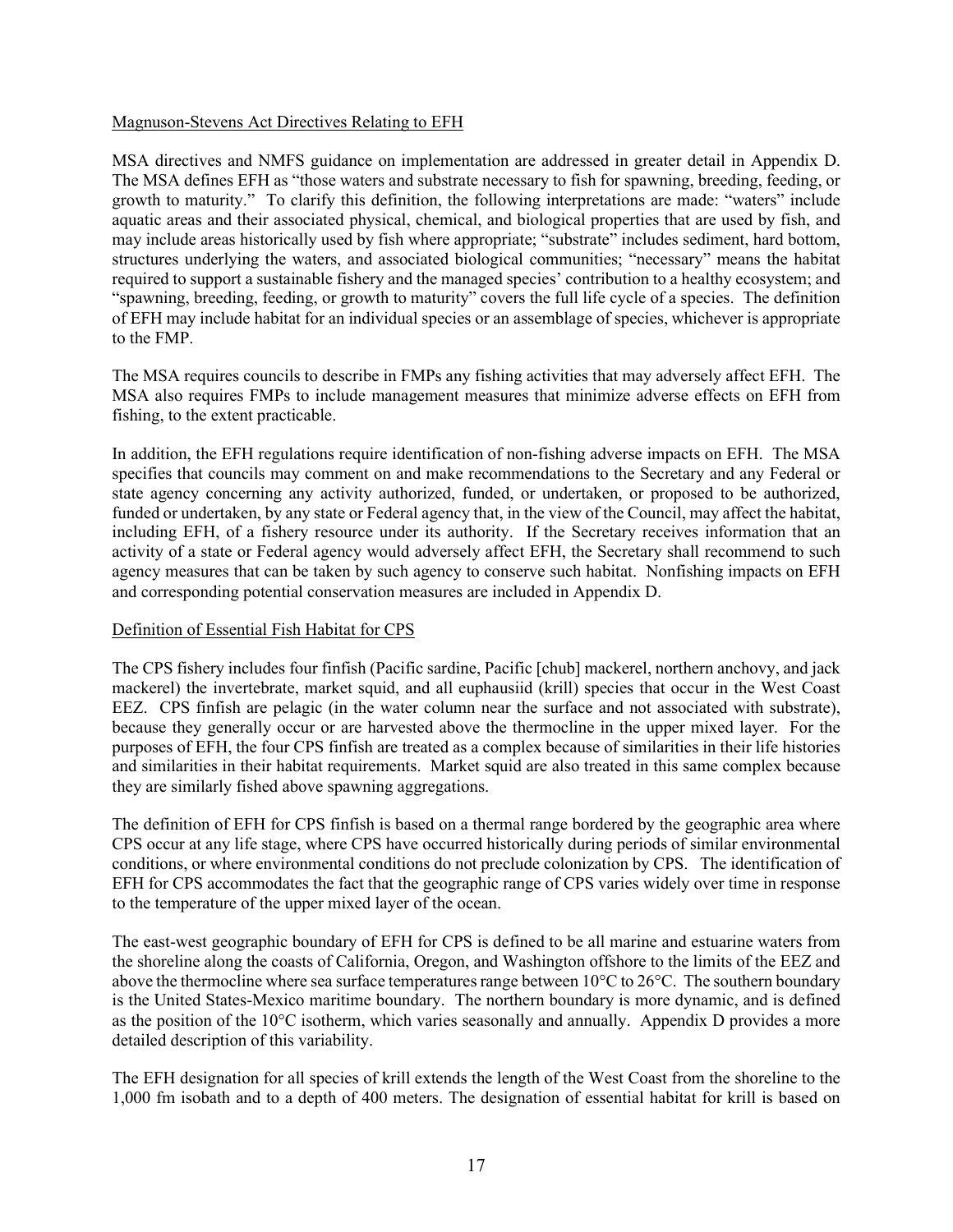information about EFH for the two principal species, *Euphausia pacifica* and *Thysanoessa spinifera*. It was not possible at the time of Amendment 12 to discern consistent differences in distribution of the various life stages, other than coastwide, the larvae of both species tend to occur closer to shore, often over the shelf. Isobaths (depth contours) are used below as outer boundaries of EFH, but only because they roughly approximate the outer bounds of reported densest concentrations of the populations, and because static boundaries are preferred for the legal definition of EFH. These contours also roughly form the outer boundaries of some of the major upwelling areas (though perhaps not some of the larger offshore jets), within which consistently high concentrations of phytoplankton occur. The boundaries are not meant to imply the strict association of these highly dynamic macroplanktonic species with fixed bottom topography. No habitat areas of particular concern were identified.

#### Management Measures to Minimize Adverse Impacts on EFH from Fishing

The Council may use any of the following management measures to minimize adverse effects on EFH from fishing, if there is evidence that a fishing activity is having an identifiable adverse effect on EFH. Currently, there is not evidence that a fishing activity is having an identifiable adverse effect on CPS EFH. Such management measures shall be implemented under the point-of-concern framework as described in Section 2.1.2.

- Fishing Gear Restrictions
- Time/Area Closures
- Harvest Limits, or other applicable measures

In determining whether it is practicable to minimize an adverse effect from fishing, the Council should consider whether, and to what extent, the fishing activity is adversely impacting EFH, including the fishery; the nature and extent of the adverse effect on EFH; and whether management measures are practicable. This determination should take into consideration the long- and short-term costs and benefits to the fishery and EFH, along with other appropriate factors, consistent with National Standard 7 (conservation and management measures shall, where practicable, minimize costs and avoid unnecessary duplication).

# <span id="page-23-0"></span>**2.2.1.3 Vessel Safety Considerations**

The Council will consider and may provide, after consultation with the U.S. Coast Guard and persons utilizing the fishery, temporary adjustments for access to the fishery by vessels otherwise prevented from harvesting because of weather or other ocean conditions affecting the safety of the vessels.

# <span id="page-23-1"></span>**2.2.1.4 Limited Entry**

This FMP authorizes changes and modifications to any effort limitation programs established herein and development of additional effort limitation programs. Changes may include, but are not limited to, requirements for obtaining, maintaining, and renewing permits in any effort limitation system.

#### <span id="page-23-2"></span>*2.2.2 Domestic Commercial Management Measures*

All measures, unless otherwise specified, apply to all domestic vessels.

#### <span id="page-23-3"></span>**2.2.2.1 Permits**

Federal permits may be required for individuals or vessels that harvest CPS, and for individuals or facilities (including vessels) that process CPS or purchase live CPS. In determining whether to require a harvesting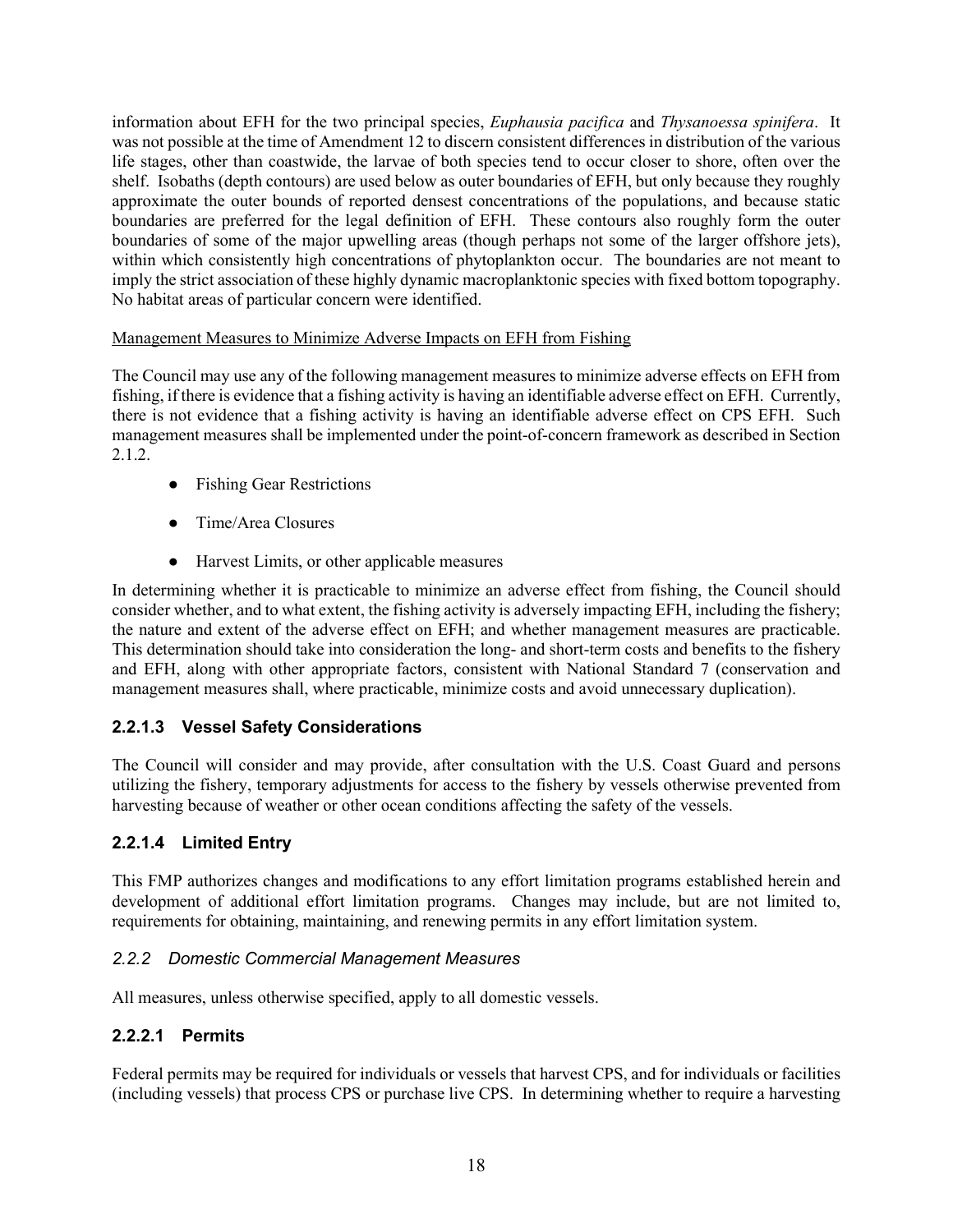or processing permit, and in establishing the terms and conditions for issuing a permit, the Council may consider any relevant factors including whether a permit:

- 1. Will enhance the collection of biological, economic, or social data.
- 2. Will provide better enforcement of laws and regulations, including those designed to ensure conservation and management and those designed to protect consumer health and safety.
- 3. Will help achieve the goals and objectives of the FMP.
- 4. Will help prevent or reduce overcapacity in the fishery.
- 5. May be transferred, and under what conditions.

Separate permits or endorsements may be required for harvesting and processing, or for vessels or facilities based on size, type of fishing gear used, species harvested or processed, or such other factors that may be appropriate. The permits and endorsements are also subject to sanctions, including revocation, as provided by Section 308 of the MSA.

In establishing a permit requirement, the Council will follow the rulemaking procedures as described in Section 2.1.

#### <span id="page-24-0"></span>**2.2.2.2 Permit Revocation and Reinstatement**

This FMP allows National Oceanic and Atmospheric Administration (NOAA), under procedures of 15 CFR Part 904, to revoke or suspend any Federal LE permit issued under authority of the CPS FMP.

#### <span id="page-24-1"></span>**2.2.2.3 Catch Restrictions**

This FMP authorizes the commercial and recreational harvest of CPS and provides for limiting the harvest of CPS managed under this plan. Catch restrictions may be modified under the framework provisions.

#### <span id="page-24-2"></span>**2.2.2.4 Prohibited Species**

This FMP does not authorize the taking, retaining, or possessing of any species by CPS gears, if such taking or possessing is prohibited by other state or Federal regulations. Species identified as prohibited must be returned to the sea as soon as practical with a minimum of injury after allowing for sampling by an observer, if any. Exceptions may be made for recovery of tagged fish.

This FMP authorizes the designation of other prohibited species in the future, or the removal of a species from this classification, consistent with other applicable law for that species.

#### <span id="page-24-3"></span>**2.2.2.5 Gear Restrictions**

This FMP authorizes the use of net gear, hook-and-line, pots (traps), longlines, and any other type of gear as legal gear for the commercial harvest of CPS, unless such gear is specifically prohibited by state law.

Implementation and modification of specific management measures regarding gear, such as definitions of legal gear, mesh size restrictions, gear marking, or other gear restrictions are authorized by this FMP. Gear restrictions may be established, modified, or removed under the point-of-concern or socioeconomic frameworks. Any changes in gear regulations should be scheduled to minimize costs to the fishing industry, insofar as this is consistent with achieving the goals of the change.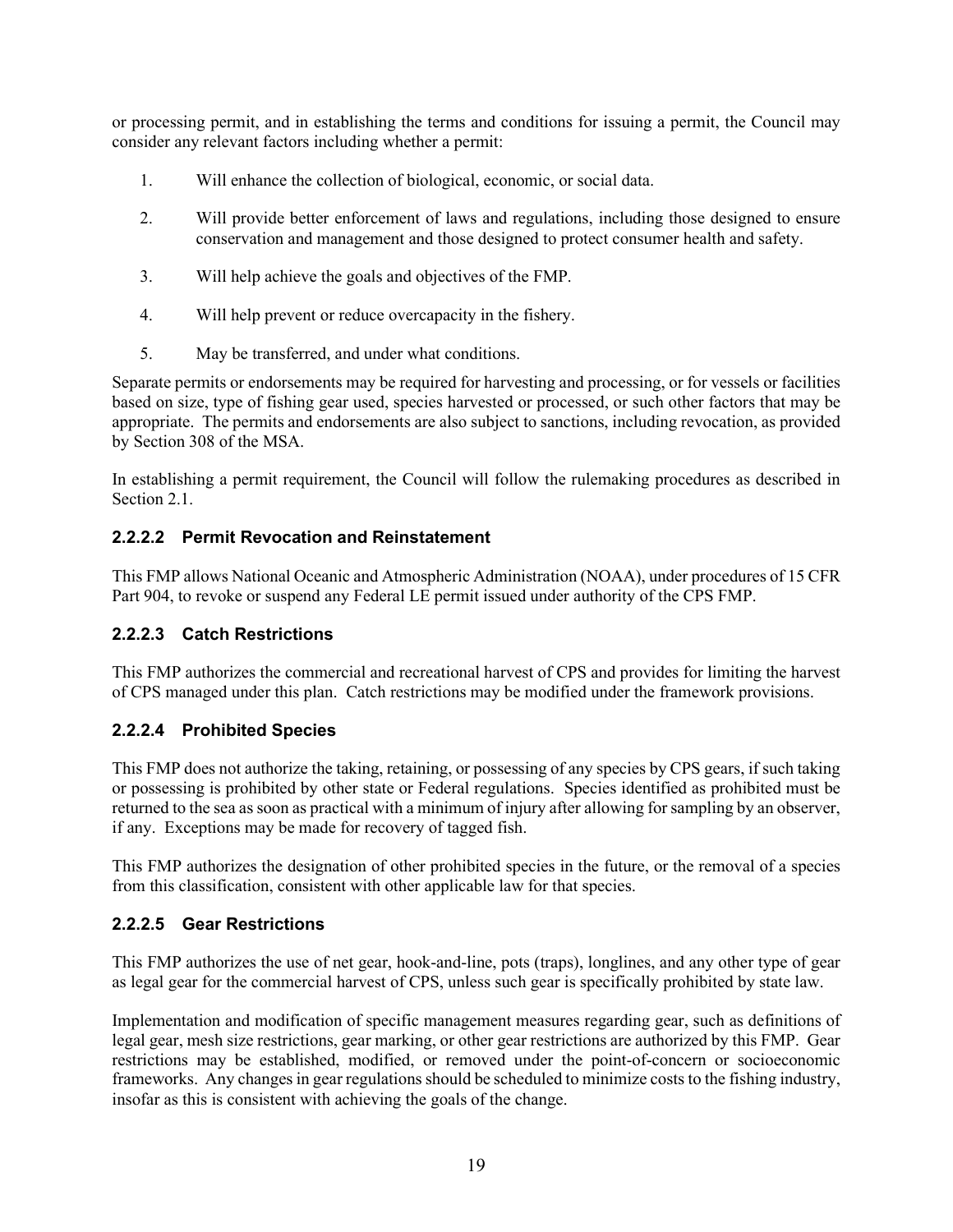# <span id="page-25-0"></span>**2.2.2.6 Closed Fishing Areas**

Currently, there are certain areas closed to commercial round-haul fishing or fishing for reduction processing. Those areas were originally closed by the State of California to avoid commercial fishing conflicts with sport fisheries and reduce potential impacts on sport fish and salmon. This FMP authorizes the issuance of EFPs in Section 2.2.8 for fishing in closed areas consistent with the goals and objectives of the FMP.

Closed areas shall be implemented or changed through the procedures described in Section 2.1.

# <span id="page-25-1"></span>**2.2.2.7 Reporting Requirements**

This FMP authorizes domestic annual harvest (DAH) survey, EFP application, and foreign vessel reporting and records keeping requirements. This FMP authorizes other domestic vessel permit applications and reporting requirements in the future.

#### Other Reporting and Record Keeping Requirements

Catch, effort, biological, and other data necessary for implementation of this FMP will continue to be collected by the states of Washington, Oregon, and California under existing state data collection provisions. Federal reporting requirements, such as logbooks, will be implemented only when data collection and reporting systems operated by state agencies fail to provide the Secretary with statistical information for adequate management. Any special reporting requirement should be imposed only if it is expected to enhance the Council's and NMFS' ability to manage the CPS fishery more effectively.

Conditions may develop in the CPS fishery that make current state reporting requirements insufficient. It is possible that delays in obtaining catch data or missing catch data could affect stock assessments or other management efforts. To address these potential future problems, the FMP authorizes implementation of Federal reporting requirements in addition to those of the various states. The purpose of these measures would be to enhance the Council's ability to manage CPS stocks effectively. Additional reporting requirements would be developed under framework management procedures and announced in the *Federal Register*.

#### <span id="page-25-2"></span>**2.2.2.8 Vessel Identification**

The FMP authorizes vessel identification requirements which may be modified as necessary to facilitate enforcement and vessel recognition.

#### <span id="page-25-3"></span>*2.2.3 Domestic Recreational*

Measures described in this section apply to domestic recreational fisheries only, although most measures could be used to manage foreign recreational fisheries as well.

#### <span id="page-25-4"></span>**2.2.3.1 Permits**

Washington, Oregon, and California have state laws concerning recreational licenses and permits. In the event that Federal licenses or permits become necessary, they may be required under this FMP.

#### <span id="page-25-5"></span>**2.2.3.2 Catch Restrictions**

This FMP authorizes establishment of catch restrictions on the recreational fishery consistent with FMP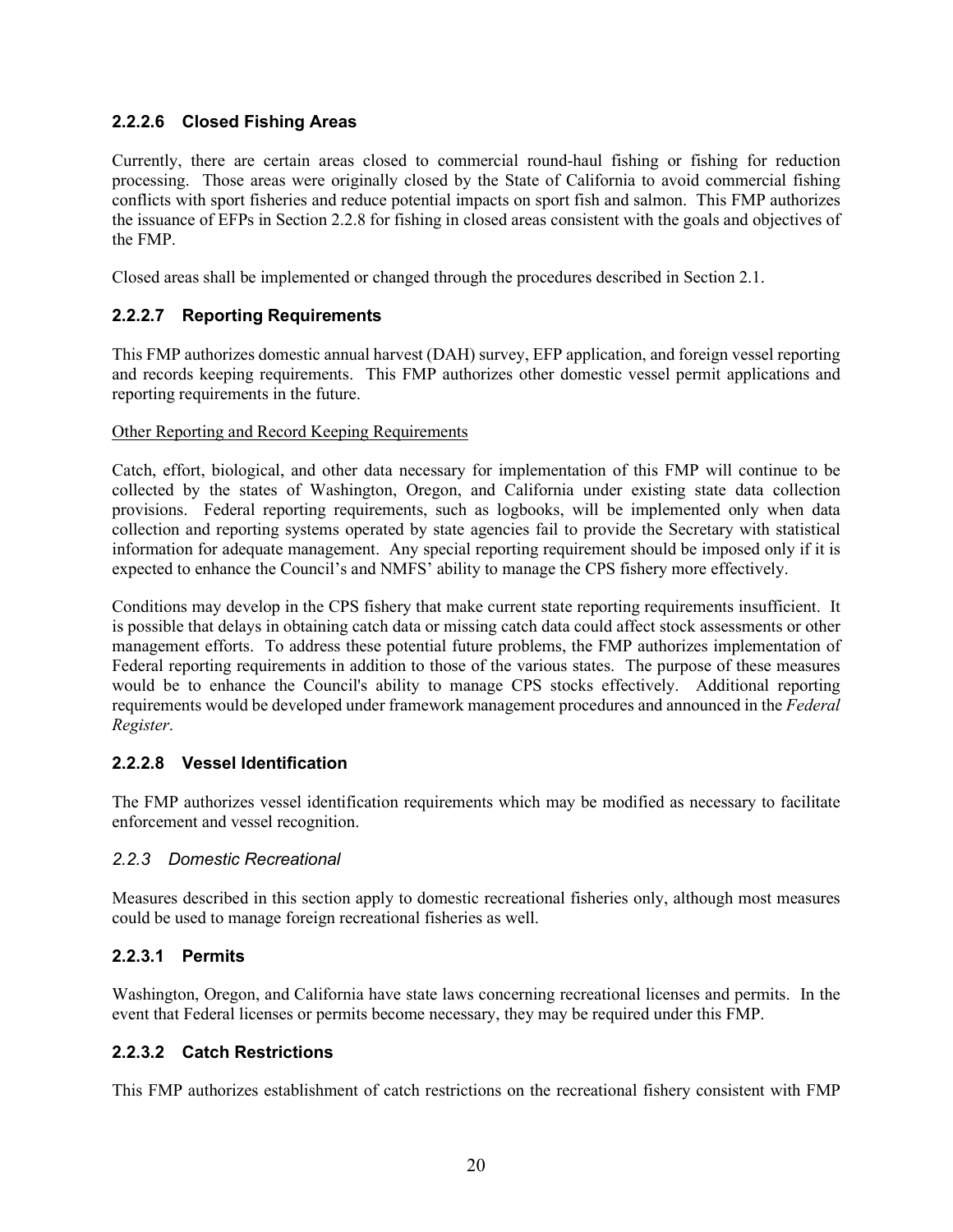goals and objectives and national standards established by the MSA.

# <span id="page-26-0"></span>**2.2.3.3 Gear Restrictions**

There are no Federal restrictions on legal recreational gear for CPS. Existing state regulations apply in Washington, Oregon, and California. This FMP authorizes Federal recreational regulations for CPS.

#### <span id="page-26-1"></span>*2.2.4 Domestic Vessels in a Joint Venture*

U.S. vessels operating in joint ventures on the west coast are domestic vessels and traditionally have been treated the same as U.S. vessels delivering to shore facilities. However, conditions in the fishery could warrant separate treatment in the future. Although all U.S. vessels have been subject to the same regulations, joint venture catcher operations may be affected indirectly by restrictions (such as closed areas) placed on the foreign processing vessels that receive U.S. catch at sea.

#### <span id="page-26-2"></span>*2.2.5 Foreign Vessels in a Joint Venture or Foreign Fishery*

These measures apply to foreign vessels that process fish taken by U.S. catcher-boats under joint venture processing (JVP) or to foreign vessels that operate in a fishery directed at a species for which there is a total allowable level of foreign fishing (TALFF). The CPS FMP provides authority to establish, modify or remove future regulations including, but not limited to, HGs, harvest quotas, seasons, area closures, incidental harvest restrictions, trip and landing limits, and gear restrictions.

# <span id="page-26-3"></span>**2.2.5.1 Permits**

All foreign vessels operating in this management area shall have on board a permit issued by the Secretary pursuant to the MSA.

# <span id="page-26-4"></span>**2.2.5.2 Target Species**

A foreign nation may conduct joint venture operations only for species for which there is a JVP and only using boats with appropriate permits. Directed fishing is allowed only for species for which the foreign nation has received an allocation of TALFF.

# <span id="page-26-5"></span>**2.2.5.3 Incidental Catch**

Incidental catch refers to CPS which are unavoidably caught while fishing for another species. It is recognized that incidental harvest of domestically fully utilized CPS is unavoidable in joint venture and foreign fisheries. Minimal incidental allowances consistent with the status of the stocks and the efficiency of the joint venture or foreign fisheries will usually be allowed. These incidental allowances are not to be considered as surpluses to domestic processing needs and are allowed only to provide for full utilization of the species targeted in the joint venture or foreign fishery.

Allowances for incidental harvest in joint ventures or foreign fisheries may be percentages or some other quantity at the Council's discretion. Incidental allowances may be changed at any time during the year, but are published at least annually, concurrent with the annual specifications of JVP.

The Council may modify incidental catch allowances inseason to reflect changes in the condition of the resource and performance of the U.S. industry. The Council will consider public testimony and consider the following factors before establishing or changing incidental allowances: (1) observed catch rates in any previous joint venture or foreign fishery; (2) current estimates of relative abundance and availability of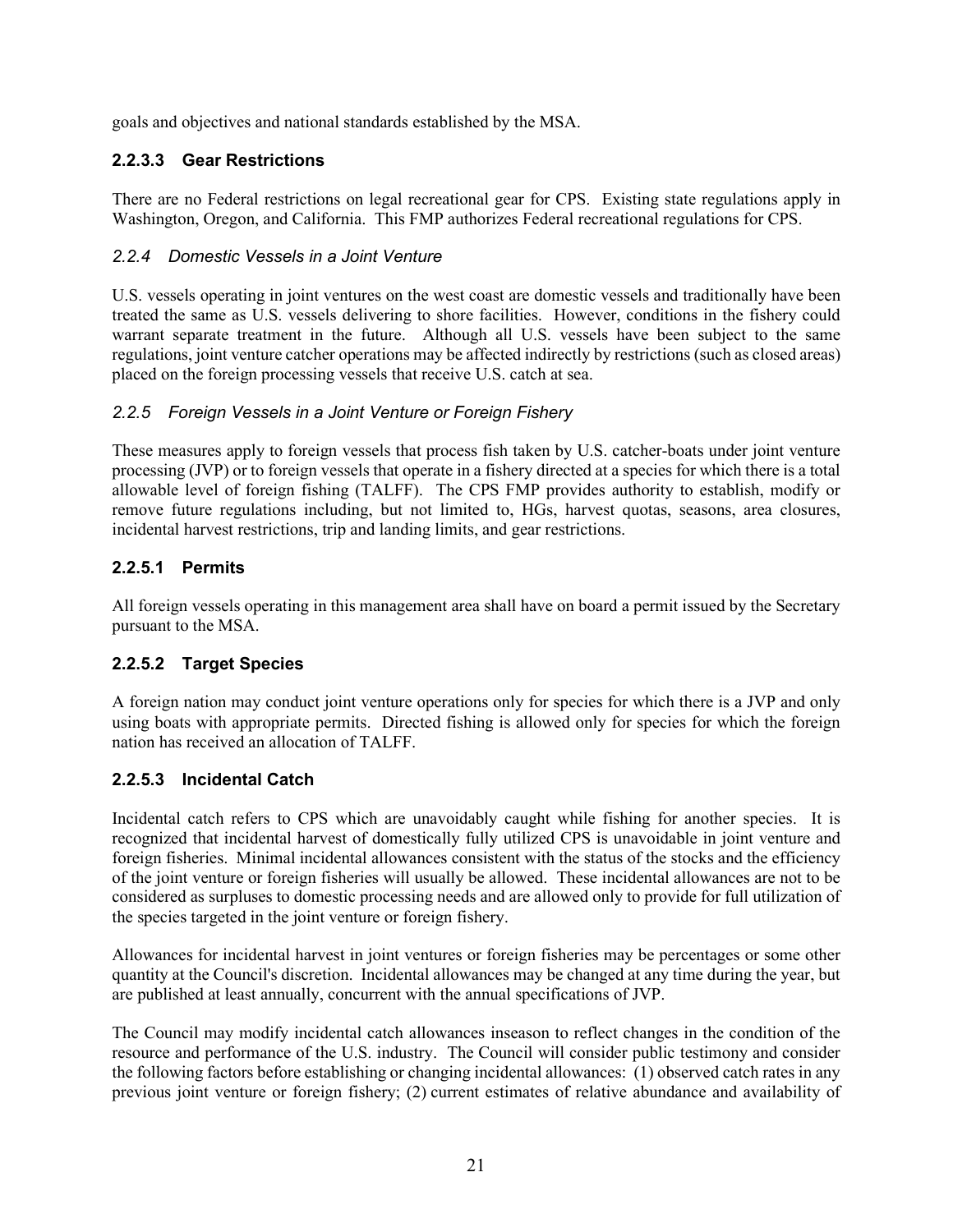species caught incidentally; (3) ability of the foreign vessels to take the JVP or TALFF; (4) past and projected foreign and U.S. fishing effort; (5) status of stocks; (6) impacts on the domestic industry; and (7) other relevant information. Inseason changes will be made as a routine management measure.

# <span id="page-27-0"></span>**2.2.5.4 Prohibited Species**

Prohibited species means salmonids or any species of fish that a joint venture or foreign vessel is not authorized to retain. Prohibited includes fish received in excess of any authorization, landing limit, or HG. These species must be immediately returned to the sea with a minimum of injury after allowing for sampling by an observer, if any. This FMP authorizes the designation of other prohibited species in the future, or the removal of a species from this classification if consistent with the applicable law for that species.

# <span id="page-27-1"></span>**2.2.5.5 Season and Area Restrictions**

There is no season restriction unless otherwise specified according to this FMP. There is no area restriction, unless otherwise specified according to this FMP. Joint venture and foreign fisheries for CPS may not be conducted within the LE area south of 39° N latitude.

Season and area restrictions for foreign vessels operating in a joint venture or foreign fishery may be established, modified, or removed at any time during the year in accordance with the procedures in Sections 2.1.2 and 2.1.3 or by foreign vessel permit conditions.

# <span id="page-27-2"></span>**2.2.5.6 Reporting and Record Keeping Requirements**

Foreign nations receiving U.S. harvested fish in a joint venture or participating in a foreign fishery are required to submit detailed reports of fishing effort, location, amount, and disposition by species or species group, and transfer of fish or fish products, as needed for monitoring and management of the fishery. Reports may be required at specified time intervals. The NMFS Regional Administrator may require daily reports when a specified fraction of JVP, TALFF, or incidental allowance is reached. In addition, each country may be required to report arrival, departure, and positions of each of its vessels, as specified under the regulations and permit conditions, as needed for monitoring fleet deployment. Logbooks may be required to fulfill fishery conservation, management, and enforcement purposes of the MSA. These logs may include, but are not limited to, communications logs, transfer logs, or daily joint venture logs with haul-by-haul and daily receipt data, effort, and production information.

# <span id="page-27-3"></span>**2.2.5.7 Dumping**

Foreign and other vessels are prohibited from dumping pollutants and fishing gear which would degrade the environment or interfere with domestic fishing operations.

#### <span id="page-27-4"></span>**2.2.5.8 Fishery Closure**

A joint venture or directed foreign fishery shall cease each year when, (1) the JVP or TALFF is reached; (2) the maximum incidental catch allowance for that nation of any species or species group is reached; (3) the overall HG or harvest quota for the allocated species is reached; (4) the applicable open season is ended; or (5) as necessary for resource conservation reasons under the point-of-concern mechanism.

# <span id="page-27-5"></span>**2.2.5.9 Observers**

Observers shall be placed on each foreign vessel while it is operating in a foreign or joint venture fishery, as provided by Title II of the MSA. The law provides for the following exceptions to this requirement: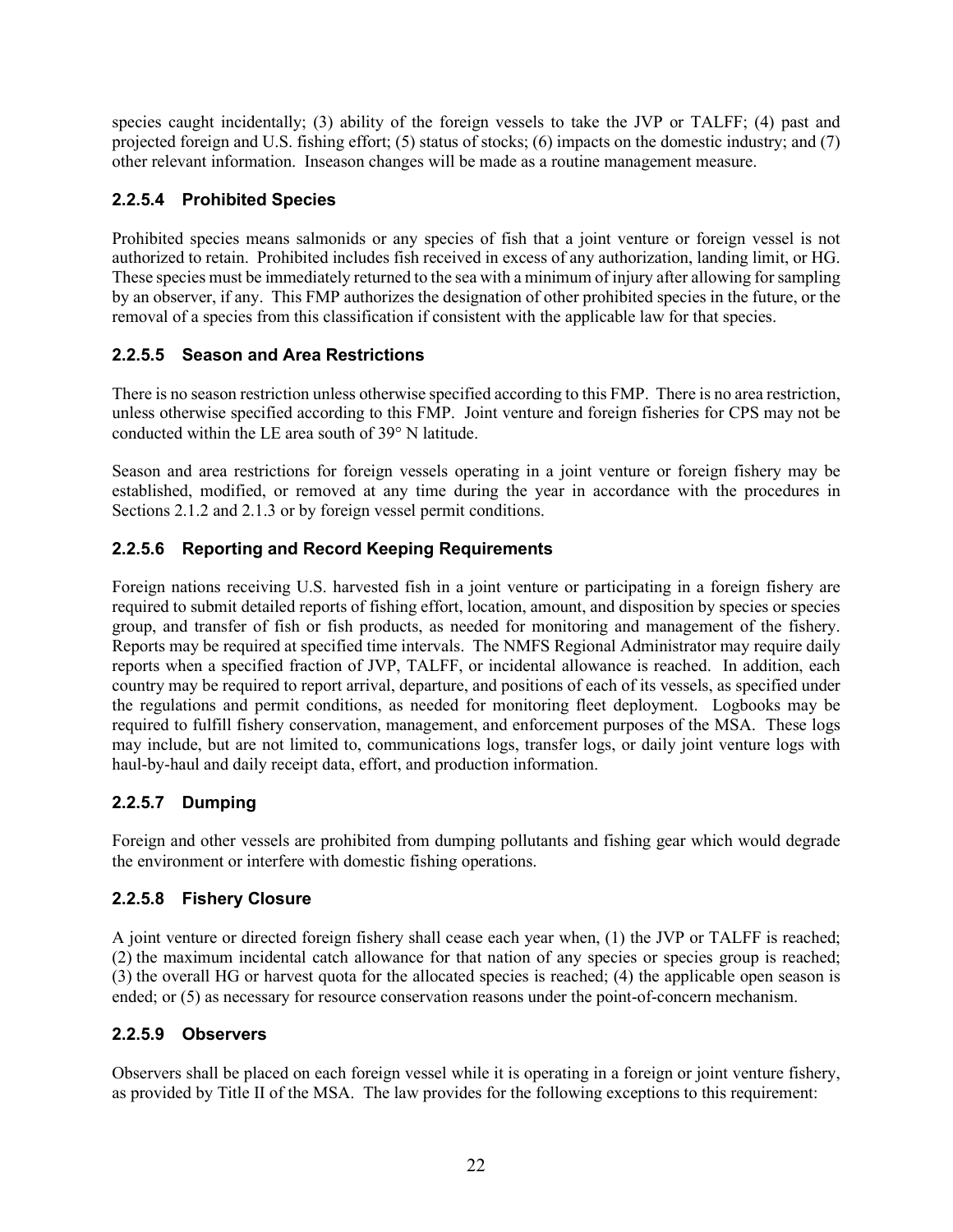- 1. If observers are aboard motherships of a mothership/catcher vessel fleet.
- 2. If the vessel is in the EEZ for such a short time that an observer would be impractical.
- 3. If facilities for quartering an observer are inadequate or unsafe.
- 4. For reasons beyond the control of the Secretary, an observer is not available.

#### <span id="page-28-0"></span>**2.2.5.10 Other Restrictions**

The Secretary may impose additional requirements for the conservation and management of fishery resources covered by the vessel permit or for national defense or security reasons. These restrictions include, but are not limited to, season, area, and reporting requirements.

The highest priority of this FMP is to provide for conservation of the resource. Any restriction on the joint venture fishery may be modified under the point-of-concern mechanism for resource conservation reasons.

#### <span id="page-28-1"></span>*2.2.6 Foreign Recreational*

Foreign recreational fishing refers to any fishing from a foreign vessel not operated for profit or scientific research, and not involved in the sale, barter, or trade of any part of the catch. This FMP authorizes establishment of catch restrictions on the foreign recreational fishery which are consistent with the goals and objectives of this FMP and the national standards established by the MSA.

# <span id="page-28-2"></span>*2.2.7 Limited Entry*

Research and monitoring programs may need to be developed and implemented for the CPS fishery so that information required in an LE program is available. Such data should indicate the character and level of participation in the fishery, including but not limited to: (1) investment in vessel and gear; (2) the number and type of units of gear; (3) the distribution of catch; (4) the value of catch; (5) the economic returns to the participants; (6) mobility between fisheries; (7) purchase or sale prices of LE permits; and (8) various social and community considerations.

# <span id="page-28-3"></span>*2.2.8 Exempted Fishing*

"Exempted fishing" is defined to be fishing practices that are new to the fishery or not allowed under the FMP. Under this FMP, the NMFS Regional Administrator may authorize the targeted or incidental harvest of CPS for experimental or exploratory fishing that would otherwise be prohibited. The NMFS Regional Administrator may restrict the number of experimental permits by total catch, time, or area. The NMFS Regional Administrator may also require any level of industry-funded observer coverage for these experimental permits. EFP proposals targeting management unit species or CPS EC species will be subject to the protocol for EFPs for CPS Fisheries (Council Operating Procedure 23). EFP proposals targeting EC species shared between all four FMPs, including the CPS FMP, will be subject to the protocol for Shared EC Species (Council Operating Procedure 24)*.* Exempted fisheries for euphausiids (krill) will not be considered.

Exempted fisheries are expected to be of limited size and duration and must be authorized by an EFP issued for the participating vessel in accordance with the criteria and procedures specified in 50 CFR §600.745. The duration of EFPs will ordinarily be one year. Permits will not be renewed automatically. An application must be submitted to the Regional Administrator for each year. A fee sufficient to cover administrative expenses may be charged for EFPs. An applicant for an EFP need not be the owner or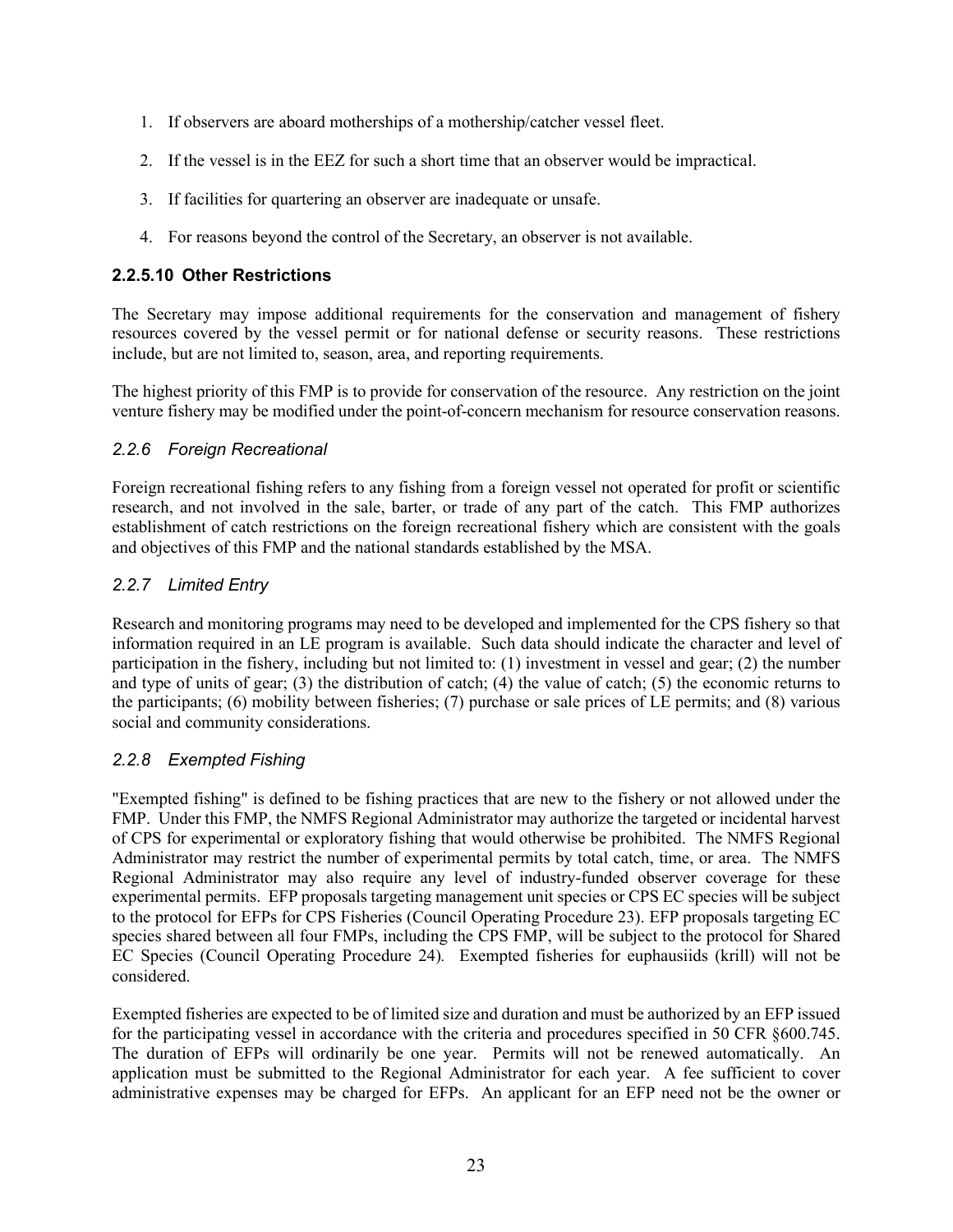operator of the vessel(s) for which the EFP is requested as long as the proposed activity is compatible with LE and other management measures in the FMP.

This FMP authorizes mandatory data reporting and mandatory on-board observers with EFPs. Installation of vessel monitoring units aboard vessels with EFPs may be required.

Nothing in this FMP is intended to exclude or to limit use of CPS, markets, or processing methods as long as the process in question is compatible with measures and intentions of this FMP.

Priorities for issuing EFPs are as follows:

- 1. Domestic boats delivering to domestic processors and domestic factory trawlers (with equal priority).
- 2. Domestic catcher-boats delivering to a foreign offshore processor.

Boats already involved in developing a fishery for an underutilized species (i.e., boats with a catch history or previous EFP) should receive highest priority in applying for and renewing permits.

#### <span id="page-29-0"></span>*2.2.9 Other Fees and Permits*

Nothing in this FMP is intended to exclude use of additional fees or permits in the future as long as the fee or permit is consistent with applicable law, management measures, and intent of this FMP. It may, for example, become desirable to issue permits for processing CPS in onshore plants or processing vessels offshore. It may be desirable to charge fees sufficient to cover administrative costs of issuing additional types of permits. Changes in requirements for obtaining, maintaining, and renewing permits are authorized.

#### <span id="page-29-1"></span>2.3 Scientific Research

Nothing in this FMP is intended to inhibit or prevent any scientific research involving CPS which is acknowledged by the Secretary through procedures set out in 50 CFR §600.745.

Proposed activity is not scientific research unless it is submitted in writing to the Secretary in the form of a research proposal which addresses all of the factors below. An activity may be acknowledged as scientific research if its primary objective, purpose, or product is the acquisition of data, information, or knowledge as determined by consideration of all of the following factors:

- 1. The proposed program will result in information useful for scientific or management purposes.
- 2. The application of existing knowledge alone is insufficient to solve the scientific or management subject or problem presented by the scientific research proposal.
- 3. Facts/data/samples will be collected or observed and analyzed in a scientifically acceptable manner and the results will be formally prepared and available to the public.
- 4. Recognized scientific experts, organizations, or institutions with expertise in the field or subject matter area are conducting, sponsoring or are otherwise affiliated with the activity.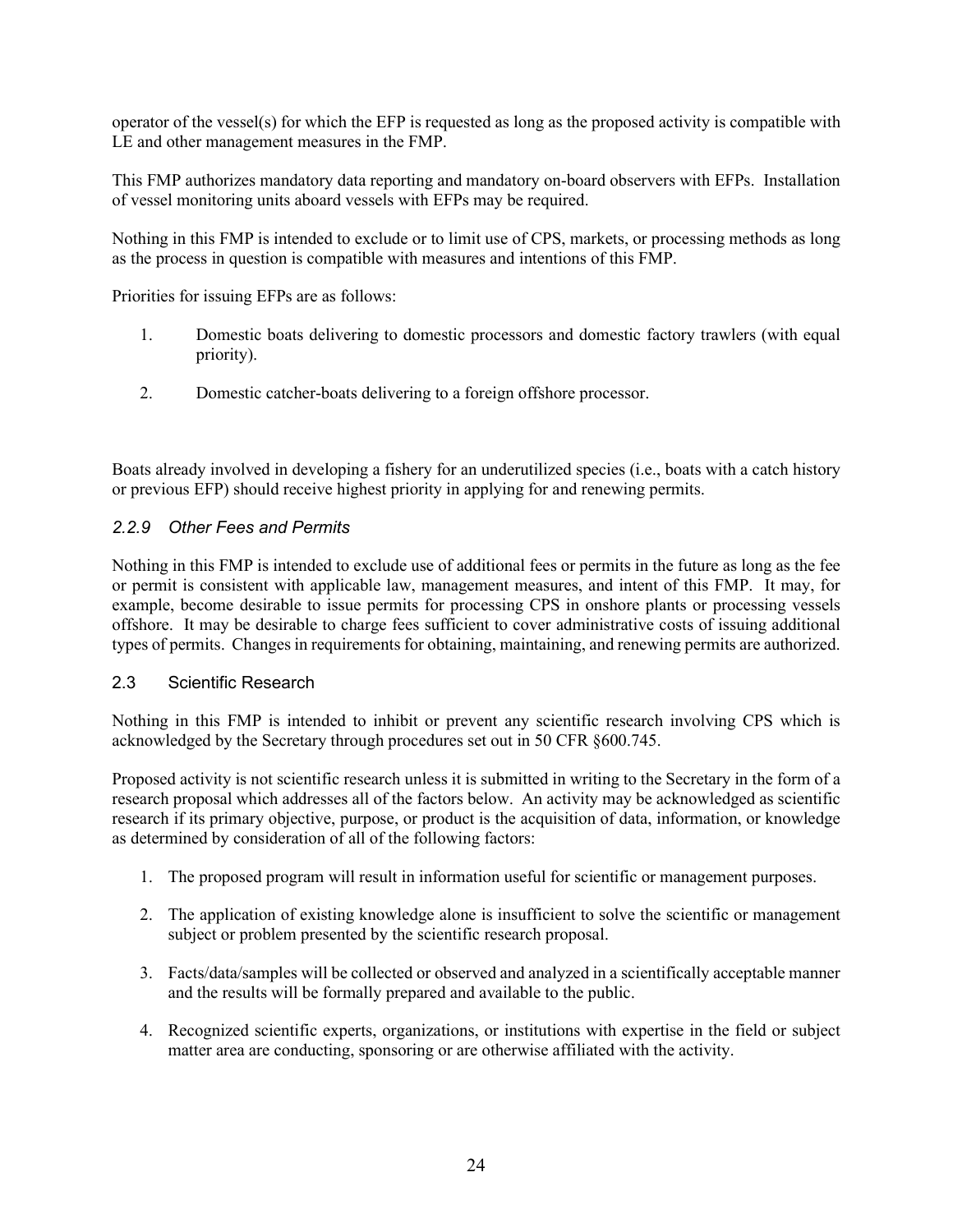#### Secretarial Acknowledgment of Scientific Research

If the Secretary agrees that an activity constitutes scientific research involving CPS, a letter of acknowledgment should be issued to the applicant and operator or master of the vessel conducting the scientific research. The letter will include information on the purpose, scope, location, and schedule of the acknowledged activities. Any activities not in accordance with the letter of acknowledgment should be subject to all provisions of the MSA and its implementing regulations. The Secretary should transmit copies of letters of acknowledgment to the Council, state or Federal administrative and enforcement agencies to ensure they are aware of the research activities.

CPS taken under the scientific research exclusion may be sold to offset all or part of the cost of carrying out the research plan including costs associated with operating the research vessel.

#### <span id="page-30-0"></span>2.4 Restrictions on Other Fisheries

For each non-CPS fishery, a reasonable limit on the incidental CPS catch may be established that is based on the best available information. The objectives of restrictions on other fisheries under this framework are to:

- 1. Minimize discards in the non-CPS fishery by allowing retention and sale, thereby increasing fishing income.
- 2. Discourage targeting on CPS by the non-CPS fleet.

Incidental limits may be imposed or adjusted in accordance with appropriate procedures described in this FMP. The Secretary may accept or reject but not substantially modify the Council's recommendations.

#### <span id="page-30-1"></span>2.5 Procedures for Reviewing State Regulations

This FMP acknowledges that state regulations are a fundamental part of CPS management. All existing state regulations at the time of implementation of this plan are consistent with this FMP.

This FMP establishes a review process by which any state may obtain a determination that its regulations are consistent with the FMP and the national standards. As necessary, the Council may also recommend to NMFS that duplicate or different Federal regulations be implemented in the EEZ. While the Council retains the authority to recommend Federal regulations be implemented in the EEZ, the preference is to continue to rely on state regulations in that area as long as they are consistent with the FMP.

While states are not required to submit regulations which they wish to apply in the EEZ to the Council for a consistency determination, regulations which have not received a consistency determination run the risk of being declared inconsistent and invalid if challenged in a state law enforcement proceeding. The Council invites submission of all present and future state fishery regulations relating to the harvest of species managed under this FMP which are to apply in the EEZ.

#### Review Procedure

Any state may propose that the Council review a particular state regulation for the purpose of determining its consistency with the FMP and the need for complementary Federal regulations. Although this procedure is directed at the review of new regulations, existing regulations affecting the harvest of CPS managed by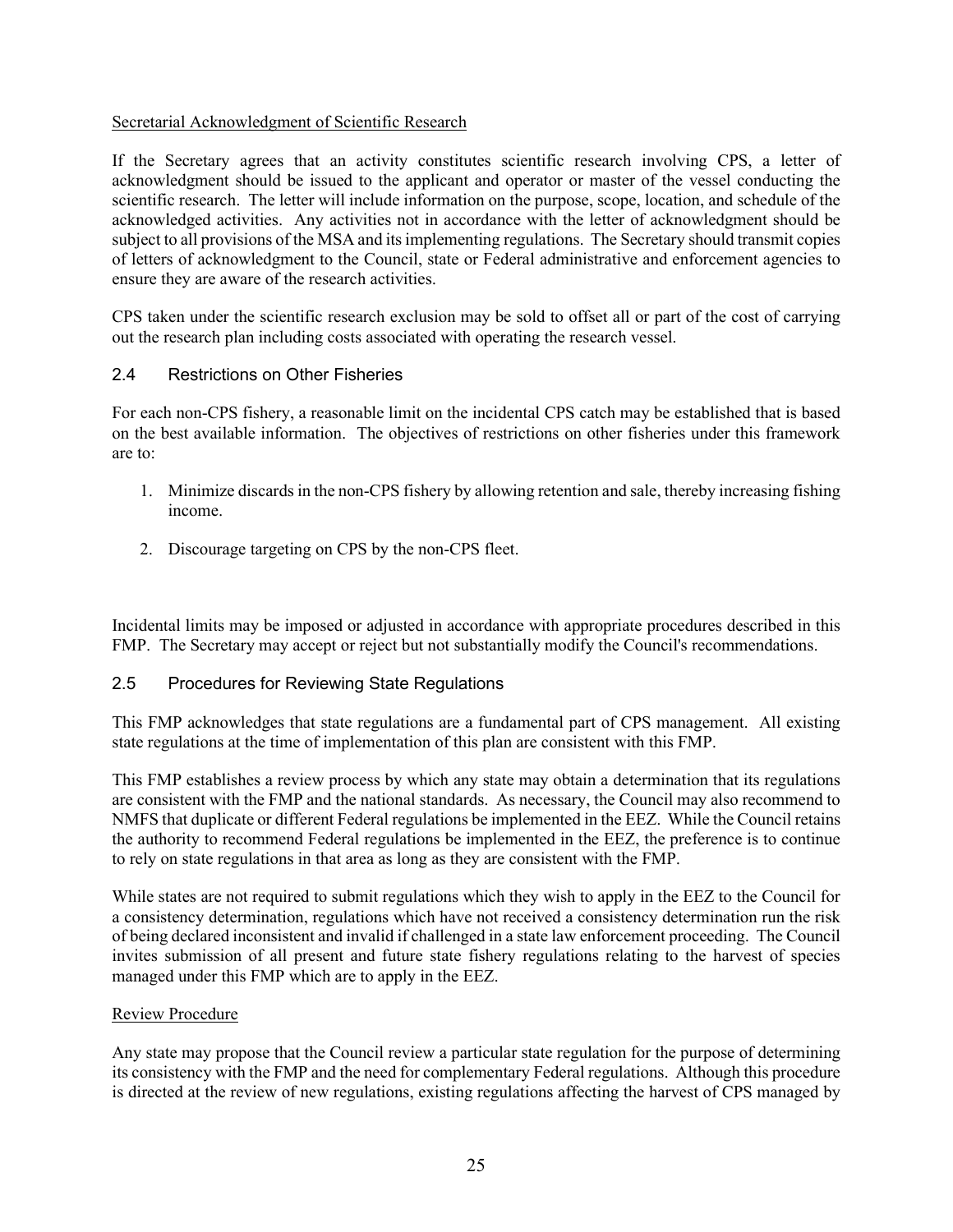the FMP may also be reviewed under this process. The state making the proposal will include a summary of the regulation in question and concise arguments in support of consistency.

Upon receipt of a state's proposal, the Council may make an initial determination whether or not to proceed with the review. If the Council determines that the proposal has insufficient merit or little likelihood of being found consistent, it may terminate the process immediately and inform the petitioning state in writing of the reasons for its rejection.

If the Council determines sufficient merit exists to proceed with a determination, it will review the state's documentation or prepare an analysis considering, if relevant, the following factors:

- 1. How the proposal furthers or is not otherwise consistent with the objectives of the FMP, the MSA, and other applicable law.
- 2. Likely effect on or interaction with any other regulations in force for the fisheries in the area concerned.
- 3. Expected impacts on the species or species group taken in the fishery sector being affected by the regulation.
- 4. Economic impacts of the regulation, including changes in catch, effort, revenue, fishing costs, participation, and income to different sectors being regulated as well as to sectors which might be indirectly affected.
- 5. Any impacts in terms of achievement of HGs or harvest quotas, maintaining year-round fisheries, maintaining stability in fisheries, prices to consumers, improved product quality, discards, joint venture operations, gear conflicts, enforcement, data collection, or other factors.

The Council will inform the public of the proposal and supporting analysis and invite public comments before and at the next scheduled Council meeting. At its next scheduled meeting, the Council will consider public testimony, public comment, advisory reports, and any further state comments or reports, and determine whether or not the state regulation is consistent with the FMP and whether or not to recommend implementation of complementary Federal regulations or to endorse state regulations as consistent with the FMP without additional Federal regulations.

If the Council recommends the implementation of complementary Federal regulations, it will forward its recommendation to the NMFS Regional Administrator for review and approval. The NMFS Regional Administrator will publish the proposed regulation in the *Federal Register* for public comment, after which, if approved, he/she will publish final regulations as soon as practicable. If the Regional Administrator disapproves the proposed regulations, he/she will inform the Council in writing of the reasons for disapproval.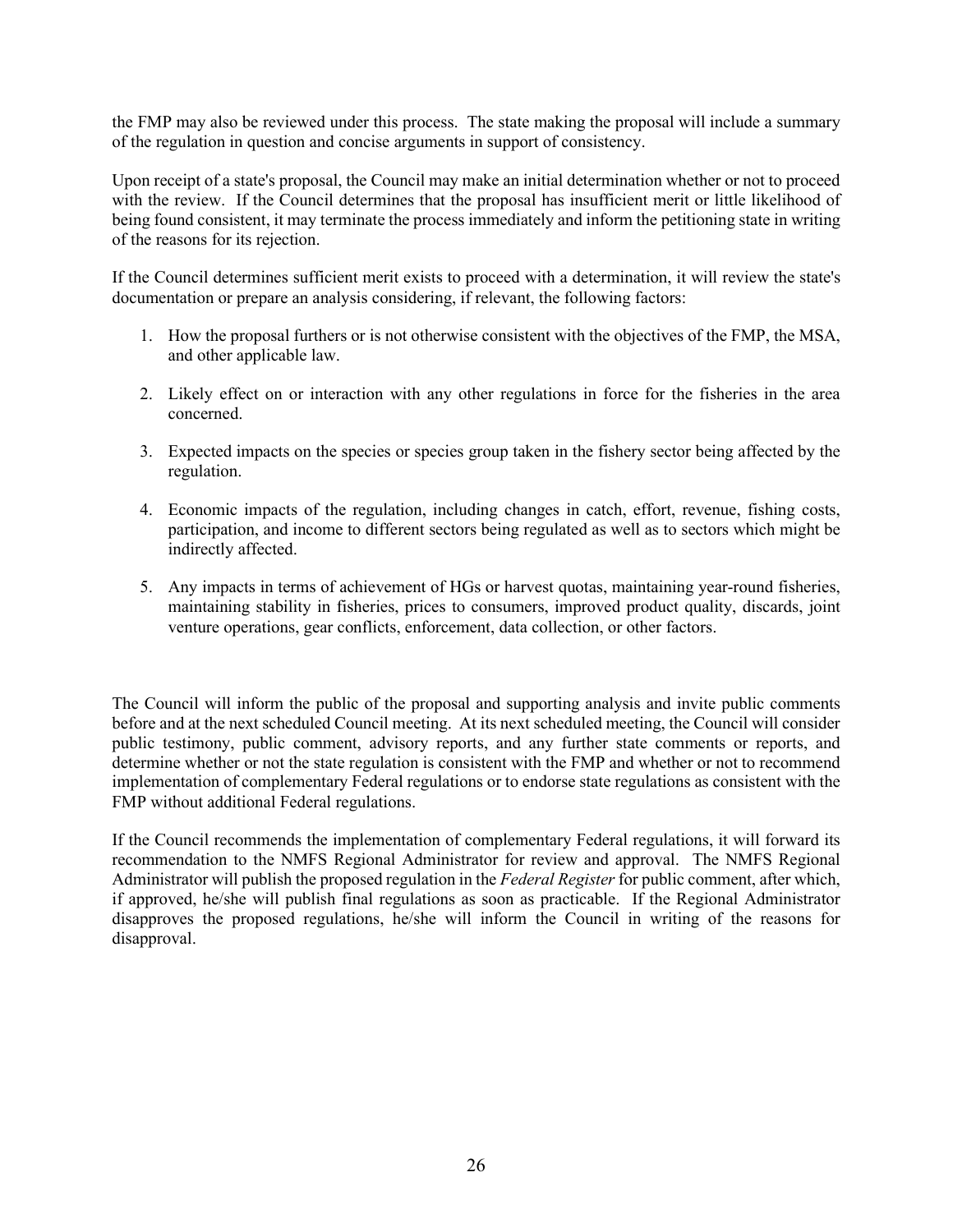#### 3.0 LIMITED ENTRY

This FMP establishes an LE program for CPS finfish including northern anchovy, Pacific (chub) mackerel, jack mackerel, and Pacific sardine landed south of 39° N latitude.

#### <span id="page-32-0"></span>3.1 Problem Addressed by Limited Entry

Prior to implementation of the FMP, vessels participating in the CPS finfish fishery were capable of harvesting more CPS finfish than available under current or likely future biomass conditions. Fisheries characterized by excess harvesting capacity are described as overcapitalized in terms of the number of vessels, and the amount of gear and equipment devoted to harvesting. As fisheries become overcapitalized, harvesting costs increase while catches remain the same. This situation represents an economically inefficient use of society's productive resources, and causes several problems for managers and the fishing industry when abundance declines and catches are reduced. As harvest capacity in the fisheries increases, problems arising from the need for more restrictive management measures and resolution of allocation issues become more acute. No relief from these problems will occur if harvest capacity continues to rise.

It was estimated that 640 vessels landed CPS finfish during the period January 1, 1993 through November 5, 1997. Forty-one of these vessels, six percent, accounted for more than 95 percent of finfish landings for the five-year period (Appendix B, Table 3.8.7-1). Available information indicated that present participants could harvest at least as much CPS finfish as would be available under conditions of greater availability. At the time, capacity was estimated to be as much as 20 percent greater than the combined MSY for anchovy, Pacific (chub) mackerel, and sardine (about  $400,000$  mt per year).<sup>[1](#page-32-1)/</sup> Experience in the fishery and some crude calculations indicate that about 75 vessels would have sufficient harvesting capacity to take almost all of the CPS finfish likely to ever be available.

In addition to current CPS finfish participants, newcomers are likely to be attracted to the fishery, because of the expanding sardine biomass and squid fishery, and as competition in other Pacific Coast fisheries becomes more intense. In the latter instance, nearly all groundfish stocks are now fully harvested by domestic fishers in the Pacific Coast groundfish fishery. Potential participants in the CPS finfish fishery consist of fishers leaving other West Coast and North Pacific fisheries that have grown increasingly more restrictive and overcrowded relative to available harvests.

In the Pacific Coast CPS finfish fishery, excess harvest capacity is likely to result in an increasing number and complexity of regulations. Accordingly, the Council will face increased pressure to balance the conflicting need to protect the resource with the need to provide sufficient allowable catch to sustain the fishery.

Increased number and complexity of regulations have many adverse impacts in such areas as fleet costs, resource utilization, safety, enforcement costs and effectiveness. Moreover, there is a point beyond which additional regulations, which interfere with day to day vessel operations (e.g., trip limits or mesh size regulations), will not improve the Council's ability to accomplish its management goals. Pressures on industry arise not only from management measures which restrict operations, but also from increased competition for the allowable catches among larger numbers of vessels.

For these reasons, the FMP established an LE fishery south of 39° North latitude (as described at Section

<span id="page-32-1"></span> $\frac{1}{1}$  The estimate 400,000 mt per year is the sum of estimated MSY for each stock reduced by a crude estimate of the fraction of the stock in U.S. waters. It is unlikely that all stocks would be abundant at the same time and that 400,000 mt of catch would be available in any one year.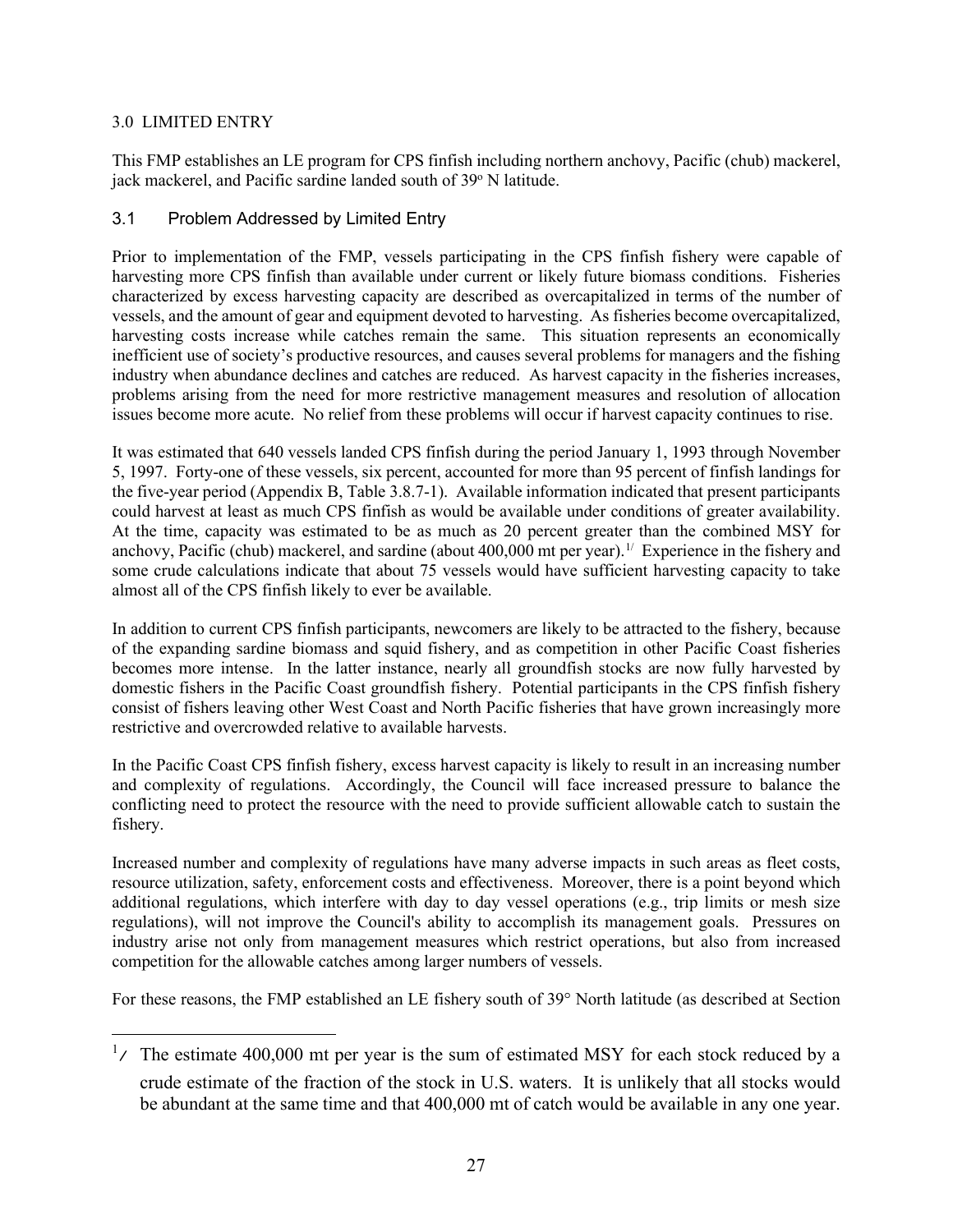3.5.2). Operational aspects of the LE fishery are described in subsequent sections.

# <span id="page-33-0"></span>3.2 Goals and Objectives for Finfish Limited Entry

The goals and objectives for this FMP are presented in Section 1.5. The most important of these in the context of LE are:

- A. Promote efficiency and profitability in the fishery.
- B. Achieve OY.
- C. Accommodate existing fishery segments.
- D. Use resources spent on management of CPS efficiently.

Not all these objectives are complementary. The challenge is to create an LE program which strikes a balance between increasing net returns from the fishery, achieving OY, accommodating participation by those with substantial investments in the fishery, and efficiently using management resources.

# <span id="page-33-1"></span>*3.2.1 Capacity Goal*

The purpose of the capacity goal is to ensure fishing capacity in the CPS LE fishery is in balance with resource availability. The LE fleet capacity goal is 5,650.9 mt as represented by cumulative gross tonnage (GT) of the LE fleet of vessels.

This level of capacity results in a larger, diverse CPS finfish fleet, which also relies on other fishing opportunities such as squid and tuna, with normal harvesting capacity equal to the long-term expected aggregate finfish target harvest level, approximately 110,000 mt, and with physical capacity available to harvest peak period amounts of finfish, 275,000 mt. The current (June 2002) fleet of 65 vessels satisfies this goal. Estimated normal harvesting capacity for the current (June 2002) fleet ranged from 60,000 mt to 111,000 mt per year; physical harvesting capacity ranged from 361,000 to 539,000 mt per year. Total calculated GT for the current (June 2002) fleet is 5,650.9 mt. Therefore, 5,650.9 mt of GT represents the current fleet capacity goal.

#### <span id="page-33-2"></span>3.3 Achievement of Goals and Objectives and Need for Additional Measures to Reduce **Capacity**

The LE program for CPS finfish adopted under this amendment to the northern anchovy FMP will not in itself immediately accomplish the goals and objectives the Council has established for the fishery. It is a first step that may slow or prevent the worsening of conditions which impede the Council from achieving the overall goals and objectives for the fishery. The LE fleet size and transferability provisions represent a balance between the LE goals of accommodating existing fishery participants (goal C) and promoting efficiency and profitability in the fishery (goal A). Establishment of this LE system will provide a starting point for any future programs which may be necessary to further reduce harvest capacity.

# <span id="page-33-3"></span>*3.3.1 Maintaining the Capacity Goal*

Conditions and effects of transferability will be reevaluated periodically in conjunction with achievement of the capacity goal, and objectives of the FMP. The Council established a trigger for reevaluation based on an overall change in fleet GT of 5 percent. The CPSMT will evaluate capacity in the CPS finfish fishery relative to the capacity goal every two years starting in 2003. In the annual CPS SAFE, the CPSMT will include a report to the Council on the status of fleet capacity and, if necessary, recommendations regarding the capacity goal and permit transferability.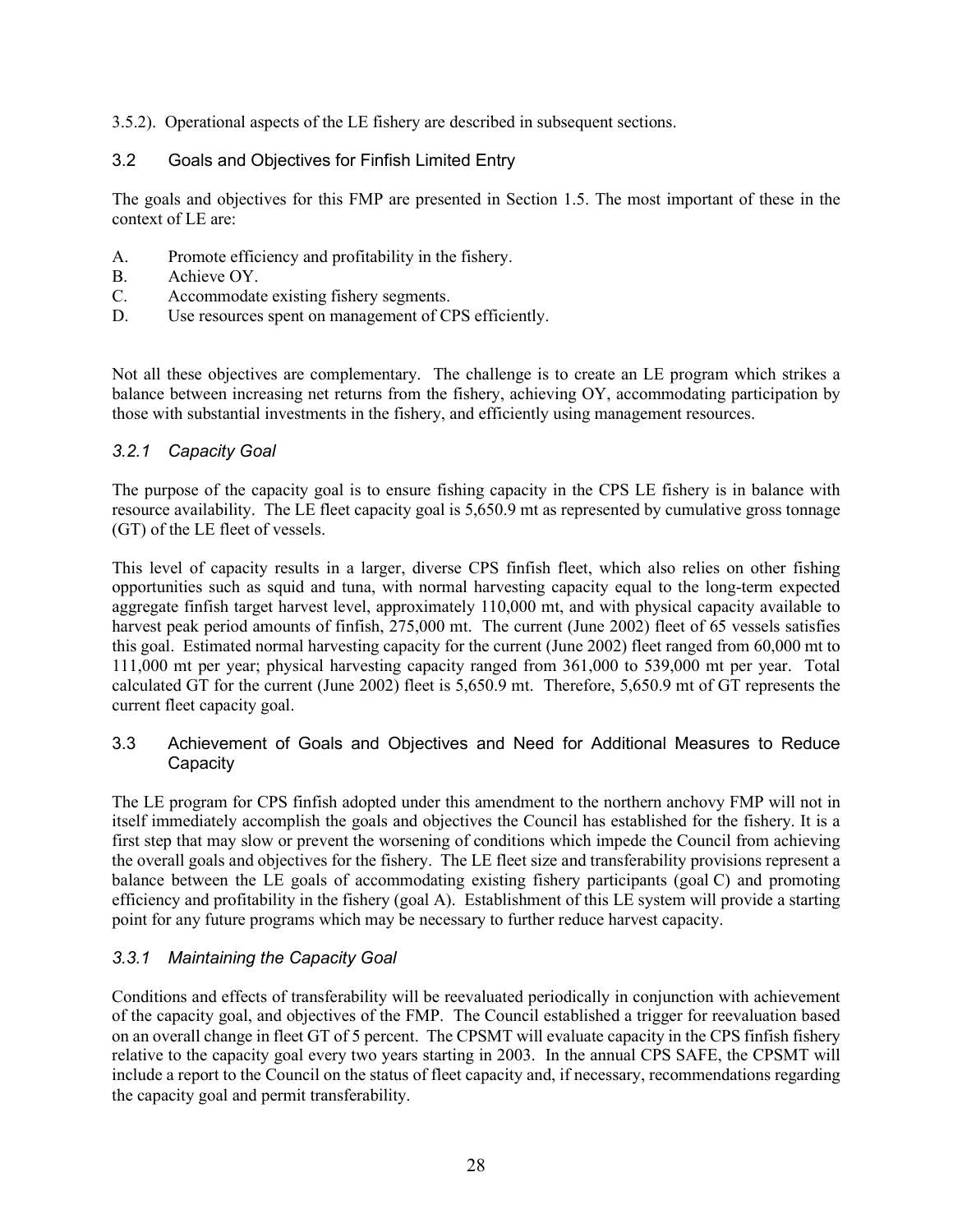#### <span id="page-34-0"></span>3.4 Nature of the Interest Created

CPS LE permits confer a privilege to participate in the West Coast CPS finfish fishery in accordance with the LE system established under this FMP and implementing regulations, or any future amendment to the FMP and implementing regulations. Future amendments to the FMP may modify or even abolish the LE system. The permits are also subject to sanctions including revocation, as provided by the MSA, 16 USC 1858(g) and 15 CFR part 904.

#### <span id="page-34-1"></span>3.5 Scope of Limited Entry

#### <span id="page-34-2"></span>*3.5.1 Species within the Scope of Limited Entry*

The provisions of this chapter apply only to CPS finfish, including northern anchovy, Pacific (chub) mackerel, jack mackerel, and Pacific sardine.

#### <span id="page-34-3"></span>*3.5.2 Geographic Scope of Limited Entry*

The provisions of this chapter establish a CPS finfish LE program for the fishery south of 39° N latitude (approximately Point Arena, California). In the context of LE, fishing for and landing CPS finfish south of 39° N latitude is defined as landing CPS finfish. Fishing for and landing of CPS finfish north of 39° N latitude is not affected by LE requirements. CPS finfish fishing in the northern area would be managed as an open access fishery. This does not preclude effective management or future extension of LE in the north.

#### <span id="page-34-4"></span>3.6 Limited Entry Permits

#### <span id="page-34-5"></span>*3.6.1 Initial Issuance of Limited Entry Permits*

- 1. Each qualifying vessel will entitle the current owner to one LE permit.
- 2. A vessel qualifies for an LE permit by meeting the initial issuance criteria in Section 3.6.1.1.
- 3. A given vessel cannot receive more than one LE permit.
- 4. Fees may be charged to cover National Marine Fisheries Service (NMFS) administrative costs associated with issuance or transfer of permits.
- 5. Permits are assigned to one vessel at a time.
- 6. The vessel owner is responsible for maintaining the permit and any other documentation required on board each vessel with a permit to fish for CPS.
- 7. An LE permit may not be used with a vessel unless it is registered for use with that vessel.
- 8. LE permits will be registered for use with a vessel and a registered vessel may be changed only according to procedures outlined in the FMP and regulations.
- 9. If the permit will be used with a vessel other than the one registered on the permit, a registration for use with the new vessel must be obtained from the Regional Director and placed aboard the vessel before the vessel is used to fish for CPS.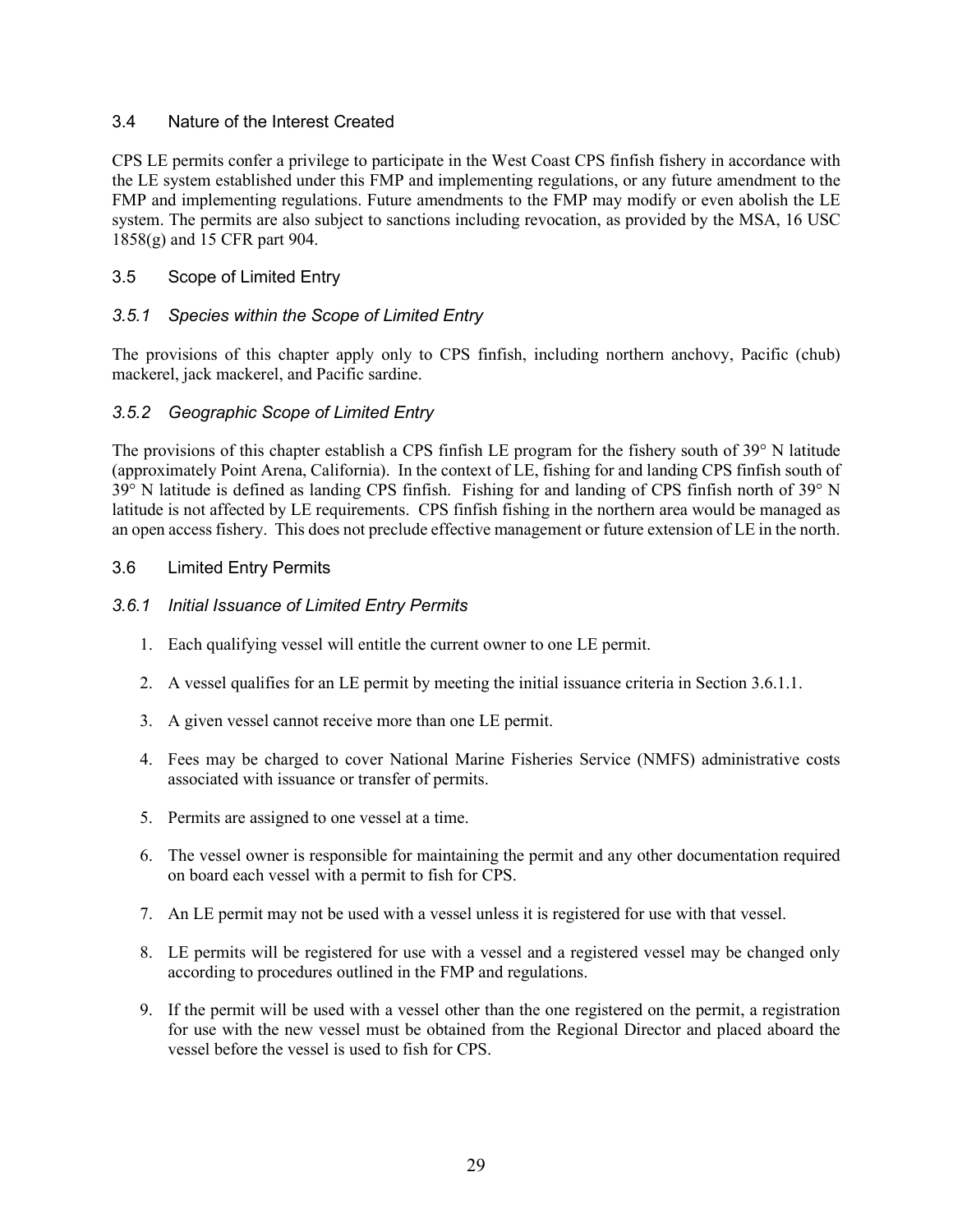#### <span id="page-35-0"></span>**3.6.1.1 Initial Issuance Criteria**

The owner of a CPS vessel will receive an LE permit if, during the window period of January 1, 1993 to November 5, 1997, the vessel landed or delivered a cumulative total of 100 mt of CPS finfish. No more than one LE permit will be issued for each qualifying vessel. The permit will be issued only to the current owner of the vessel, unless (1) the previous owner of a vessel qualifying for a permit has, by the express terms of a written contract, reserved the right to the permit, in which case the permit will be issued to the previous owner based on the catch history of the qualifying vessel; or (2) a vessel that would have qualified for an LE permit was totally lost before a permit was issued. In this case, the owner of the vessel at the time it was lost retains the right to the permit, unless the owner conveyed the right to another person by the express terms of a written contract.

# <span id="page-35-1"></span>**3.6.1.2 Ownership Restriction**

Only entities (human beings, corporations, etc.) qualified to own a U.S. fishing vessel may be issued or may hold (by ownership or otherwise) an LE permit.

# <span id="page-35-2"></span>**3.6.1.3 Limited Entry Permit Held by Owner of Record of the Vessel**

- 1. The vessel owner is responsible for acquiring and holding an LE permit for each vessel that is required to have an LE permit to catch CPS finfish under this LE section.
- 2. The vessel owner is responsible for maintaining NMFS required documentation of the LE permit on board the vessel.
- 3. The LE permit will be used with one vessel only. That vessel must be declared and registered with the NMFS issuing authority. Registration is incomplete and LE permits may not be used until acknowledged in writing by NMFS.
- 4. A vessel owner may not use a vessel, or allow a vessel to be used, to catch any Council-managed CPS finfish under the LE regulations unless the vessel owner holds an LE permit which explicitly allows such catch and the LE permit has been registered with NMFS for use with that vessel.

# <span id="page-35-3"></span>**3.6.1.4 Loss of a Vessel Prior to Permit Issuance**

- 1. An LE permit will be issued for a vessel which qualified for a permit but is lost before permits are issued. The vessel must be replaced within two years of the loss unless otherwise determined by the NMFS Regional Director. The replacement vessel must be of equal or less GT.
- 2. For a vessel that would qualify an owner for an LE permit, in the case of a vessel's sinking or total loss, all rights to a permit from the fishing history of the vessel prior to the sinking or total loss remain with the owner unless specifically transferred.

#### <span id="page-35-4"></span>**3.6.1.5 Appeals Process**

If an application for a permit is denied, the applicant may appeal the denial to the NMFS Regional Administrator. The appeal must be in writing, state the action being appealed, and reasons. The appellant may request an informal hearing before a hearing officer and the NMFS Regional Administrator will decide if a hearing is required. If required, hearings will be carried out in a timely fashion (normally within 30 days of the receipt of sufficient information).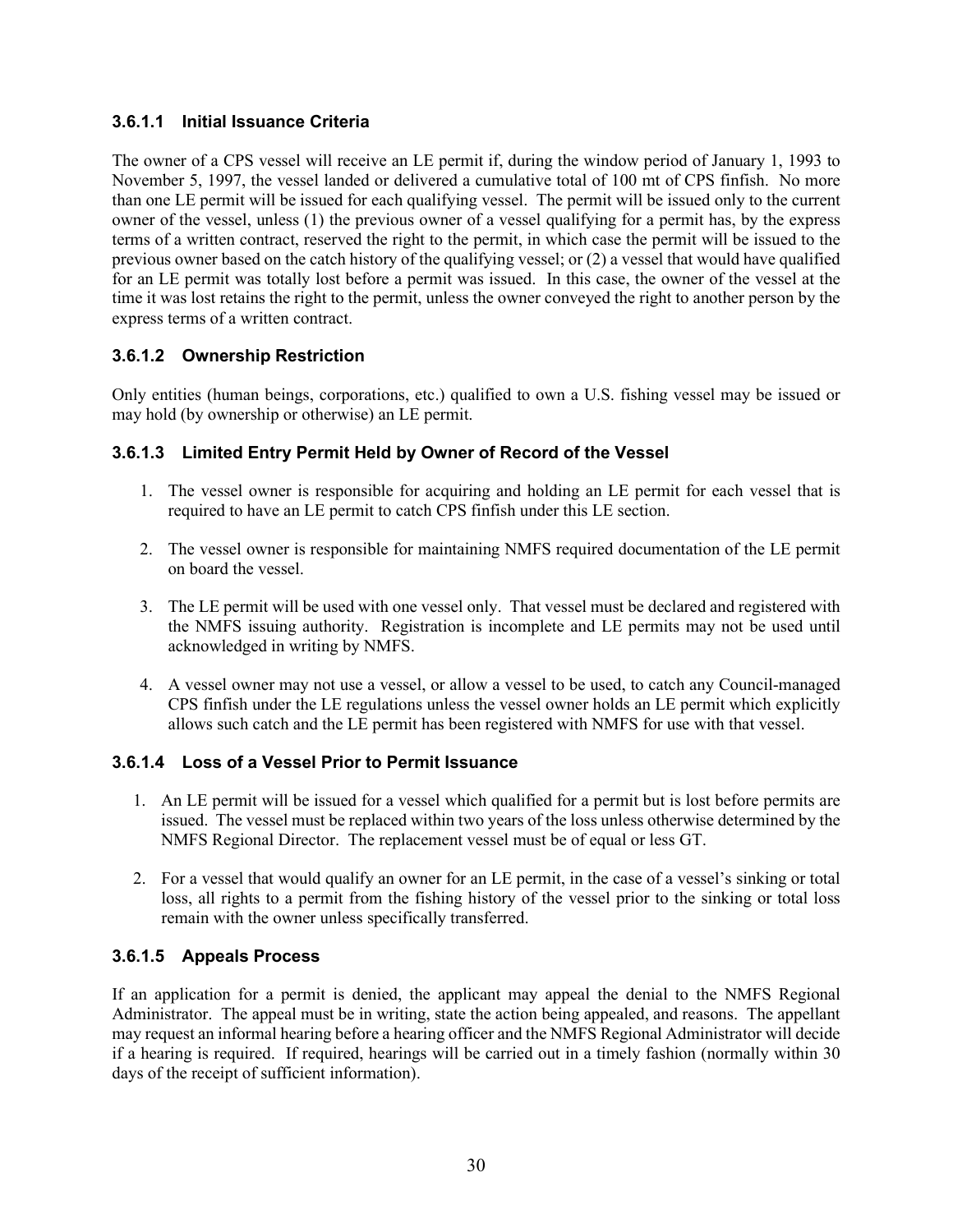The NMFS Regional Administrator will decide the appeal in accordance with the criteria for LE permits specified in this FMP and implementing regulations. The NMFS Regional Administrator will consider the information submitted by the appellant, the summary record of the hearing and hearing officer's recommendation (if any) and other relevant information.

#### <span id="page-36-0"></span>*3.6.2 Permit Renewal Procedures*

- 1. Permits must be renewed every two calendar years in order to remain valid for the following calendar year. The renewal date for LE permits will be January 1 at two year intervals beginning in the year after implementation.
- 2. Notice of upcoming renewal periods will be sent at the appropriate time every two years to the most recent address as provided to the permit issuing authority by the permit holder. It shall be the permit holder's responsibility to provide the permit issuing authority with address changes in a timely manner.
- 3. An annual fee will be charged which reflects the administrative costs of maintaining the permit system.
- 4. Failure to renew during this period will result in expiration of the permit at the end of the calendar year.
- 5. Once a permit has expired because of failure to renew during the renewal period, it may not subsequently be renewed or reissued, except through a process as specified in Section 3.6.1.5.

#### <span id="page-36-1"></span>*3.6.3 Conditions for Transfers of Existing Permits*

CPS finfish LE permits may be transferred with restrictions on the harvesting capacity of the vessel to which it would be transferred. These restrictions are as follows: 1) full transferability of permits to vessels of comparable capacity (vessel  $GT + 10$  percent allowance), and 2) allow permits to be combined up to a greater level of capacity in cases where the vessel to be transferred to is of greater harvesting capacity than the one from which the permit will be transferred.

Each LE permit will have an endorsement based on the currently permitted vessel's calculated GT as defined in 46 *CFR* 69.209 for ship-shaped hulls, where:

#### $GT = 0.67$ (Length\*Breadth\*Depth)/100.

The original permits and their respective endorsements will remain in effect for the lifetime of each permit, regardless of the GT of a vessel to which it may be transferred. In cases where a permit is transferred to a vessel with smaller GT, the original GT endorsement will remain, and excess GT may not be split out from the original permit configuration and sold. In cases where two or more permits are transferred to a larger vessel, the larger vessel will hold the original permits and may fish for CPS finfish as long as the aggregate GT endorsements, including the 10 percent allowances, add up to the new vessel's calculated GT. In the event that a vessel with multiple permits wishes to leave the CPS LE program, those permits may be sold together or separately, but the original permit endorsement may not be altered.

To ensure manageability of the permit program and stability of the fleet, only one transfer per permit will be allowed in each calendar year. Permits may only be used on the vessel to which they are registered, and permit leasing will not be allowed. Catch history will be tied to the vessel, and not to the permits.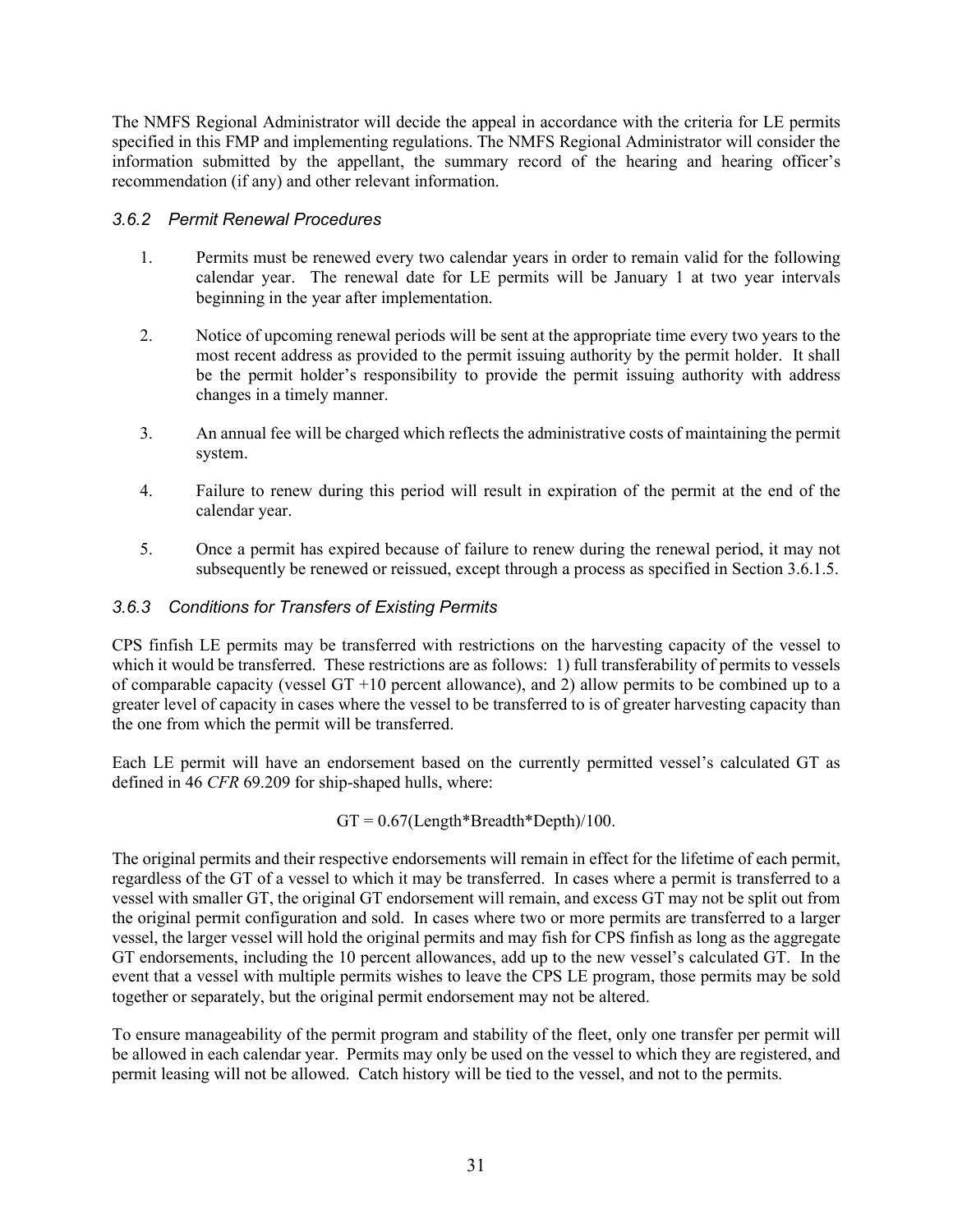# <span id="page-37-0"></span>**3.6.3.1 Adjusting Permit Transferability to Maintain the Capacity Goal**

When the upper threshold of fleet GT (fleet GT plus 5 percent, or 5,933.5 mt) is reached, fleet capacity will be restored to the capacity goal (5,650.9 mt) by restricting conditions for permit transfer. Under this mechanism, once the trigger point (5,933.5 mt) is met or exceeded, permits could only be transferred to vessels with equal or smaller GT and the 10 percent vessel allowance is removed. The 10 percent allowance could be reconsidered once total fleet GT is reduced to the 5,650.9 mt target.

#### <span id="page-37-1"></span>*3.6.4 Procedures for Issuing New Limited Entry Permits in the Future*

If, in response to positive changes in CPS finfish resources or market conditions, it is determined that new LE permits should be issued the qualifying criteria originally established in the FMP (Section 3.6.1.1) would be used for issuance of these new permits. It is expected that this would entail continuing down the list of vessels having landings during the 1993-97 window period in order of decreasing window period landings. For example, the next permit awarded would go to the 71st of the 640 vessels identified in the original analysis (Amendment 8) with window period finfish landings if this vessel were to apply for a new permit. Each vessel on the list would need to have its harvest capacity evaluated so that in aggregate the new capacity target was not exceeded. New permits could be issued on either a temporary or permanent basis, depending on the circumstances surrounding the need for additional fleet capacity. Prior to issuance of new permits, the Council or the Regional Administrator would need to determine if the new permits would be either temporary or permanent.

# <span id="page-37-2"></span>*3.6.5 Coastal Pelagic Species Fishing Exempted from Limited Entry*

# <span id="page-37-3"></span>**3.6.5.1 Exempted Landings**

Vessels landing small quantities of CPS finfish on a per trip basis do not require an LE permit. The Council will set, by regulation, a level of landings per trip that is exempt from LE. This level must be between 1 mt and 5 mt per trip. The level specified by the Council will remain in place until changed by rulemaking.

# <span id="page-37-4"></span>**3.6.5.2 Recreational Fishing**

Recreational fishing for CPS finfish does not require an LE permit. However, the Council may choose to restrict recreational harvest quotas, implement area closures or impose any other type of management measure.

#### <span id="page-37-5"></span>**3.6.5.3 Live Bait Coastal Pelagic Species Fishing**

Fishing CPS species for use as live bait does not require an LE permit. This includes live bait harvested for use in recreational and commercial fisheries.

#### <span id="page-37-6"></span>*3.6.6 Additional Management of the Limited Entry Fishery*

# <span id="page-37-7"></span>**3.6.6.1 Trip Limit**

The Council may set a trip limit, by regulation, of up to 125 mt on landings of CPS finfish. In this context, a trip is defined as any activity (e.g., catching, landing, transporting or delivering) by a vessel that harvests CPS finfish with an LE permit (i.e., a possession limit that applies to harvesting operations only). Also in this context, a trip limit should not be confused with trip limits used in other fisheries (e.g., groundfish) to lengthen the season without exceeding HGs or to manage bycatch.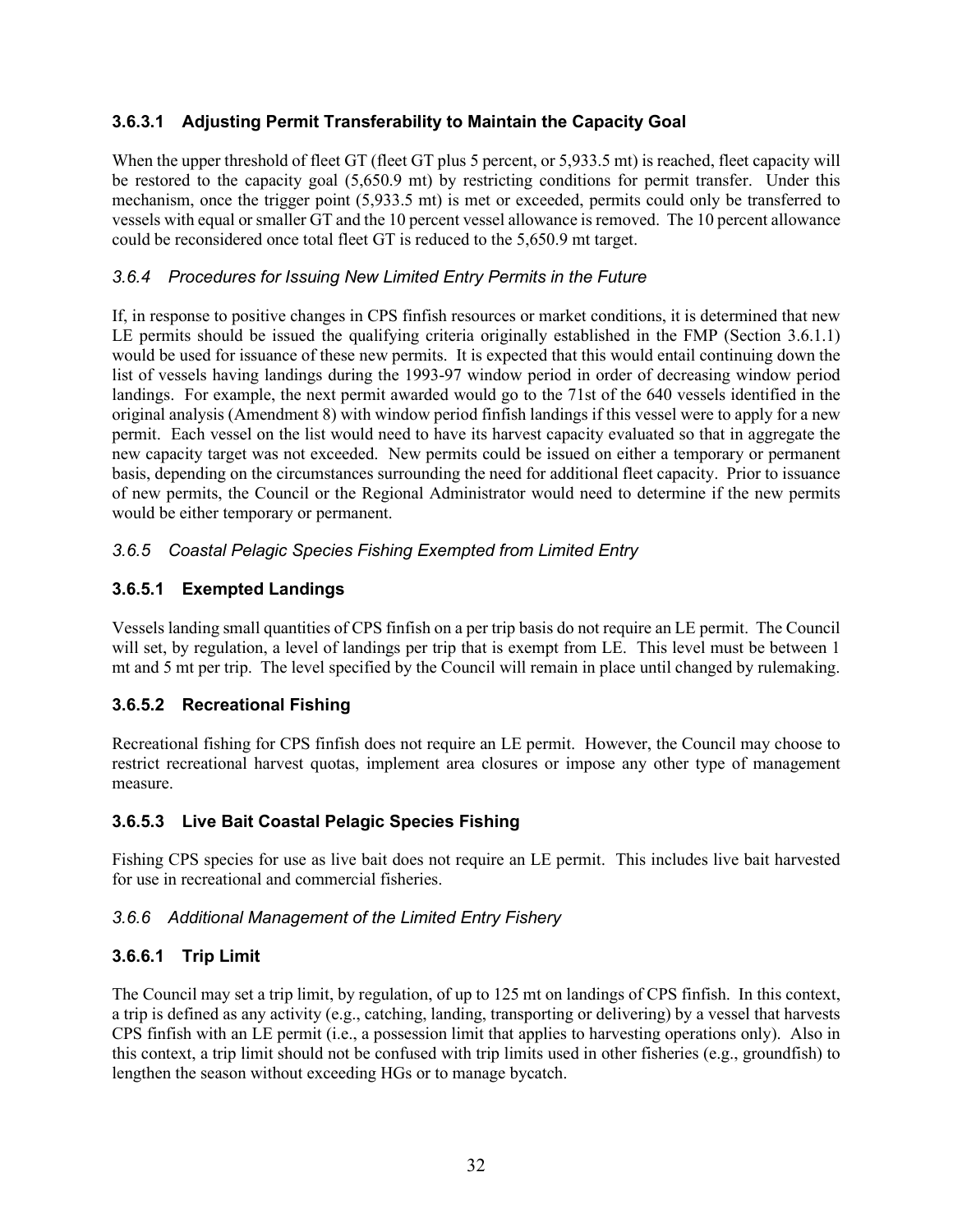#### 4.0 OPTIMUM YIELD, MAXIMUM SUSTAINABLE YIELD, ACCEPTABLE BIOLOGICAL CATCH, HARVEST CONTROL RULES, AND OVERFISHING DEFINITIONS FOR THE COASTAL PELAGIC SPECIES FISHERY

This FMP defines OY, MSY control rules, and defines overfishing and overfished stocks. All aspects of harvest policies for CPS, including the MSY control rule, definition of overfishing, definition of overfished stocks and rebuilding criteria, can be modified using framework procedures described in Section 2.0.

#### <span id="page-38-0"></span>4.1 Definition of Optimum Yield

The MSA (Section 3(33)) defines the term "optimum," with respect to the yield from a fishery, as the amount of fish which:

- (A) will provide the greatest overall benefit to the Nation, particularly with respect to food production and recreational opportunities, and taking into account the protection of marine ecosystems;
- (B) is prescribed on the basis of the MSY from the fishery, as reduced by any relevant social, economic, or ecological factor; and
- (C) in the case of an overfished fishery, provides for rebuilding to a level consistent with producing the MSY in such fishery.

OY for a CPS stock is defined to be the level of harvest which is less than or equal to ABC estimated using an ABC control rule, consistent with the goals and objectives of this FMP, and used by the Council to manage the stock. The ABC is a harvest specification of a stock or stock complex's annual catch that accounts for the scientific uncertainty in the estimate of OFL (MSY or MSY proxy) and any other scientific uncertainty, and should be based on the ABC control rule. The ABC control rule specifies an approach to setting ABC for a stock or stock complex as a function of the scientific uncertainty in the estimate of OFL and any other scientific uncertainty. In practice, OY will be determined with reference to ABC. Harvest control rules and other OY considerations (economic, social, and ecological) will be used to set ACLs, ACTs, and/or HGs on an annual or multi-year basis. In particular, OY will be set less than ABC to the degree required to prevent overfishing.

#### <span id="page-38-1"></span>4.2 Definition of Overfishing Limits or MSY, and ABC Control Rules

An OFL is an annual amount of catch that corresponds to the estimate of MSY fishing mortality on an annual basis, above which overfishing is occurring applied to a stock or stock complex's abundance expressed in terms of numbers or weight of fish. In general, OFLs for CPS are based on MSY or MSY proxy harvest rates applied to the best available estimate of biomass. In cases where biomass estimates include portions of the population in foreign waters, a DISTRIBUTION term will be used to estimate the percentage of the population in U.S. EEZ.

The ABC is a harvest specification set below the OFL and is a threshold that incorporates a scientific uncertainty buffer against overfishing (i.e., exceeding the OFL). The ABC is decided by the Council based on its preferred level of overfishing risk aversion. The ABC is based on a percentage reduction of the OFL as determined by an SSC determination on scientific uncertainty and a risk policy determined by the Council. In cases where scientific uncertainty (σ) associated with estimating an OFL is quantified by the SSC, the percentage reduction that defines the scientific uncertainty buffer and the ABC can be determined by translating the estimated  $\sigma$  to a range of probability of overfishing (P\*) values. The Council then determines the preferred level of risk aversion by selecting an appropriate P\* value, accordingly. Each P\* value is then matched to its corresponding BUFFER fraction that is applied to the OFL according to the ABC control rule.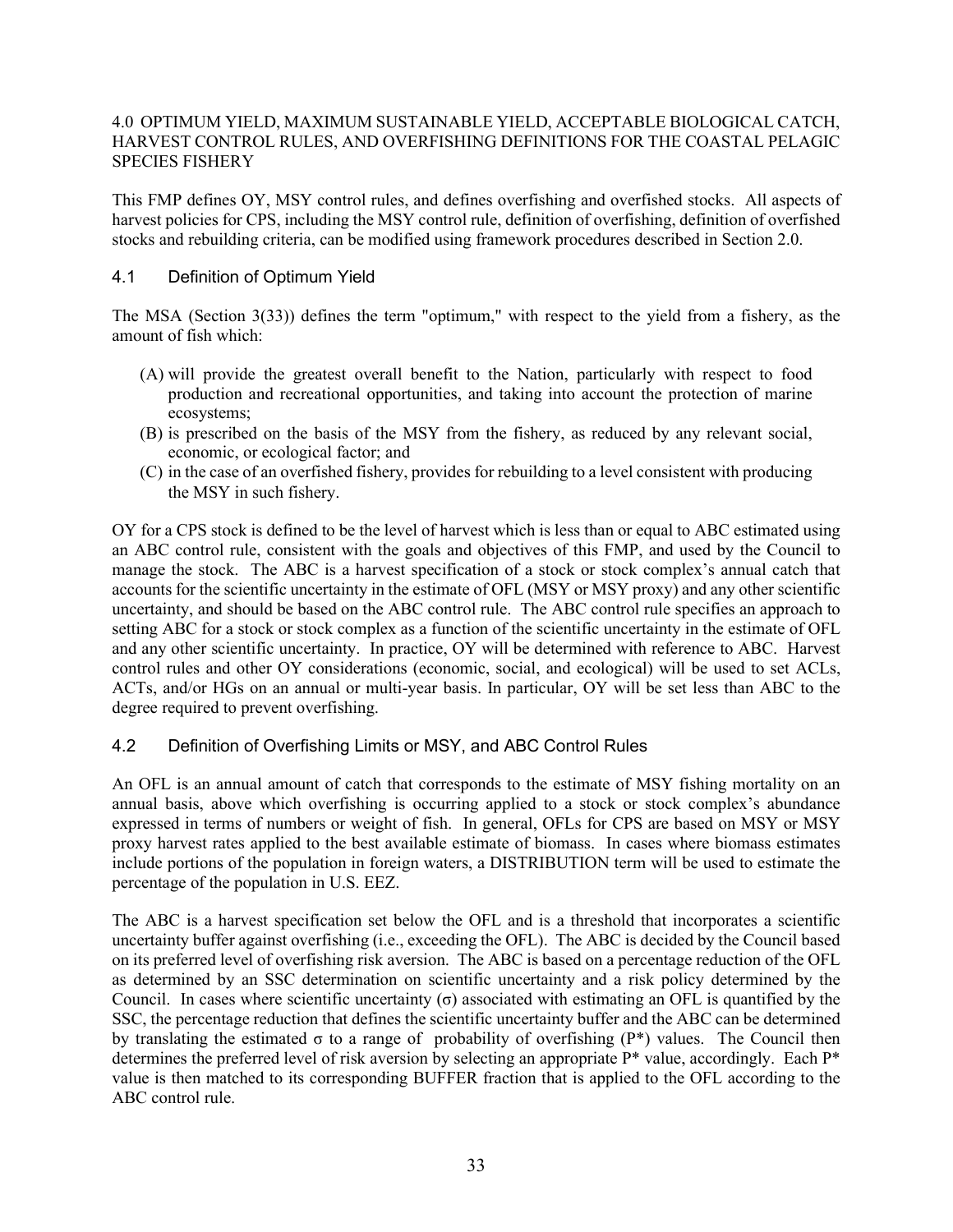| - OFL | BIOMASS $*$ $F_{MSY}$ $*$ DISTRIBUTION             |
|-------|----------------------------------------------------|
| ABC   | BIOMASS * BUFFER * F <sub>MSY</sub> * DISTRIBUTION |

To some extent, the existing harvest control rules for Actively some managed species merge scientific uncertainty and OY considerations thereby providing additional reductions from OFL levels, particularly during warm temperature regimes. Therefore, harvest control rules will be considered in conjunction with ABC control rules to prevent overfishing (see Section 4.6).

# <span id="page-39-0"></span>4.3 Definition of Overfishing

By definition, overfishing occurs in a fishery whenever fishing occurs over a period of one year or more at a rate that is high enough to jeopardize the capacity of the stock to produce MSY on a continuing basis if applied in the long term. Overfishing in the CPS fishery is "approached" whenever projections indicate overfishing will occur within two years. The definition of overfishing is in terms of a fishing mortality or exploitation rate. Depending on the exploitation rate, overfishing can occur when CPS stocks are at either high or low abundance levels. The Council must take action to eliminate overfishing when it occurs and to avoid overfishing when exploitation rates approach the overfishing level.

In operational terms, overfishing occurs in the CPS fishery whenever catch exceeds OFL and overfishing is approached whenever projections indicate that fishing mortality or exploitation rates will exceed the OFL level within two years. The definition of an overfished stock is an explicit part of the harvest control rule for CPS stocks.

#### <span id="page-39-1"></span>4.4 Definition of an Overfished Stock

By definition, an overfished stock in the CPS fishery is a stock at a biomass level low enough to jeopardize the capacity of the stock to produce MSY on a continuing basis. An overfished condition is approached when projections indicate that stock biomass will fall below the overfished level within two years. The Council must take action to rebuild overfished stocks and to avoid overfished conditions in stocks with biomass levels approaching an overfished condition.

#### <span id="page-39-2"></span>4.5 Rebuilding Programs

Management of overfished CPS stocks must include a rebuilding program that can, on average, be expected to result in recovery of the stock to MSY levels in ten years. It is impossible to develop a rebuilding program that would be guaranteed to restore a stock to the MSY level in ten years, because CPS stocks may remain at low biomass levels for more than ten years even with no fishing. The focus for CPS is, therefore, on the average or expected time to recovery based on realistic projections. If the expected time to stock recovery is associated with unfavorable ecosystem conditions and is greater than ten years, then the Council and the U.S. Secretary of Commerce (Secretary) may consider extending the time period as described at 50 CFR § 600.310(e).

Rebuilding programs for CPS may be an integral part of the harvest control rule or may be developed or refined further in the event that biomass of a CPS stock reaches the overfished level. If a stock is overfished, for the period between when it is determined to be overfished and the effective date of a rebuilding plan, the Council shall consider whether to allow any harvest of the overfished stock and what the appropriate interim harvest level should be.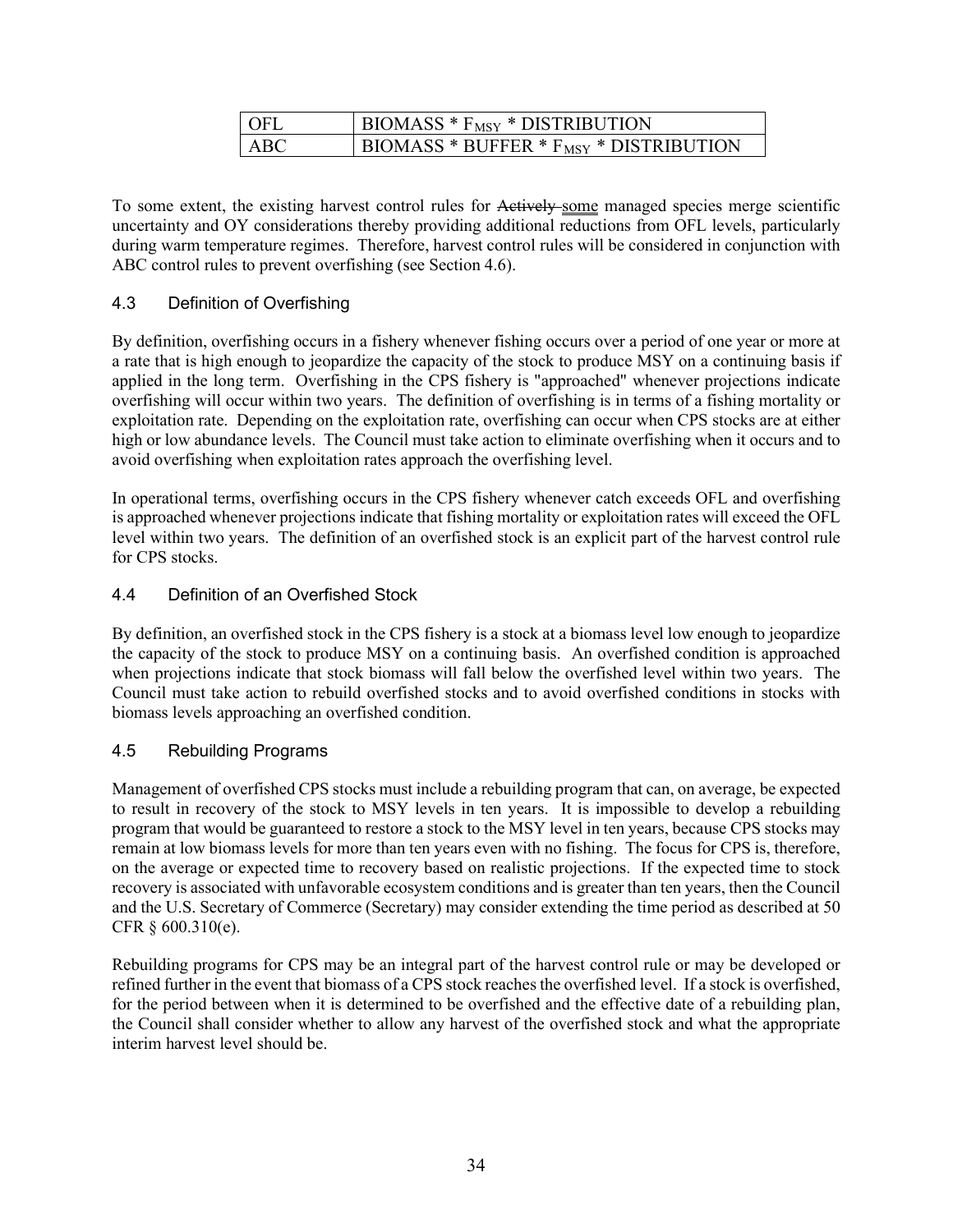#### <span id="page-40-0"></span>*4.5.1 Rebuilding Plan for Pacific Sardine*

In July 2019, the National Marine Fisheries Service notified the Council that it had declared the Pacific sardine stock overfished. The declaration came as a result of the 2019 Pacific sardine stock assessment indicating that the stock had declined below its MSST of 50,000 mt. A rebuilding plan was adopted by the Council in September 2020. The rebuilding reference points for Pacific sardine are:

 $Tmin = 12$  years  $T$ max = 24 years Ttarget  $= 14$  years

Rebuilding target  $= 150,000$  mt of age 1+ biomass

Total catch limits (i.e., OFL/ABC/ACL) will be set annually based on annual stock assessments and the control rules in the FMP and recommendations from the SSC regarding uncertainty in the assessment and OFL.

The management measures under the Pacific sardine Rebuilding Plan include the following:

- The primary directed fishery for Pacific sardine will be closed until the biomass reaches or exceeds 150,000 mt (i.e., the Rebuilding target and CUTOFF in the HG control rule);
- Incidental limits in other primary directed CPS fisheries are restricted to no more than 20 percent Pacific sardine per landing until the biomass reaches or exceeds 50,000 mt (i.e., the MSST for Pacific sardine);
- The minor directed fisheries are limited to 1 mt of Pacific sardine per trip per day;
- Live bait harvest is not specifically constrained under the Rebuilding Plan but is subject to management measures that will be reviewed during the Council's annual specifications process; and
- Other management measures the Council may recommend (e.g., incidental catch limits in non-CPS fisheries)

The population dynamics of small coastal pelagic fish such as Pacific sardine are highly influenced by environmental conditions. Although fishing pressure can also impact the population dynamics of small pelagics, it is generally agreed that under current sardine management, harvest is a lesser factor in sardine population status than environmental factors. Historical analysis of marine sediment layers (Baumgartner et al, 1992) conclude that the sardine population is prone to long periods of decline even in the absence of fishing.

#### <span id="page-40-1"></span>4.6 Harvest Control Rules

For CPS, a harvest control rule is defined to be a harvest strategy that provides biomass levels at least as high as the  $F_{\text{MSY}}$  approach while also providing relatively high and relatively consistent levels of catch. According to Federal regulations (50 CFR '600.310(b)(1)(ii)), an MSY control rule is "a harvest strategy which, if implemented, would be expected to result in a long-term average catch approximating MSY." Similarly, MSY stock size "means the long-term average size of the stock or stock complex, measured in terms of spawning biomass or other appropriate units that would be achieved under an MSY control rule in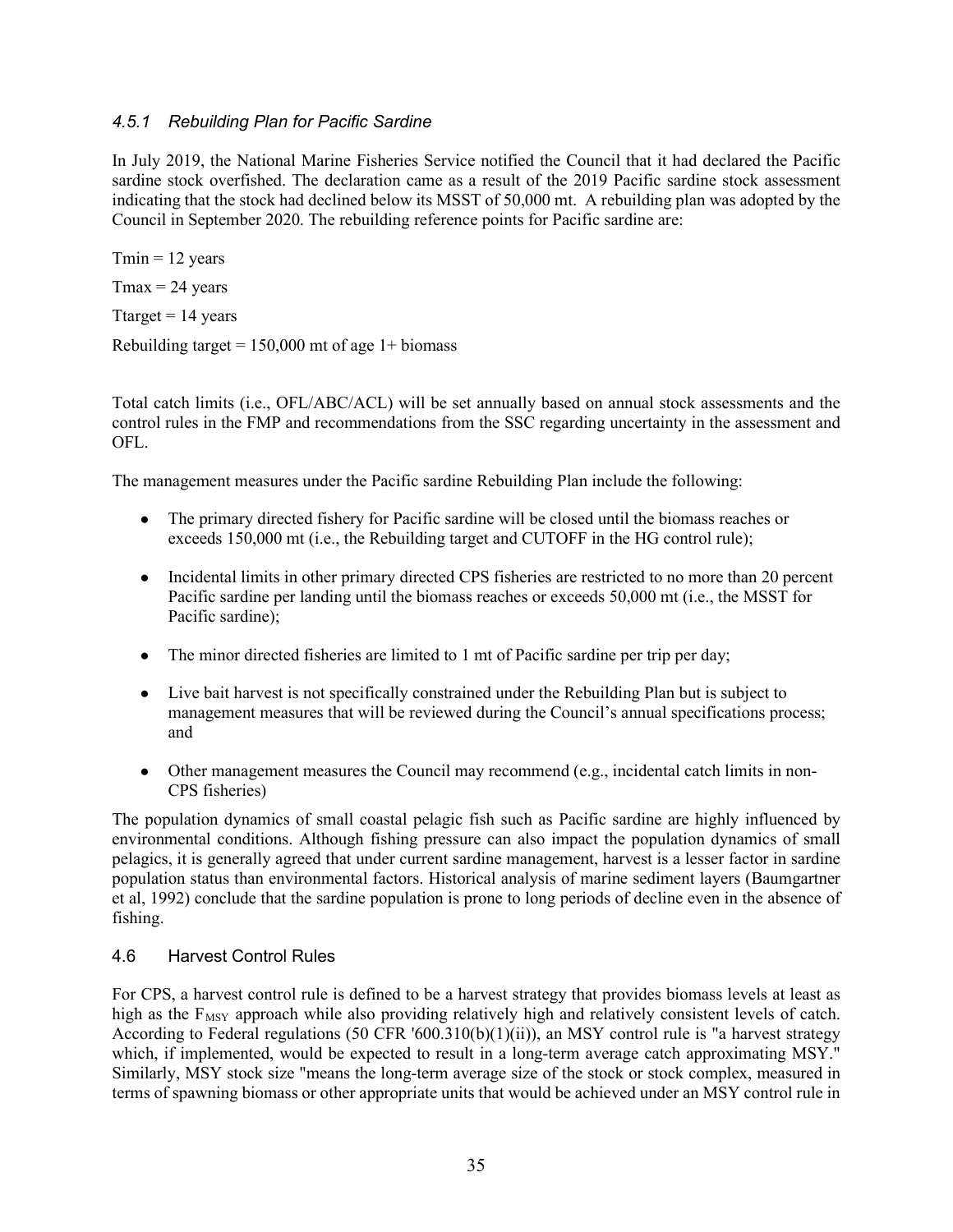which the fishing mortality rate is constant." Harvest specifications as estimated by the harvest control rule shall not exceed ABC or the harvest recommendations of the SSC. Rather, harvest control rules will be considered in conjunction with ABC control rules to prevent overfishing The CPS harvest control rules for Actively managed species are more conservative than MSY-based management strategies, because the focus for CPS is oriented primarily towards stock biomass levels at least as high as the MSY stock size while reducing harvest as biomass levels approach overfished levels. The primary focus is on biomass, rather than catch, because most CPS (Pacific sardine, northern anchovy, and market squid) are very important in the ecosystem for forage.

Harvest control rules in the CPS fishery may vary depending on the nature of the fishery, management goals, assessment and monitoring capabilities, and available information. Under the framework management approach used for CPS, it is not necessary to amend the CPS FMP in order to develop or modify harvest control rules or definitions of overfishing. The CPS FMP includes two primary forms of harvest control rules for CPS, the default control rule and the general control rule.

The use of a harvest control rule for Actively managed stocks CPS stocks and fisheries with biologically significant levels of catch, or biological, or socio-economic considerations requiring relatively intense harvest management procedures must have stock-specific harvest control rules, a definition of overfishing and a definition of an overfished stock. The purpose of the general harvest control rule, described below, is to provide managers with a tool for setting and adjusting harvest levels on a periodic basis while preventing overfishing and overfished stock conditions. All Actively managed stocks must have stock-specific harvest control rules, a definition of overfishing and a definition of an overfished stock.

The main use of a harvest control rule for a Monitored stock is to help gauge the need for Active management. CPS stocks and fisheries without biologically significant levels of catch or biological, or socio-economic considerations requiring relatively intense harvest management procedures do not require stock specific harvest control rules. For these rules, the main use of harvest control rules is to help gauge the need for setting and adjusting harvest levels on a more frequent basis. These types of Harvest harvest control rules and harvest policies for Monitored CPS stocks may be more generic and simple than those for Actively managed stocks with significant fisheries. Any stock supporting catches approaching the ABC or MSY levels should be Actively managed with periodic adjustments unless there is too little information available or other practical problems.

# <span id="page-41-0"></span>*4.6.1 Default CPS Harvest Control Rule*

The Council may use the default harvest control rule, defined below, for Monitored species where it has been determined that little need for intensive management exists unless a better species-specific rule is available. The default harvest control rule can be modified under framework management procedures.

The default harvest control rule (intended primarily for stocks that are Monitored) sets ABC for the entire stock (U.S., Mexico, Canada, and international fisheries) equal to 25 percent of the best estimate of the MSY catch level. Overfishing occurs whenever the total catch (U.S., Mexico, Canada, and international fisheries) exceeds ABC or whenever fishing occurs at a rate that is high enough to jeopardize the capacity of the stock to produce MSY. Overfishing of a Monitored CPS stock managed using the default control rule is "approached" whenever projections or estimates indicate that the overfishing will occur within two years.

In making decisions about Active management using the general control rule or another stock-specific control rule, the Council may choose to consider ABC and catches in U.S. waters only. ABC in U.S. waters is the ABC for the entire stock prorated by an estimate of the fraction of the stock in U.S. waters. Active management Management may not be effective if U.S. catches are small and overfishing is occurring in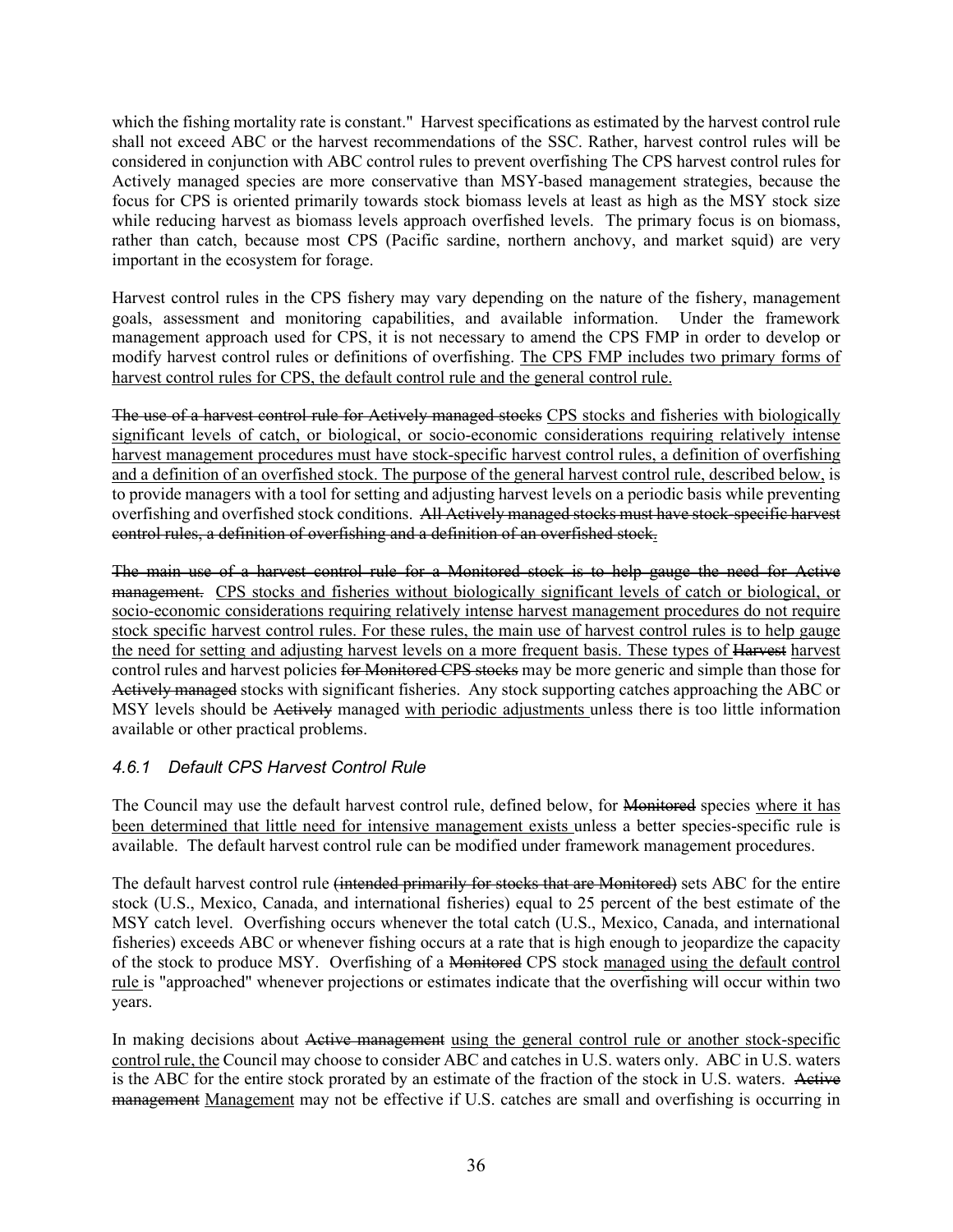Mexico, Canada, or in international waters outside the jurisdiction of Federal authorities.

#### General Harvest Control Rule for Actively Managed Species

The general form of the harvest control rule utilized for the California CPS fisheries was designed to continuously reduce the exploitation rate as biomass declines. The general formula used is:

#### H = (BIOMASS-CUTOFF) x FRACTION x DISTRIBUTION

H is the harvest target level, CUTOFF is the lowest level of estimated biomass at which directed harvest is allowed and FRACTION is the fraction of the biomass above CUTOFF that can be taken by the fishery. BIOMASS is generally the estimated biomass of fish age 1+ at the beginning the season. DISTRIBUTION is the average portion of biomass assumed in U.S. waters. The purpose of CUTOFF is to protect the stock when biomass is low. The purpose of FRACTION is to specify how much of the stock is available to the fishery when BIOMASS exceeds CUTOFF. It may be useful to define any of the parameters in this general harvest control rule so that they depend on environmental conditions or stock biomass. Thus, the harvest control rule could depend explicitly on the condition of the stock or environment.

The formula generally uses the estimated biomass for the whole stock in one year (BIOMASS) to set harvest for the whole stock in the following year (H) although projections or estimates of BIOMASS, abundance index values or other data might be used instead. BIOMASS is an estimate only, it is never assumed that BIOMASS is a perfect measure of abundance. Efforts to develop a harvest formula must consider probable levels of measurement error in BIOMASS which typically have CVs of about 50 percent for CPS.

The general harvest control rule for CPS (depending on parameter values) is compatible with the MSA and useful for CPS that are important as forage. If the CUTOFF is greater than zero, then the harvest rate (H/BIOMASS) declines as biomass declines. By the time BIOMASS falls as low as CUTOFF, the harvest rate is reduced to zero. The CUTOFF provides a buffer of spawning stock that is protected from fishing and available for use in rebuilding if a stock becomes overfished. The combination of a spawning biomass buffer equal to CUTOFF and reduced harvest rates at low biomass levels means that a rebuilding program for overfished stocks may be defined implicitly. Moreover, the harvest rate never increases above FRACTION. If FRACTION is approximately equal to  $F_{MSY}$ , then the harvest control rule harvest rate will not exceed  $F_{MSY}$ . In addition to the CUTOFF and FRACTION parameters, it may be advisable to define a maximum harvest level parameter (MAXCAT) so that total harvest specified by the harvest formula never exceeds MAXCAT. MAXCAT is used to guard against extremely high catch levels due to errors in estimating biomass, to reduce year-to-year variation in catch levels, and to avoid overcapitalization during short periods of high biomass and high harvest. MAXCAT also prevents the catch from exceeding MSY at high stock levels and spreads the catch from strong year classes over a wider range of fishing seasons.

ACLs will be set no higher than ABC and may be sector-specific. Harvest control rules and other OY considerations will be used to set an HG. The HG cannot exceed the ACL or ABC. In cases where the HG exceeds the ABC, the Council will set a lower ACL, HG, or ACT in response. An HG or ACT may be utilized below an ACL or sector-specific ACL to account for management uncertainty, discard or bycatch mortality, and research take. These provisions will be considered on an annual basis in response to changing resource status and fishery dynamics.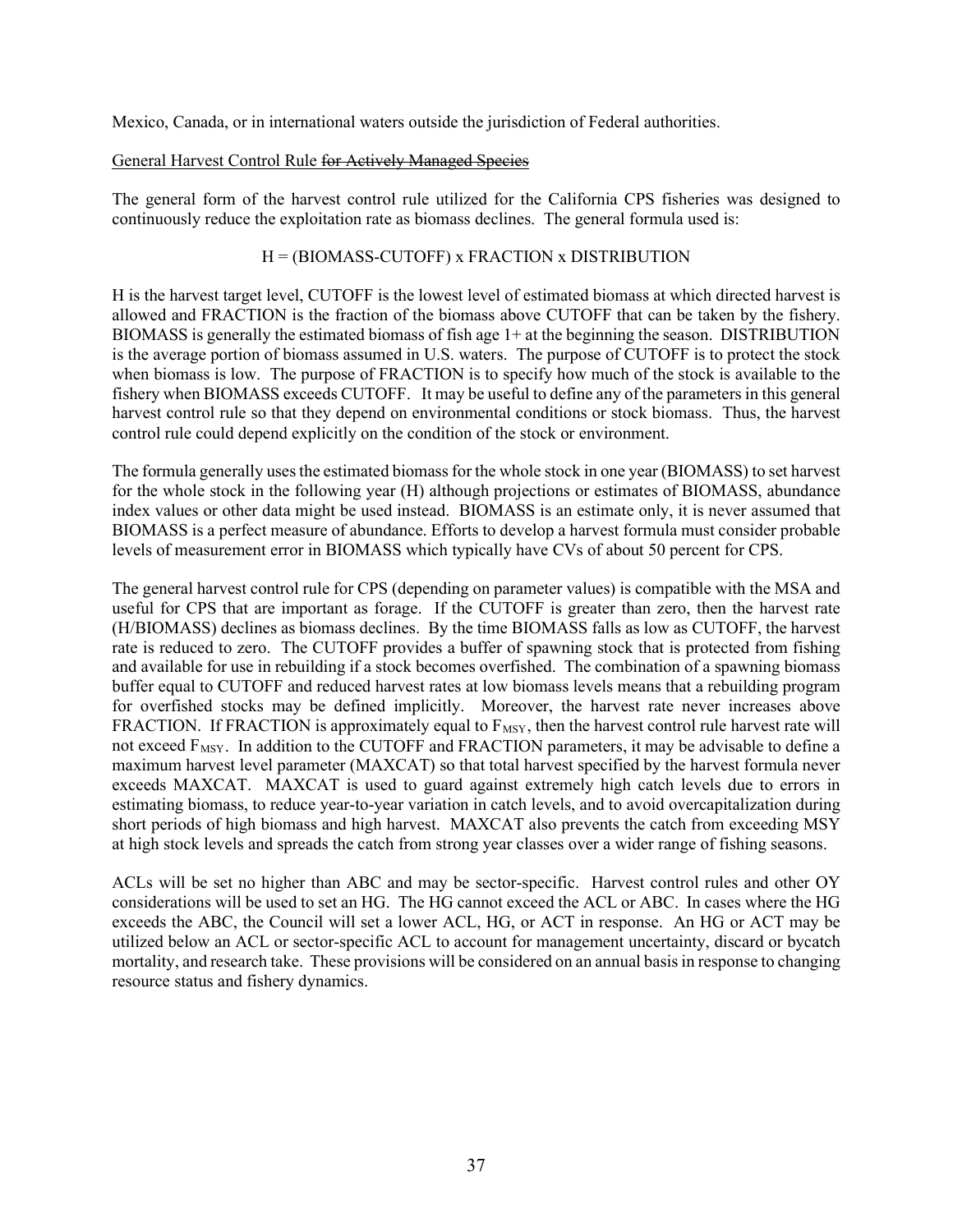| OFL                 | $BIOMASS * F_{MSY} * DISTRIBUTION$            |
|---------------------|-----------------------------------------------|
| $\displaystyle ABC$ | $B IOMASS * BUFFER * FMSY * DISTRIBUTION$     |
| ACL                 | LESS THAN OR EQUAL TO ABC                     |
| НG                  | (BIOMASS - CUTOFF) * FRACTION * DISTRIBUTION. |
| ACT                 | EQUAL TO HG OR ACL, WHICHEVER VALUE IS LESS   |

Other general types of control rules may be useful for CPS and this FMP does not preclude their use as long as they are compatible with National Standards and the MSA.

#### Transboundary Issues

Management of transboundary stocks is one of the most difficult problems in the management of CPS. Ideally, transboundary CPS stocks would be managed cooperatively by the U.S., Canada, and Mexico on the basis of common policy. At present, there are no cooperative management agreements with Mexico or Canada.

In the absence of a cooperative management agreement, the default approach in the CPS FMP sets harvest levels for U.S. fisheries by prorating the total target harvest level according to the portion of the stock resident in U.S. waters or estimating the biomass in U.S. waters only. In practice, this approach is similar to managing the U.S. and Mexican portions of a stock separately, since harvest for the U.S. fishery in a given year depends ultimately on the biomass in U.S. waters.

Other approaches that may be developed in the future are not precluded by this default. If the portion of the stock in U.S. waters cannot be estimated or is highly variable, then other approaches may be used. It may be more practical, for example, to use a high CUTOFF in the harvest control rule to compensate for stock biomass off Mexico or Canada.

#### <span id="page-43-0"></span>*4.6.2 Harvest Control Rule for Pacific Sardine[2](#page-43-1)*

The Harvest Control Rule for Pacific sardine includes OY considerations and will be used to calculate an HG or ACT for the entire sardine stock, but cannot exceed ABC. The harvest control rule is based on an estimate of biomass for the whole sardine stock, a CUTOFF equal to 150,000 mt, a FRACTION<sup>2</sup> between five percent and 15 percent (depending on oceanographic conditions as described below), a U.S. DISTRIBUTION of 87 percent, and MAXCAT of 200,000 mt. The U.S. ABC is calculated from the target harvest for the whole stock by prorating the total ABC based on proportion of total biomass in U.S. waters.

FRACTION in the harvest control rule for Pacific sardine is a proxy for  $F_{MSY}$  (i.e., the fishing mortality

<span id="page-43-1"></span> $2$  In November 2014, the Council adopted a revised temperature-recruitment relationship, established a new temperature index, and adopted a revised FRACTION range. The new temperature-recruitment relationship is  $E_{MSY}$  $= -18.46452 + 3.25209(T) - 0.19723(T^2) + 0.0041863(T^3)$ . The new temperature index is the California Cooperative Oceanic Fisheries Investigations (CalCOFI) time series, and the revised harvest FRACTION range is 5-20%. These are described in the November 2014 Council briefing book materials.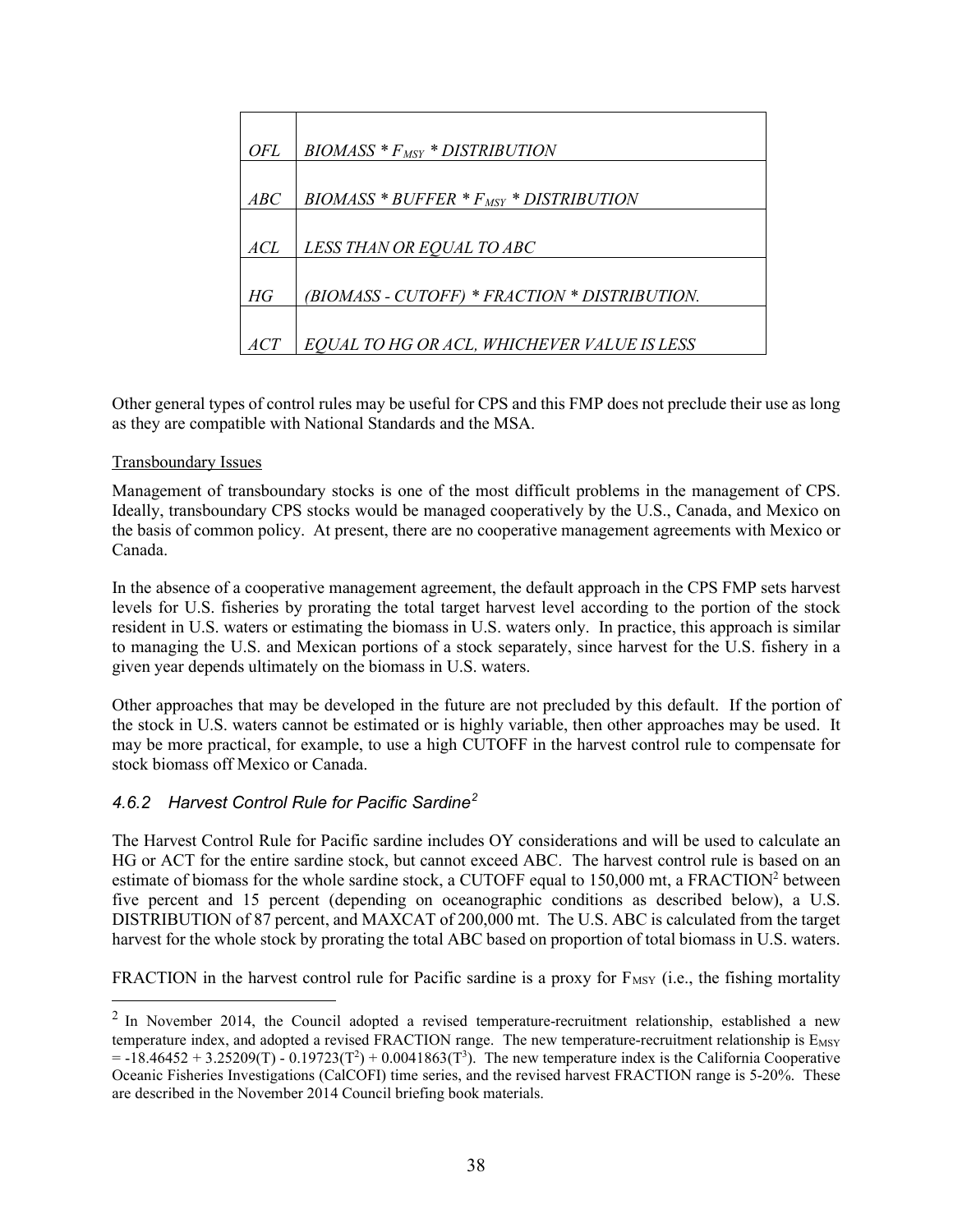rate for deterministic equilibrium MSY) that builds in OY considerations and other precautions to avoid overfishing. FRACTION depends on recent ocean temperatures because  $F_{MSY}$  and productivity of the sardine stock is higher under ocean conditions associated with warm water temperatures (Appendix B, Section 4.2.3.4). An estimate of the relationship between  $F_{MSY}$  for sardine and ocean temperatures is:

 $F_{MSY} = 0.248649805 T^2 - 8.190043975 T + 67.4558326^2$ 

where T is the average three season sea surface temperature at Scripps Pier, California during the three preceding seasons. The harvest control rule for sardine sets the control rule parameter FRACTION equal to F<sub>MSY</sub> except that FRACTION is never allowed to be higher than 15 percent or lower than 5 percent. OFL and ABC calculations may be limited to a range of sea-surface temperatures dependent upon the recommendation of the SSC and based on the best available science. For example, under the analysis for Amendment 13, the CPSMT and the SSC recommended limiting OFL and ABC calculations by the interquartile range of SSTs, which span three-season averages from 1916-19 through 1994-97. The lower quartile SST for this period was 16.61 °C, with a corresponding  $F_{MSY}$  of 0.0200. The upper quartile SST was 17.33  $\degree$ C, with an F<sub>MSY</sub> of 0.1985.

Although F<sub>MSY</sub> may be greater or lesser, FRACTION can never be greater than 15 percent or less than 5 percent unless the harvest control rule for sardine is revised, because 5 percent and 15 percent are policy decisions taken by Council based on social, economic, and biological criteria. In contrast, relationships between FRACTION, F<sub>MSY,</sub> and environmental conditions are technical questions and estimates or approaches may be revised by technical teams to accommodate new ideas and data.

The temperature-dependent  $F_{MSY}$  for sardine is unique among  $F_{MSY}$  definitions for Council-managed species; to some extent, the existing sardine harvest control rule provides substantial reductions in harvest relative to  $F_{MSY}$  particularly during warm temperature regimes.

# <span id="page-44-0"></span>**4.6.2.1 Definition for Overfished Stock for Sardine**

An overfished sardine population is one with a  $1+$  stock biomass on July 1 of 50,000 mt or less. The Council is required to minimize fishing mortality on an overfished stock to the extent practicable and to undertake a rebuilding program which may be implicit to the harvest control rule or explicit. See Section 4.5 for the Pacific sardine rebuilding plan.

# <span id="page-44-1"></span>**4.6.2.2 Live Bait Harvest between the ABC and CUTOFF**

The live bait fishery which supplies live CPS to recreational and commercial fisheries may be allowed to operate when estimated biomass falls below the CUTOFF, which is currently set at 150,000 mt and other directed fishing is precluded but is still above the definition of an overfished stock, and live bait harvest is not expected to exceed the ACL or ABC. This does not prevent the Council from undertaking any measure authorized under this FMP, including a sector-specific ACL, that may be necessary to manage the live bait fishery and sardine stock. The live bait fishery could, for example, be managed by HG or quota, season, or gear restrictions at any point under the framework management process.

# <span id="page-44-2"></span>*4.6.3 Harvest Control Rule for Pacific (Chub) Mackerel*

The harvest control rule for Pacific mackerel sets the CUTOFF and the definition of an overfished stock at 18,200 mt, FRACTION at 30 percent, and a U.S. DISTRIBUTION of 70 percent. Overfishing is defined as any fishing in excess of ABC calculated using the harvest control rule. No MAXCAT is defined because the U.S. fishery appears to be limited to about 40,000 mt per year by markets. The target harvest level is defined for the entire stock in Mexico, Canada, and U.S. waters (not just the U.S. portion), and the U.S.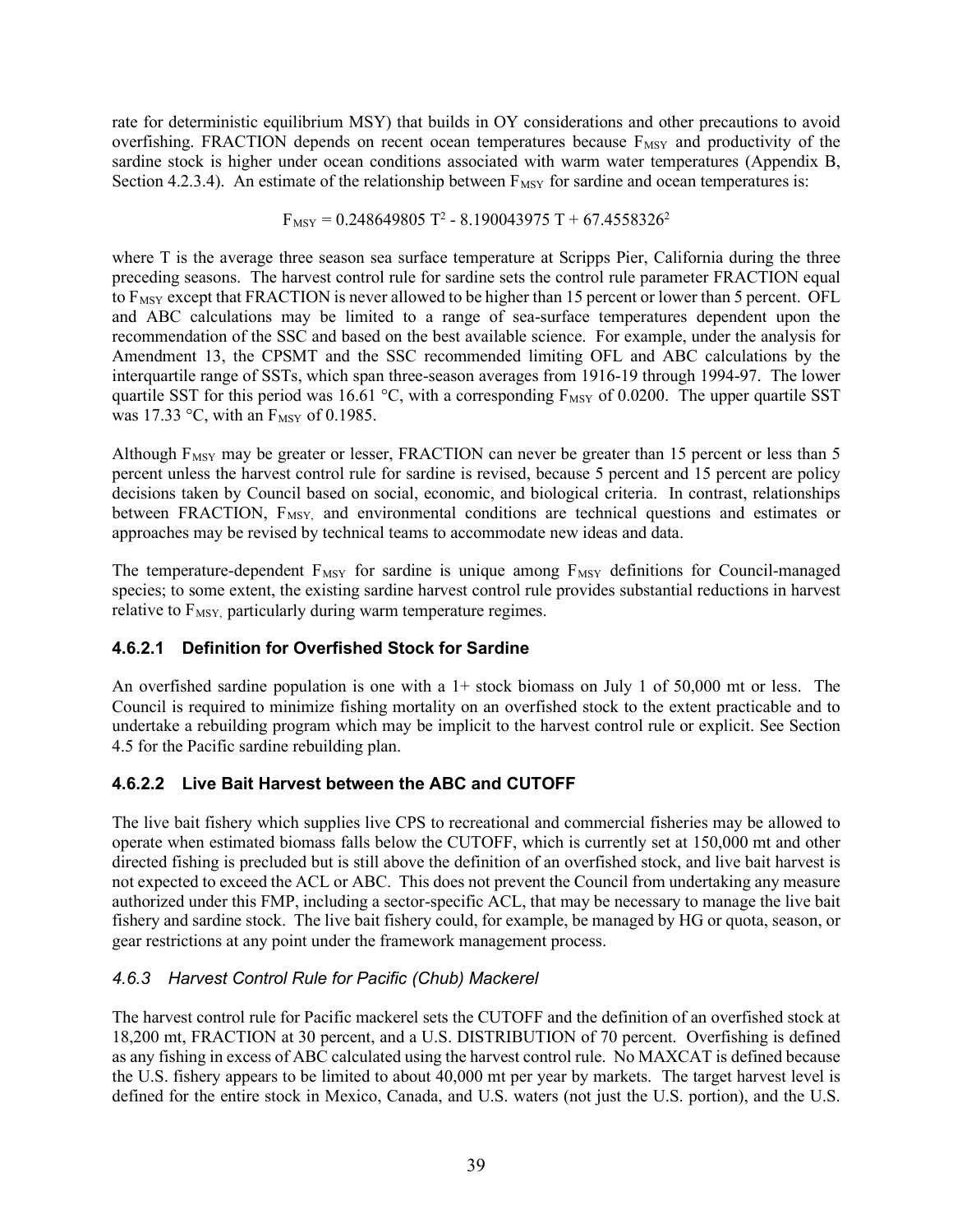target harvest level is prorated based on relative abundance in U.S. waters.

#### <span id="page-45-0"></span>*4.6.4 Monitored StocksHarvest Control Rules for Northern Anchovy, Jack Mackerel, and Market Squid*

Management of Northern northern anchovy (northern and central subpopulations), jack mackerel and market squid will, be monitored at the outset of the CPS FMP., use The the default control rules and overfishing specifications will be used for Monitored stocks. Stock specific MSY proxies, ABC, and ACLs can be revised based on the best available science as recommended by the SSC and as adopted through the annual harvest specification process, and will be reported in the CPS SAFE.

The OFL will be based on species-specific MSY proxies. In general, the default ABC control rule consists of a 75 percent reduction from OFL to ABC until such time as the SSC recommends an alternate value based on the best available science. ACLs would be specified for multiple years until such time as the species becomes actively managed using the general harvest control rule or a new species-specific control rule, or new scientific information becomes available. ACLs may also be sector-specific.

| - OFL | STOCK SPECIFIC MSY PROXY                      |
|-------|-----------------------------------------------|
| ABC.  | $OFL * 0.25$                                  |
| ACI   | Equal to ABC or reduced by OY considerations. |

# <span id="page-45-1"></span>**4.6.4.1 Northern Anchovy-Central Subpopulation**

The central subpopulation of northern anchovy ranges from approximately San Francisco, California, to Punta Baja, Mexico. The ABC would then be prorated by the DISTRIBUTION of the stock in U.S. waters (82 percent) to arrive at ABC in U.S. waters.

# <span id="page-45-2"></span>**4.6.4.2 Northern Anchovy-Northern Subpopulation**

The northern subpopulation of northern anchovy ranges from San Francisco north to British Columbia, with a major spawning center off Oregon and Washington that is associated with the Columbia River plume. The northern subpopulation supports small but locally important bait and human consumption fisheries. Northern anchovy is an important source of forage to local predators, including depleted and endangered salmonid stocks.

Additionally, the portion of the northern subpopulation of northern anchovy resident in U.S. waters is unknown. It is likely that some biomass occurs in Canadian waters off British Columbia.

MSY for the northern subpopulation of northern anchovy is specified as an  $F_{MSY}$  of 0.3. This value (the default exploitation rate for Pacific mackerel) is considered the best available science and an appropriate specification of MSY, as northern anchovy are likely to be as productive and have a higher natural mortality than Pacific mackerel, for which there is much greater understanding of productivity and biology.

#### <span id="page-45-3"></span>**4.6.4.3 Jack Mackerel**

The ABC level for jack mackerel is calculated by age/area from mid-range potential yield values. ABC in U.S. waters will be prorated according to the DISTRIBUTION of the stock in U.S. waters (65 percent). If jack mackerel catches increase and become significant, managers may decide to address management of different age groups and areas independently. This question does not need to be addressed at this time because catches are low (generally less than 2,000 mt per year since 1990).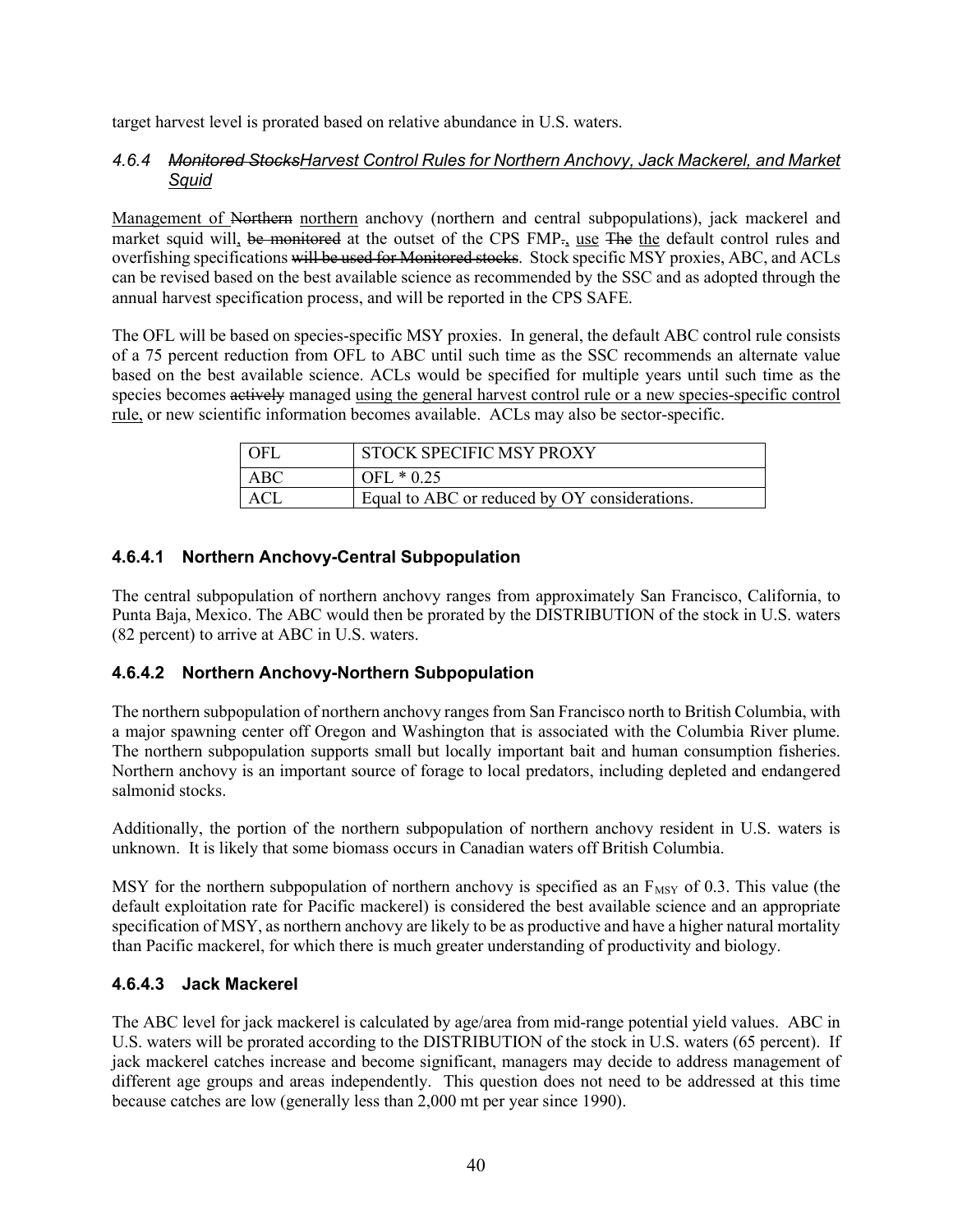#### <span id="page-46-0"></span>**4.6.4.4 Market Squid**

The MSY Control Rule for market squid is founded generally on conventional spawning biomass "per recruit" model theory. Specifically, the MSY Control Rule for market squid is based on evaluating (throughout a fishing season) levels of egg escapement associated with the exploited population. The estimates of egg escapement are evaluated in the context of a "threshold" that is believed to represent a minimum level that is considered necessary to allow the population to maintain its level of abundance into the future (i.e., allow for "sustainable" reproduction year after year). In practical terms, the Egg Escapement approach can be used to evaluate the effects of fishing mortality  $(F)$  on the spawning potential of the stock, and in particular, to examine the relation between the stock's reproductive output and candidate proxies for the fishing mortality that results in MSY  $(F_{\text{MSY}})$ .

The fishing mortality ( $F_{MSY}$ ) that results in a threshold level of egg escapement of at least 30 percent will be used initially as a proxy for MSY. However, it is important to note that the level of egg escapement will be reviewed on an intermittent basis as new information becomes available concerning the dynamics of the stock and fishery, to ensure that the proposed threshold meets its objective as a long-term, sustainable biological reference point for this marine resource. This is not a trivial exercise, given the need for ongoing research regarding the biology of this species, which may result in revised recommendations in the future. Ultimately, the market squid fishery can operate freely, within the constraints of currently adopted regulations as dictated by the CDFG (e.g., annual landings cap, weekend closures, closed areas) and NMFS, as long as egg escapement is equal to, or greater than, the threshold value. Assessments will be conducted on a yearly basis for the first two years (2002-04) and on a multi-year basis beginning in 2005. In the event that egg escapement is determined to be below the 30 percent threshold for two successive years, then a point-of-concern would be triggered under the FMP's management framework, and the Council could consider moving revising market squid from Monitored to Active management status. Current state regulations for squid are not anticipated to change in the near future, however, should existing laws limiting effort or harvest be rescinded, further management actions by the Council could also be considered.

As noted, the Council and state authorities will continue to monitor squid landings. If landings increase or a biological risk to the stock develops, the Council can be expected to promote revise squid to Active management quickly under the "point-of-concern" framework management procedures (Section 2.1.2).

#### <span id="page-46-1"></span>*4.6.5 Prohibited Harvest Species*

Prohibited Harvest Species management includes all species of krill occurring in the West Coast EEZ and is intended to ensure that, to the extent practicable, fisheries will not develop that could put at risk krill stocks and the other living marine resources that depend on krill. This means that OY for krill is zero, and the target, harvest and transhipment of krill is prohibited. Also, EFPs will not be issued under the EFP procedures of this FMP to allow individuals to harvest krill as an exception to the prohibition of harvest. These actions would fully achieve the objectives of the amendment Amendment 12 to the extent practicable, but would not account for environmental conditions and the responses of krill and other resources to changes in environmental conditions. Prohibited Harvest Species This management category recognizes that *de minimis* or trace amounts of krill may be retained by fishermen while targeting other species; such inadvertent action is not intended to be the subject of this prohibition.

#### <span id="page-46-2"></span>4.7 Stock Assessment and Fishery Evaluation Report

The CPSMT will prepare an annual SAFE report describing the status of the CPS fishery. The SAFE report provides information to the councils for determining annual harvest levels for each stock, documenting significant trends or changes in the resource, marine ecosystems, and fishery over time, and assessing the relative success of existing state and Federal fishery management programs. This includes landings, prices,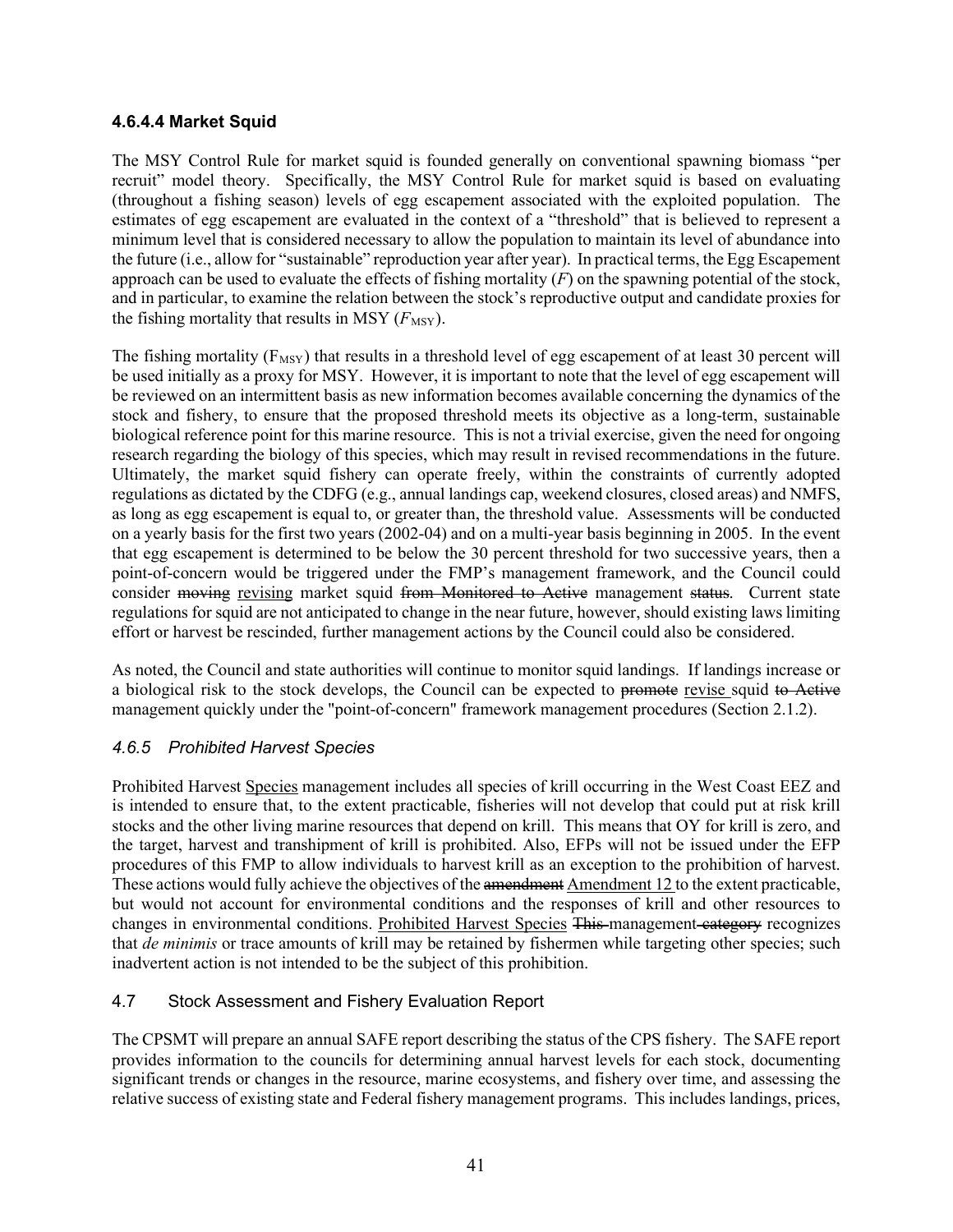revenues, and economic, biological or environmental conditions not covered elsewhere in assessments for Actively managed CPS species. In particular, the SAFE report shall include:

- 1. Current status of CPS resources.
- 2. A description of the maximum fishing mortality threshold and the minimum stock size threshold for each stock or stock complex, along with information by which the Council may determine:
	- (a) Whether overfishing is occurring with respect to any stock or stock complex, whether any stock or stock complex is overfished, whether the rate or level of fishing mortality applied to any stock or stock complex is approaching the maximum fishing mortality threshold, and whether the size of any stock or stock complex is approaching the minimum stock size threshold.
	- (b) Any management measures necessary to provide for rebuilding an overfished stock or stock complex (if any) to a level consistent with producing the MSY in such fishery.
- 3. The total and U.S. target levels, if calculated, along with all available information about bycatch, DAH, domestic annual processing (DAP), JVP, and TALFF used to specify HGs or quotas.
- 4. Recent and historical catch statistics (landings and value).
- 5. Recommendations for use of HG or quotas by species.
- 6. A brief history of the harvesting sector for the fishery.
- 7. A brief history of CPS management.
- 8. A summary of recent economic conditions, including information such as status of fleet capacity**,** number of vessels and performance by gear type, including recreational and commercial fishing interests, fishing communities, and fish processing interests.
- 9. Safety considerations.
- 10. Ecosystem information including ecological factors that may inform decisions on SDCs, harvest specifications, and management measures.
- 11. Bycatch summary.
- 12. Any necessary expansions to previous environmental and regulatory impact documents, and ecosystem and habitat descriptions.
- 13. Other relevant biological, sociological, economic, and ecological information that may be useful to the Council.

The Council will notice the availability of SAFE reports via mailing lists and the Council newsletter and will publish SAFE reports primarily via the Council web page. Paper copies will be provided on request.

#### Monitored Species

The annual SAFE report prepared by the CPSMT will include all available information that may be used to determine if a point**-**of**-**concern exists (e.g., overfishing) or if a stock should be considered for Active changes in its management or for Monitored management. At a minimum, the report should contain landings data for Monitored stocks and any available information about trends in abundance.

#### <span id="page-47-0"></span>4.8 Annual Specifications and Announcement of Harvest Levels

Each year, the Secretary will publish in the *Federal Register* the final specifications for all CPS Actively annually managed by the Council. The total U.S. harvest will be allocated to the various fisheries as ACLs, HGs or ACTs, or as quotas.

In calculating ACLs, ACTs, HGs and quotas for each species, an estimate of the incidental catch of each species caught while fishermen are targeting other species will be taken into account. Therefore, the total HG will consist of an incidental catch portion and a directed fishery portion. In general, HGs or ACTs will be used to describe direct and incidental take, will set in accordance with harvest control rules, and will be below the ACL to take into account management uncertainty and additional known sources of mortality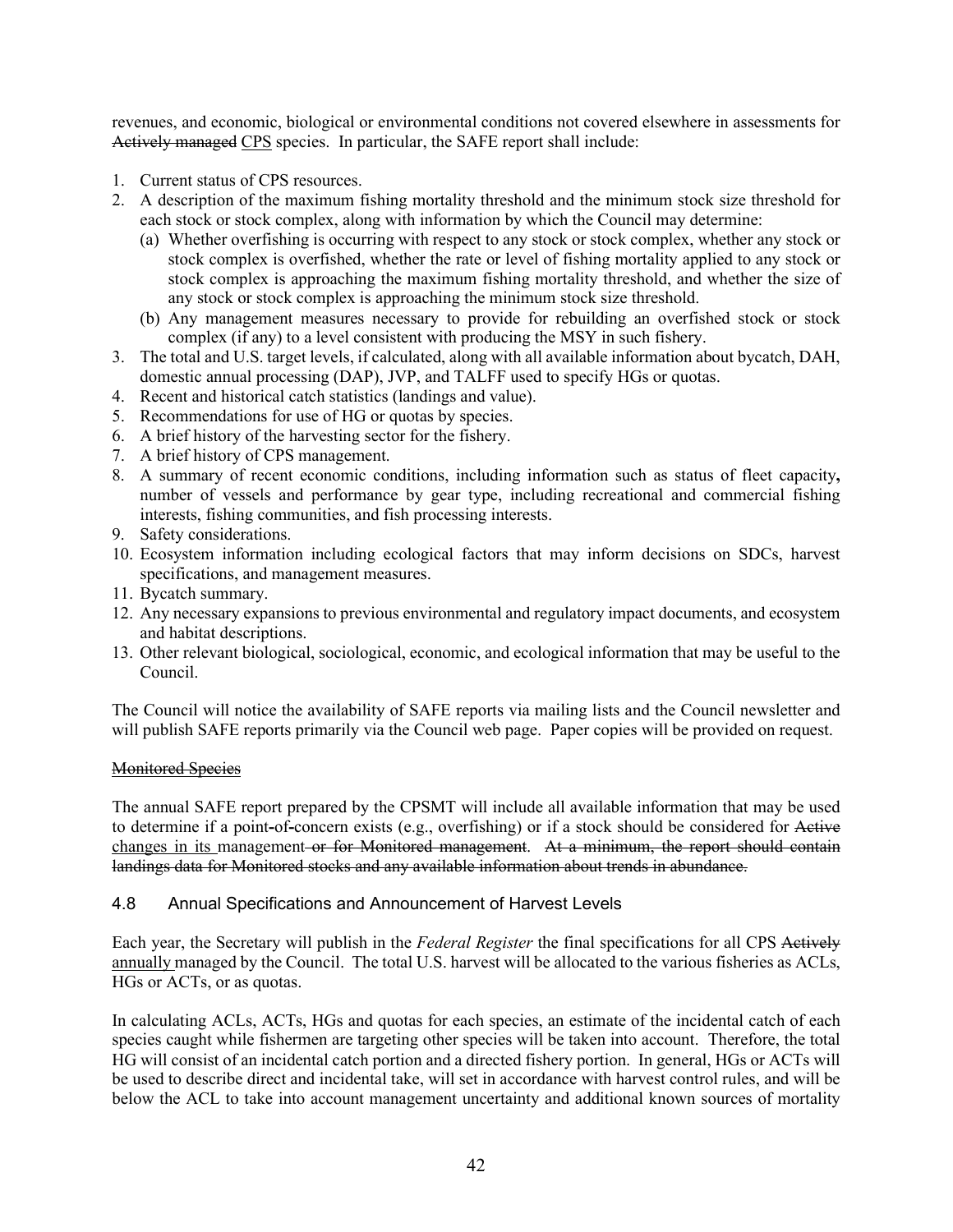such as discards, bycatch, research take, and live bait fisheries. This will be done to minimize the chances of exceeding the target harvest levels and the ACL.

If the HG, ACL, or ACT for the directed fishery is reached the directed fishery will be closed by an automatic action and incidental catch will continue to be allowed under the incidental catch allowance, which is expressed in an amount of fish or a percentage of a load (Section 5.1). Minor directed fishing will also be allowed to continue after a directed fishery is closed, unless otherwise specified by the Council, or an ACL is anticipated to be exceeded (Section 5.2). If the estimated incidental catch portion of the HG, ACL, or ACT has been set too high, resulting in the probability of not attaining the target harvest level by the end of the fishing season, the remaining incidental catch portion may be allocated to the directed fishery through the "routine" management procedures. This reallocation of the remaining incidental catch portion of the HG to the directed fishery is not likely to be necessary unless substantial errors are discovered in calculations or estimates.

# <span id="page-48-0"></span>*4.8.1 General Procedure for Setting Annual Specifications*

The intent of the management approach under the FMP is to reassess the status of each Actively managed species for which the Council has determined a need at frequent intervals and preferably every year (although a full analytic stock assessment may not be necessary or possible in some cases). The general procedure for making the annual specifications for CPS is as follows:

- 1. The CPSMT will produce a SAFE report as specified in Section 4.7 that documents the current estimates of biomass for each CPS assessed and status of the fishery. In the report, the CPSMT will recommend either HGs or quotas for Actively managed species, including a directed portion and an incidental portion, an initial incidental catch allowance to be used when HGs are reached together with an estimate of total incidental catch, and will make all calculations of the specifications as required by this FMP.
- 2. Documents will be sent to the NMFS Regional Administrator, Southwest Region, the Council, members of the Council's SSC, members of the CPSAS, and all interested parties for review.
- 3. A public meeting or meetings will be announced in the *Federal Register* and held with the CPSMT and the CPSAS to discuss the proposed annual specifications and to obtain public comments.
- 4. At its first opportunity, the Council will review all information compiled for the annual specifications, consult with its SSC, CPSMT, CPSAS, and hear public comments. The Council also will review any important social and economic information at that time, then make a recommendation to the NMFS Regional Administrator on the final specifications, including OFL, ABC, OY levels, ACLs, ACTs, HGs, quotas, allocations, and other management measures for the fishing season.
- 5. Following the Council meeting, the NMFS Regional Administrator will consider all comments and make a determination of the final specifications. This determination will be published in the *Federal Register* with a request for additional public comment.
- 6. Alternate Procedure: If assessment and season schedules warrant, the NMFS Regional Administrator may make preliminary harvest specifications quickly (without prior discussion at a Council meeting) to allow fishing to begin without delay. As soon as practicable, the Council will review all background documents contributing to the determination of the biomass estimates and make a final recommendation for the resulting target harvest level, HGs and quotas. Following the meeting of the Council, the NMFS Regional Administrator will consider all comments and make a determination of whether any changes in the final specifications are necessary. If such changes are warranted, they will be published in the *Federal Register*.

If assembling the data and producing a report would require enough time that permitting a complete public review before the beginning of the fishing season could reduce the season, then this alternate procedure should be used.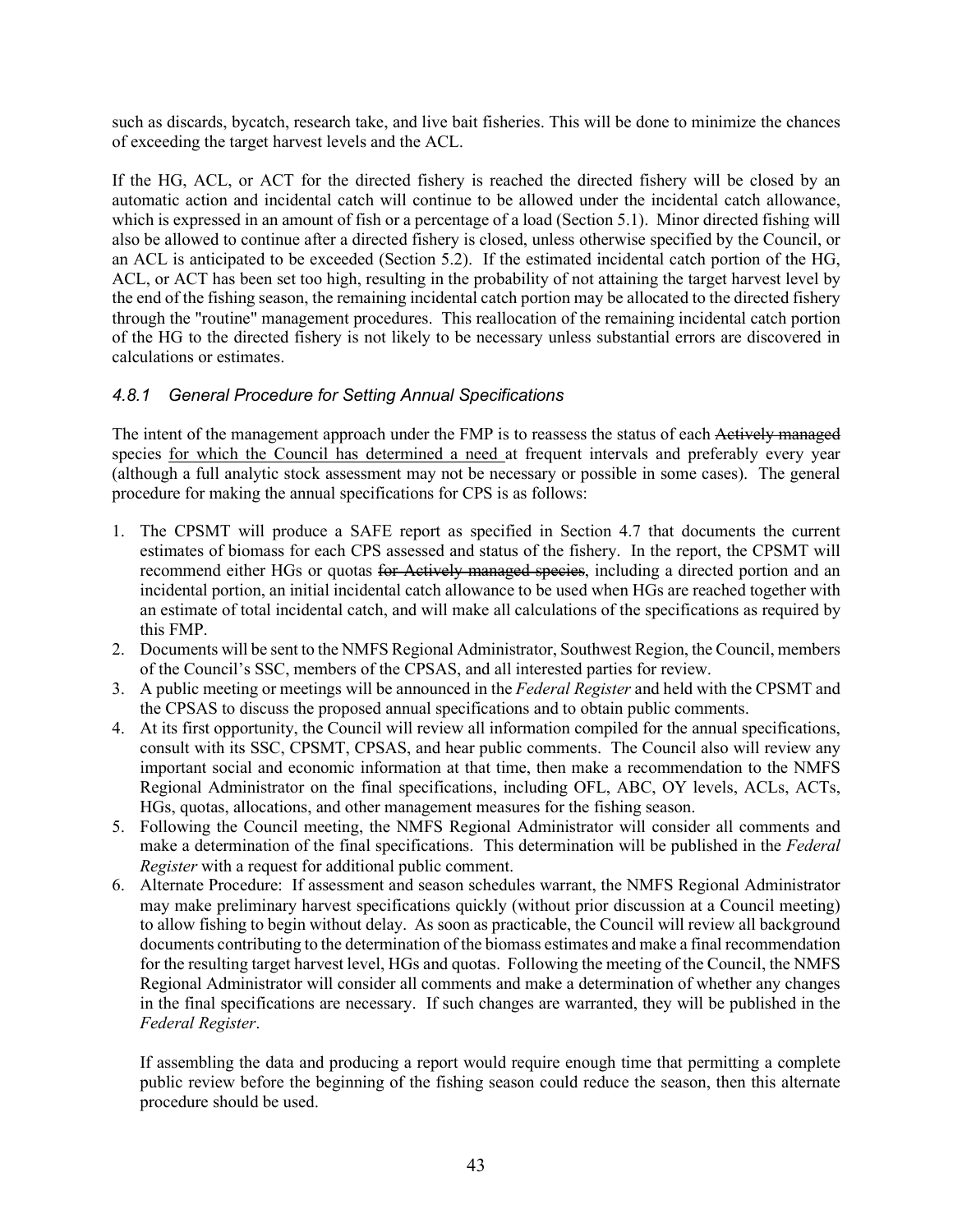7. NMFS and the west coast states will monitor the fishery throughout the year, tracking incidental catch, ACTs, and HGs and quotas. If an HG or quota for any species is or is likely to be reached prematurely, a "point of concern" will occur, triggering a mandatory review of the status of the stock. If the directed harvest portion of an ACT or ACL, HG, or quota is reached, then directed fishing will be prohibited and the pre-specified incidental trip limit will be imposed as an automatic action through publication of a notice in the *Federal Register*.

The NMFS Regional Administrator would be responsible for setting the HGs based on the estimated biomass and the standards set in the FMP. The formulas used to set HGs for CPS are straightforward and provide little latitude for judgment, therefore, there is less discretion involved in setting annual specifications for CPS than for other fisheries.

HGs for CPS are based on the current biomass estimate multiplied by a fixed harvest rate. The portion of the resource in U.S. waters may change over time, but in any one year is the best estimate available. The amount of the HG needed for incidental trip limits when the fishery is nearing closure will vary depending on when the HG is projected to be achieved, but the incidental amount and the amount harvested directly must equal the total HG.

Following the determination of the estimated biomass, a public meeting would be held between the CPSMT and CPSAS. The biomass estimate and resultant HG would be reviewed, public comments obtained, and all information forwarded to the Council. At its meeting, the Council, after hearing public comments, would either adopt the annual specifications or recommend changes, accompanied by a justification for why the change should be made.

The intention of the proposed regulations is to have public review of and a Council recommendation on the estimated biomass and HGs before the fishing season begins; however, the NMFS Regional Administrator is not precluded from announcing the HGs in the *Federal Register* before the process is completed so that fishermen can plan their activities and begin harvesting when the fishing season begins.

#### <span id="page-49-0"></span>*4.8.2 Factors Considered*

The following factors will be considered when making the annual specifications:

- 1. The current estimated biomass and any other biological information.
- 2. The harvest control rule described in the FMP, which is specific for each Actively annually managed species.
- 3. Results of comments of domestic processors and joint venture operations about processing capacity and planned utilization.
- 4. Results of an analysis of the fishing capacity and planned utilization of recent years modified by new information and comments by the fishing industry relating to intended use.
- 5. Information on ecological factors such as the status of the ecosystem, predator-prey interactions, or oceanographic conditions that may warrant additional ecosystem-based management considerations.
- 6. Any relevant historical information on the utilization of CPS resources.

All data used to make annual specifications will be available for public inspection during normal business hours at the Southwest Regional Office of NMFS.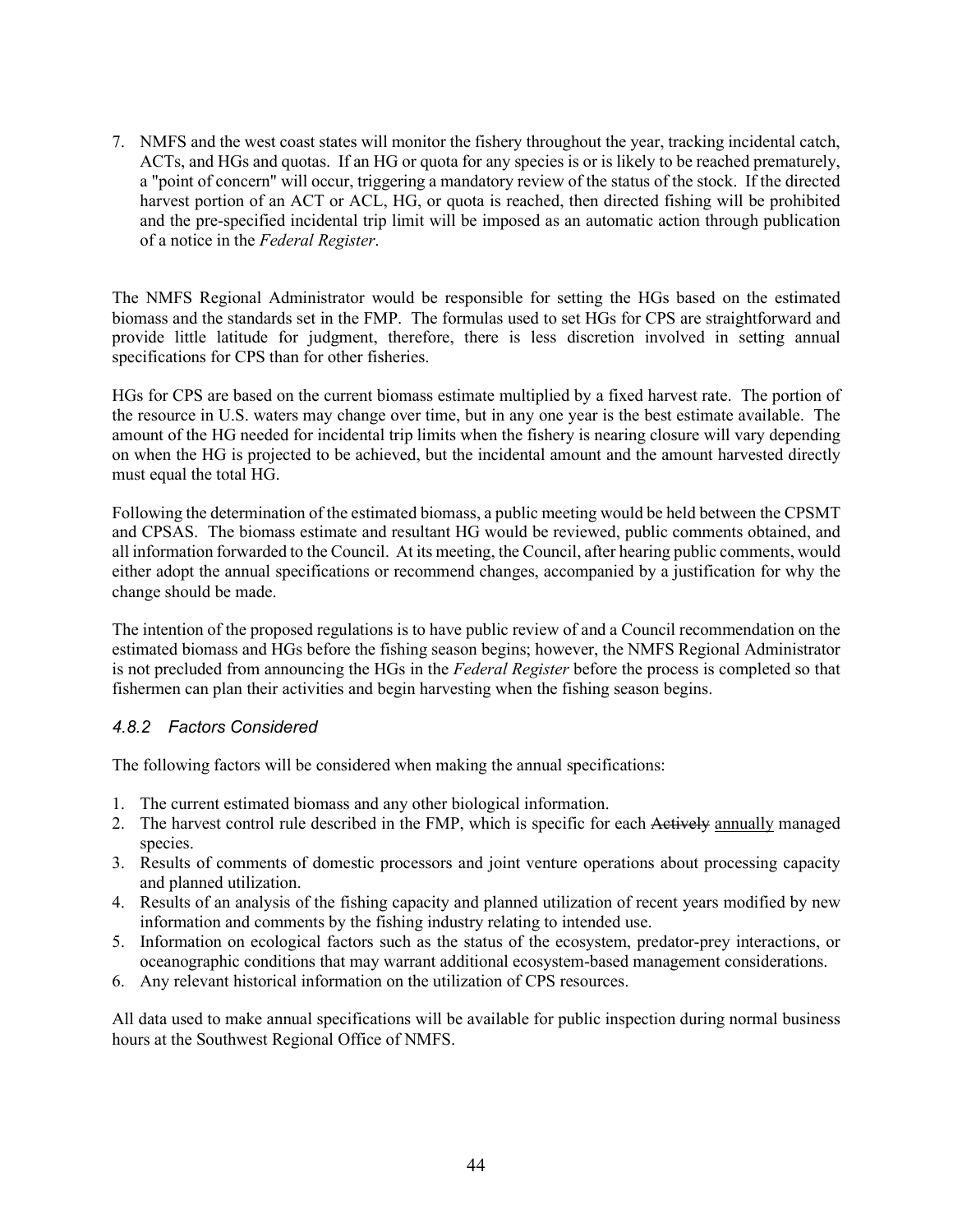#### <span id="page-50-0"></span>*4.8.3 Guidelines for Choosing Between a Harvest Guideline and Quota*

HGs or quotas generally function as ACTs and can be specified as such. The maximum HG is derived by the harvest control rule in place for actively or monitored each stocks. The Council may adopt the maximum HG so long as it is below the established ACL. Additionally, the Council will consider potential factors that may contribute to exceeding an HG, quota, or other ACT to determine if the recommended harvest target is sufficiently low to avoid exceeding the ACL.

Quotas are specified numerical harvest objectives, the attainment of which results in automatic closure of the fishery for that species. Retention, possession, and landing of a species after attainment of its quota is prohibited. A quota is a single numerical value, not a range.

HGs are specified numerical harvest objectives that differ from quotas in that closure of a fishery (i.e., prohibition of retention, possession, and landing) is not automatically required upon attainment of the objective. An HG may be either a range or a point estimate.

The preferred approach for managing domestic coastal pelagic resources is by HG. Foreign fisheries will normally be managed by quotas. HGs are used for the domestic fishery because bycatch of one CPS is common when fishing for another, and curtailing the harvest of one species may limit the harvest of another and prevent achieving target harvest levels.

HGs and/or ACTs will be used as long as the following conditions are met:

- 1. Allowing an imprecise cap on total harvest will still ensure long-term productivity of the resource and the economic well-being of the fishery and dependent species and is unlikely to exceed an ACL.
- 2. Unavoidable bycatch would occur after a quota was reached and further landings prohibited, curtailing the harvest of other resources or creating discards.
- 3. Fishing in excess of an HG or ACT is not expected to significantly affect future yields or exceed an ACL.
- 4. Overfishing is not likely to occur.

Generally, a quota will not be used for domestic fisheries unless extra protection of an individual species becomes important. Foreign fishing allocations will generally be quotas. Quotas should be used for domestic fisheries when:

- 1. A high degree of protection of one species is needed to ensure the future well-being of the fishery or dependent species.
- 2. Permitting bycatch after an HG is reached cannot be accepted if the objectives of the FMP are to be met.
- 3. Fishing in excess of an HG would significantly affect future yields or exceed an ACL.
- 4. Overfishing may occur and is less likely under quota management.

The choice of a numerical specification of an HG, ACT, or quota is based on a balance of its social, economic, biological, and ecological effects as stated above.

#### <span id="page-50-1"></span>4.9 Annual Assessment and Management Cycles

This FMP specifies that annual schedules for Actively managed annually assessed CPS be developed based on the Council's workload and meeting schedule, opportunity for industry and technical review of biomass estimates and HGs or quotas, seasonal patterns in the fishery, collection and processing of CalCOFI data during the peak spawning season, collection of other data, time required for notification of fishers, and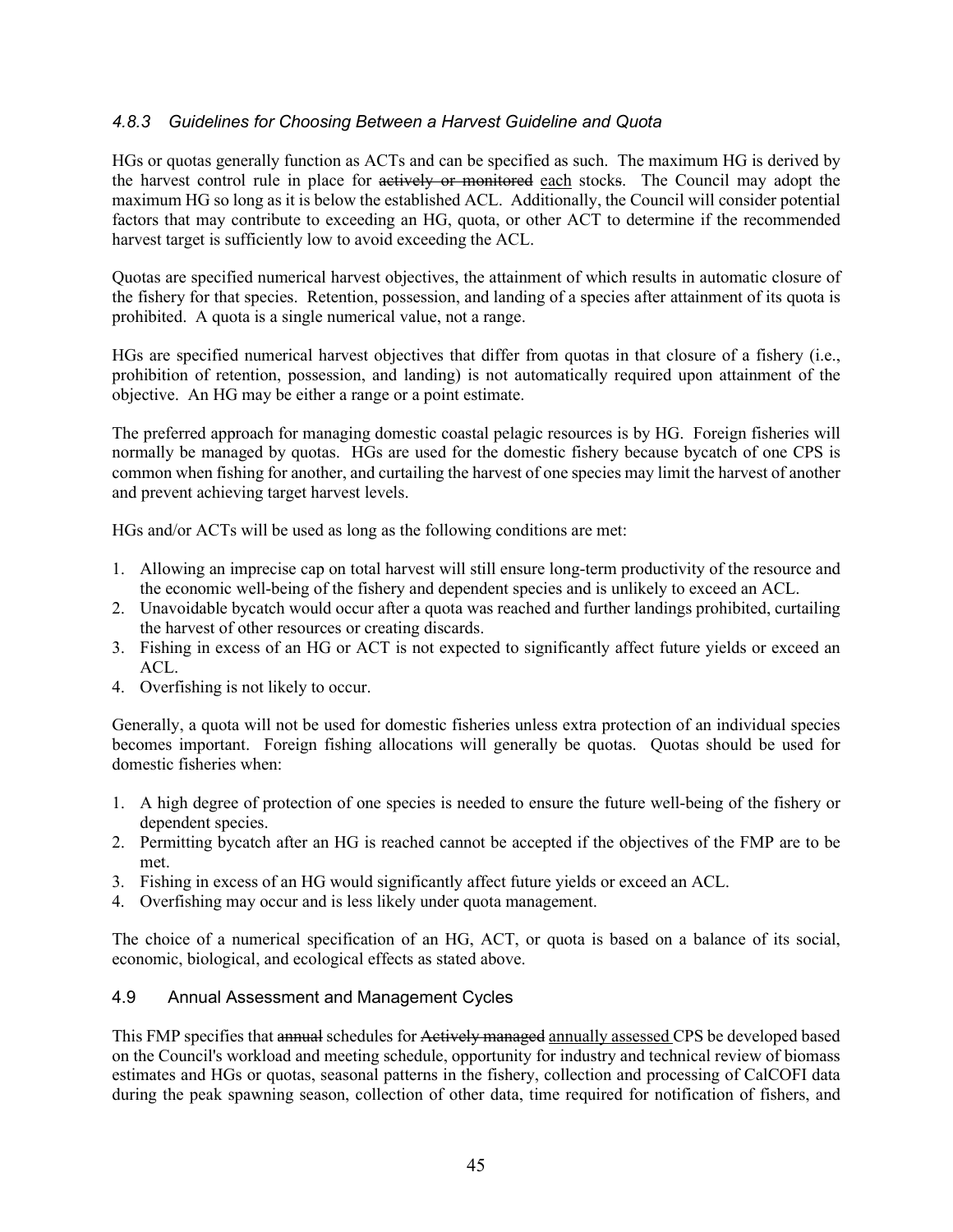workload of the CPSMT and CPSAS. The FMP does not specify what those schedules will be, since they will be implemented through regulations.

The annual assessment and management cycles determine the start and close date (season) for each Actively managed annually assessed fishery. These may be changed by abbreviated rulemaking as described in Section 2.1.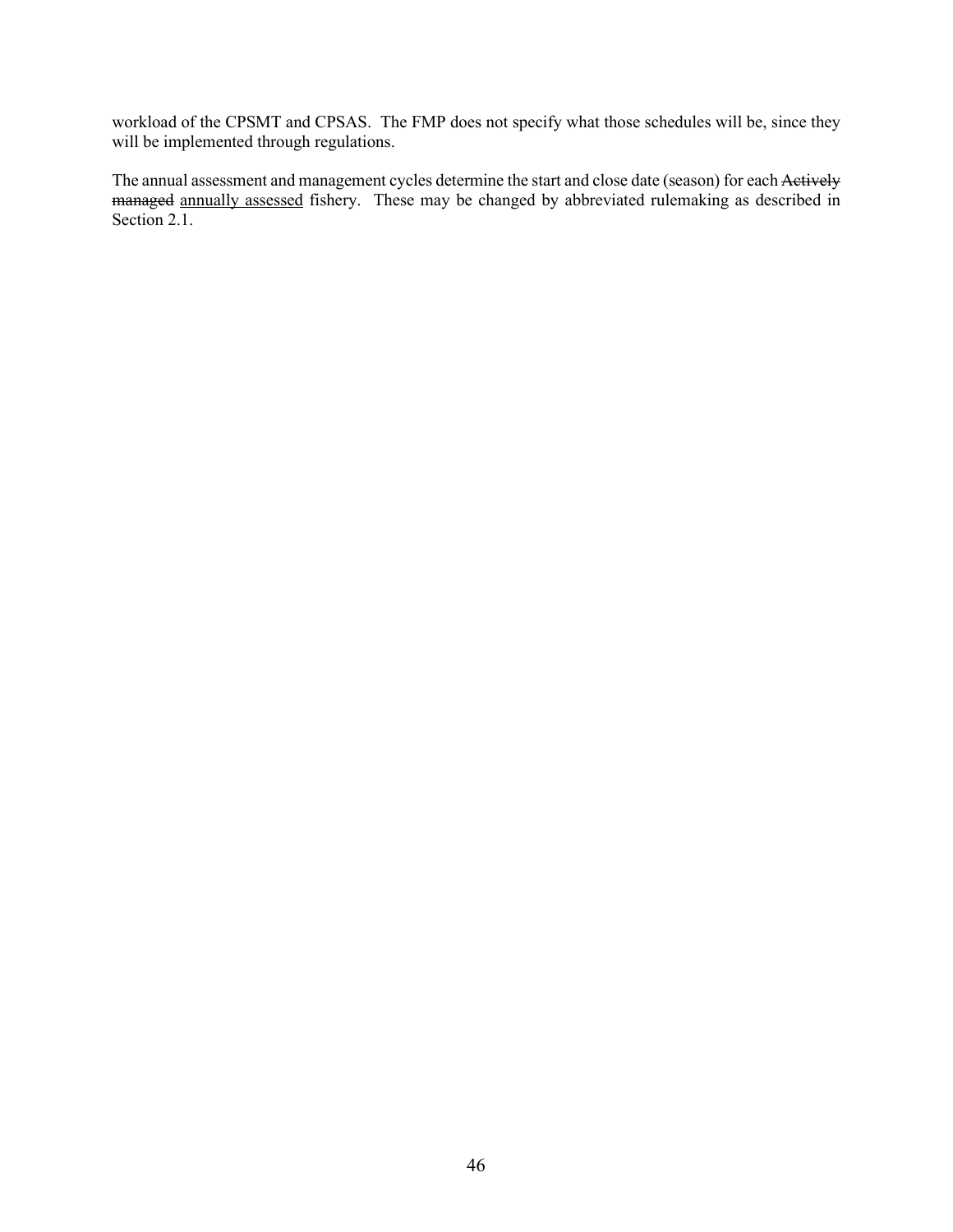# <span id="page-52-0"></span>**5.0 BYCATCH, INCIDENTAL CATCH, AND ALLOCATION**

This FMP establishes incidental catch allowances for CPS and an allocation formula for Pacific sardine.

#### <span id="page-52-1"></span>5.1 Incidental Catch Allowances

"Bycatch" is defined in the MSA as "fish which are harvested in a fishery, but not sold or kept for personal use and includes economic discards and regulatory discards." In the CPS fisheries, fish are caught and sold incidental to catching other species, because they sometimes school together. Incidental catch allowances permit fishermen to land a certain percentage of fish that would otherwise be considered bycatch. Incidental catch allowances can be expressed as an amount or percentage of catch, landings, or deliveries.

Incidental catch allowances will be set by the Council, based on recommendation from the CPSMT, and consistent with Sections 5.1.1 through 5.1.6 of this FMP. Estimates of total incidental catch expected under the incidental catch allowances will be factored into HG, quota, or other ACT recommendations. As described in Section 4.8, estimates of total incidental catch will normally be combined with the directed fishery HG to arrive at a total OY. The purpose of this adjustment is to ensure that overfishing does not occur due to incidental catch.

Incidental catch allowances are the primary method for managing bycatch in the CPS fishery. Other management approaches, such as fishing seasons or area restrictions, might also be required to reduce bycatch or incidental catch. The incidental catch allowances described here do not exclude the possibility of trip limits or other regulations imposed to reduce bycatch, prolong the directed fishery, or for other purposes.

#### <span id="page-52-2"></span>*5.1.1 Incidental Catch Allowances When Stocks are Overfished*

When a stock is overfished according to the definition of overfishing in this FMP, incidental catch allowances for commercial fishing shall be set at 0 percent to 20 percent of landed weight, as recommended by the Council.

#### <span id="page-52-3"></span>*5.1.2 Incidental Catch Allowances When Stocks are Not Overfished*

When a stock is not overfished according to the definition of overfishing in the FMP, incidental catch allowances for commercial fishing shall be set at 0 percent to 45 percent of landed weight, as recommended by the Council.

#### <span id="page-52-4"></span>*5.1.3 Pacific (chub) Mackerel Landed Incidentally*

When the Pacific (chub) mackerel resource is not overfished, and total landings for the directed fishery established under an HG have been caught, the Council may set an allowable incidental trip limit of one mt or lower.

#### <span id="page-52-5"></span>*5.1.4 Catch Allowances for Live Bait When Stocks are Overfished*

When a stock is overfished according to the definition in the FMP, catch allowances for live bait fishing may be determined by the Council. Allowing a directed live bait fishery when a stock is overfished is contingent on Council consideration of biological, environmental, and socio-economic factors. The Council is required to minimize fishing mortality on an overfished stock to the extent practicable and to undertake a rebuilding program, which may be implicit to the harvest control rule or explicit.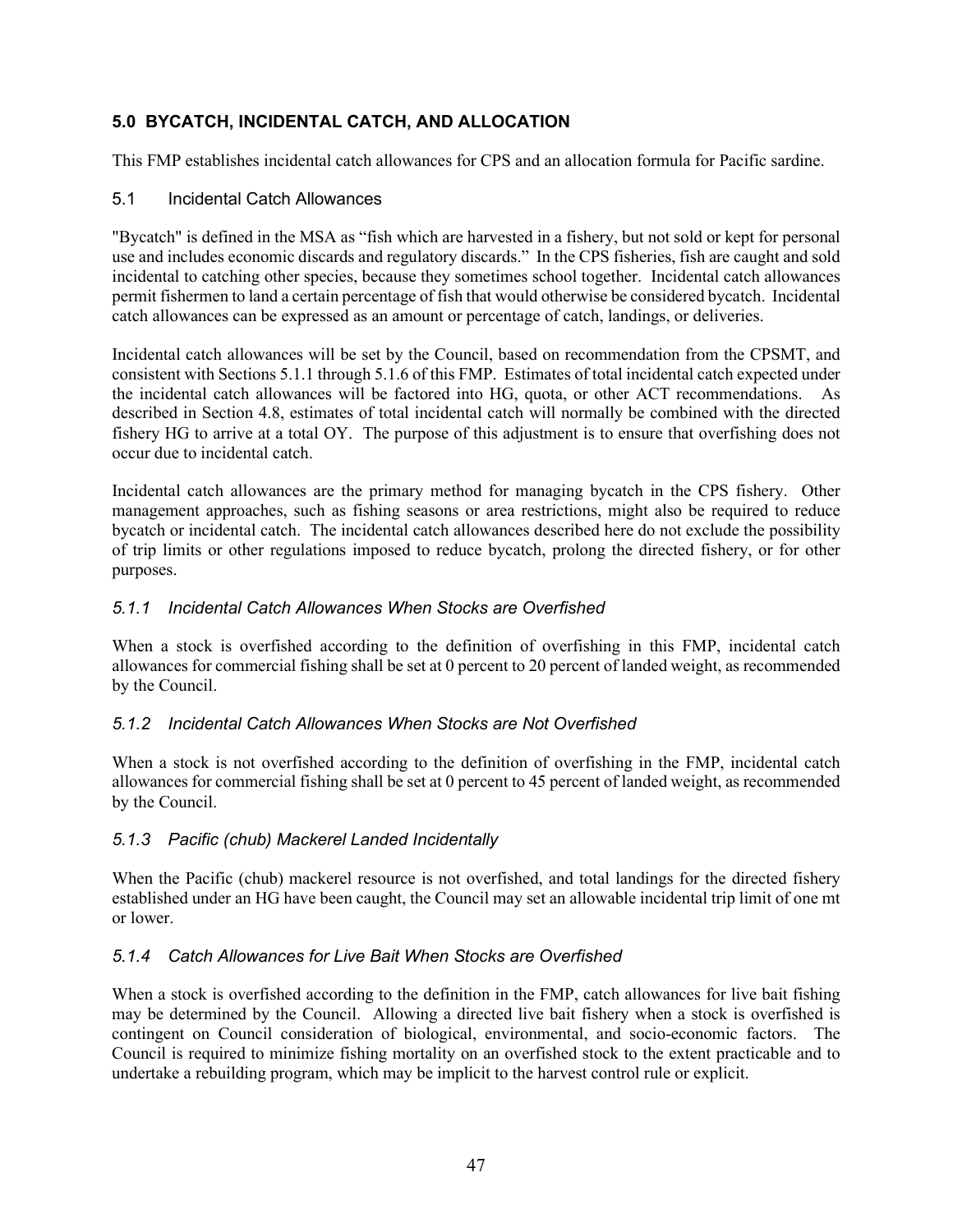#### <span id="page-53-0"></span>*5.1.5 Incidental Catch Allowances for Live Bait When Stocks are Not Overfished*

When a stock is not overfished according to the definition of overfishing in the FMP and an ACL is not anticipated to be exceeded, no restrictions are placed on live bait harvest.

# <span id="page-53-1"></span>*5.1.6 Guidelines and Criteria for Setting Incidental Catch Allowances*

In setting incidental catch allowances, Council will consider existing regulations, goals and objectives of this FMP, best available data, scientific and management advice available, guidelines given below, and other policies established by the Council. If decision by the NMFS Regional Administrator about incidental catch allowances is necessary due to time constraints, it will be made based on consultation with the Council Chair, Director of the California Department of Fish and Game, CPSMT, CPSAS, other representatives appointed by the Council, and interested parties as appropriate.

# <span id="page-53-2"></span>**5.1.6.1 Overfished Stocks**

In order of priority, the Council's goals in setting incidental catch allowances for overfished stocks should be to (1) minimize fishing mortality on overfished stocks, and (2) minimize discards of overfished stocks. Incidental catch allowances for overfished stocks should approximate rates of incidental catch when fishing is conducted in a manner that minimizes catch of the overfished stock.

The Council must set incidental catch allowances for all overfished stocks. Once set, incidental catch allowances for overfished stocks remain in force until they are changed. Incidental catch allowances for overfished stocks can be revised during the fishing season if conditions warrant or new information becomes available.

# <span id="page-53-3"></span>**5.1.6.2 Stocks Not Overfished**

Incidental catch allowances for stocks that are not overfished are enforced once a directed fishery HG has been reached, and the directed fishery has been closed. Goals in setting incidental catch allowances for stocks that are not overfished should be to (1) avoid unnecessary discard, (2) ensure that HG is taken, but not exceeded, and (3) promote efficiency and profitability in the fishery. Estimates of total incidental catch (based on past or current incidental catch rates, incidental catch allowances, HGs and other conditions in the fishery) are normally considered when HGs are set. Thus, incidental catch allowances should be set at the same time and in concert with HGs.

Incidental catch allowances are meant to accommodate catches that are difficult to avoid during normal fishing directed at other species. Therefore, incidental catch allowances should be set at levels that approximate incidental catch rates during normal fishing activities and do not result in landings in excess of an ACL or ABC.

#### <span id="page-53-4"></span>*5.1.7 Incidental Catch Allowance for Shared EC Species*

Shared EC Species could continue to be taken incidentally without violating Federal regulations, unless regulated or restricted for other purposes, such as with bycatch minimization regulations. The targeting of Shared EC Species is prohibited.

#### <span id="page-53-5"></span>5.2 Minor Directed CPS Finfish Fisheries

A very small sector of the CPS fishery harvests minor amounts of CPS not as part of the primary commercial directed fishery. This component of the fishery typically sells catch as specialty dead bait to